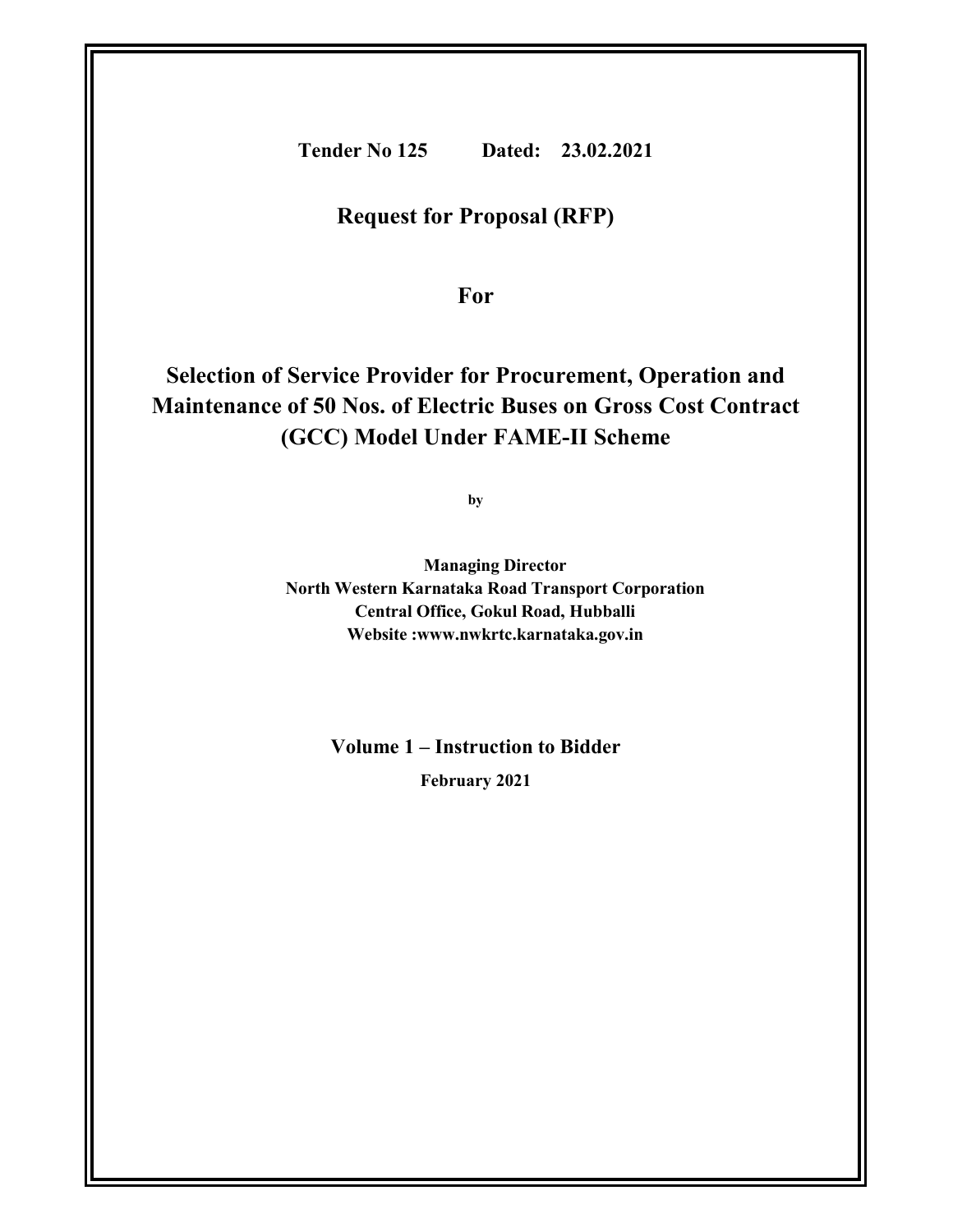# PREFACE:

NWKRTC is inviting Bids for deployment of 50 electric buses on Gross Cost Model as per the terms and conditions mentioned in this RFP. Selected operators will provide buses with driver, insurance and maintenance (NWKRTC will carry out Fare Collection) and operate the same on NWKRTC scheduled routes. Selected operators will be paid on contracted rate per Km basis based on the distance travelled by each Bus subject to minimum guaranteed kilo-meters during the contracted period. The demand incentive under FAME-II scheme of GOI would be paid to the selected operator through NWKRTC as per DHI guidelines. It is also decided to provide an additional incentive by NWKRTC. Operators are expected to Bid accordingly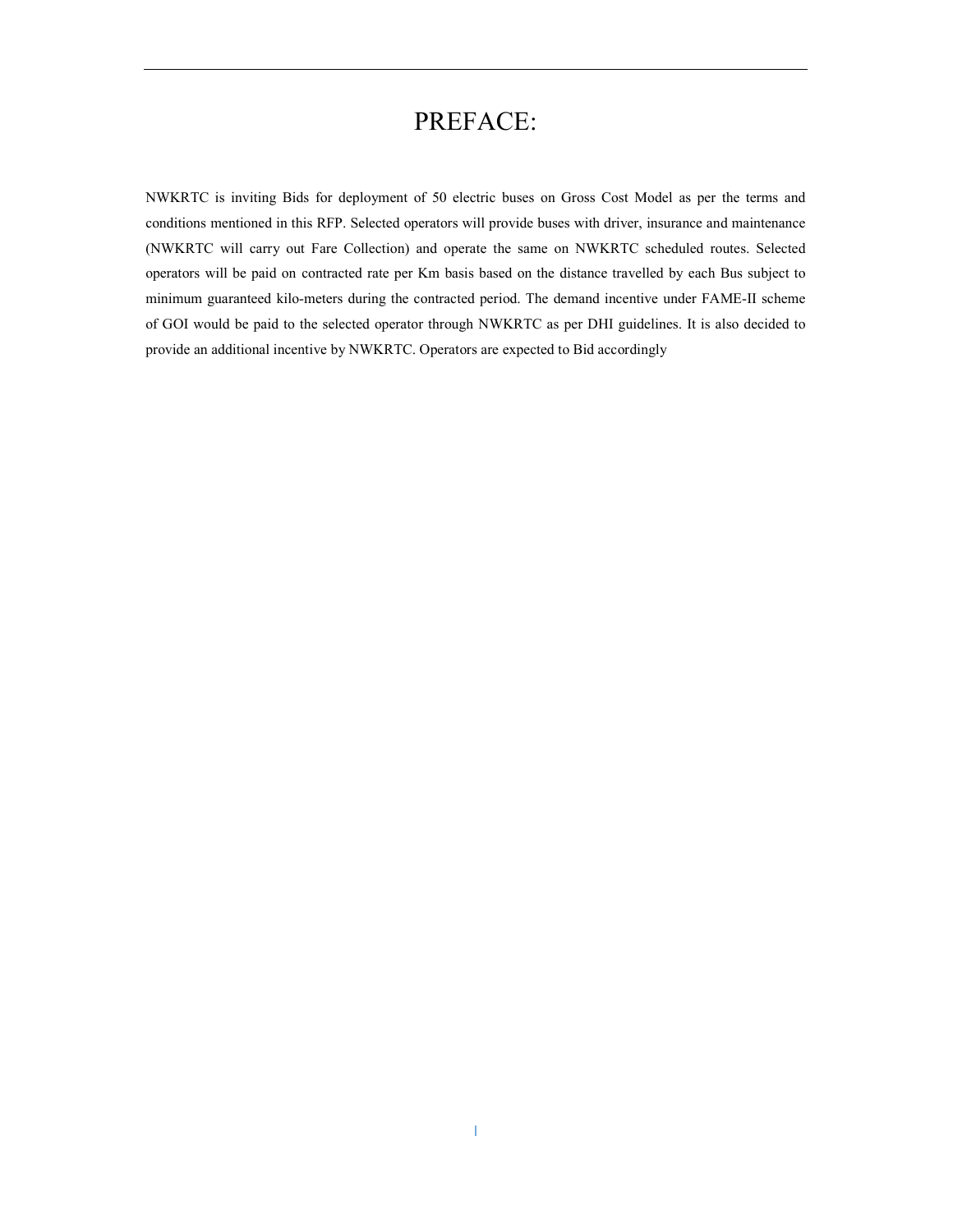### DISCLAIMER

The information contained in this Request for Proposals document (the "RFP") or subsequently provided to Bidders, whether verbally or in documentary or any other form by or on behalf of North Western Karnataka Road Transport Corporation (the "Authority") or any of its employees or advisers, is provided to Bidders on the terms and conditions set out in this RFP and such other terms and conditions subject to which such information is provided.

This RFP is not an agreement and is neither an offer nor invitation by the Authority to the prospective Bidders or any other person. The purpose of this RFP is to provide interested parties with information that may be useful to them in the formulation of their Proposals pursuant to this RFP. This RFP includes statements, which reflect various assumptions and assessments arrived at by the Authority in relation to the Consultancy. Such assumptions, assessments and statements do not purport to contain all the information that each Bidder may require. This RFP may not be appropriate for all persons, and it is not possible for the Authority, its employees or advisers to consider the objectives, technical expertise and particular needs of each party who reads or uses this RFP. The assumptions, assessments, statements and information contained in this RFP, may not be complete, accurate, adequate or correct. Each Bidder should, therefore, conduct its own investigations and analysis and should check the accuracy, adequacy, correctness, reliability and completeness of the assumptions, assessments and information contained in this RFP and obtain independent advice from appropriate sources.

Information provided in this RFP to the Bidders is on a wide range of matters, some of which depends upon interpretation of law. The information given is not an exhaustive account of statutory requirements and should not be regarded as a complete or authoritative statement of law. The Authority accepts no responsibility for the accuracy or otherwise for any interpretation or opinion on the law expressed herein.

The Authority, its employees and advisers make no representation or warranty and shall have no liability to any person including any Bidder under any law, statute, rules or regulations or tort, principles of restitution or unjust enrichment or otherwise for any loss, damages, cost or expense which may arise from or be incurred or suffered on account of anything contained in this RFP or otherwise, including the accuracy, adequacy, correctness, reliability or completeness of the RFP and any assessment, assumption, statement or information contained therein or deemed to form part of this RFP or arising in any way in this Selection Process.

The Authority also accepts no liability of any nature whether resulting from negligence or otherwise, howsoever caused, arising from reliance of any Bidder upon the statements contained in this RFP.

The Authority may in its absolute discretion, but without being under any obligation to do so, update, amend or supplement the information, assessment or assumption contained in this RFP.

The issue of this RFP does not imply that the Authority is bound to select an Bidder or to appoint the Selected Bidder, as the case may be, for the Consultancy and the Authority reserves the right to reject all or any of the Proposals without assigning any reasons whatsoever.

The Bidder shall bear all its costs associated with or relating to the preparation and submission of its Proposal including but not limited to preparation, copying, postage, delivery fees, expenses associated with any demonstrations or presentations which may be required by the Authority or any other costs incurred relating to its Proposal. All such costs and expenses will remain with the Bidder and the Authority shall not be liable in any manner whatsoever for the same or for any other costs or other expenses incurred by Bidder in preparation or submission of the Proposal, regardless of the conduct or outcome of the Selection Process.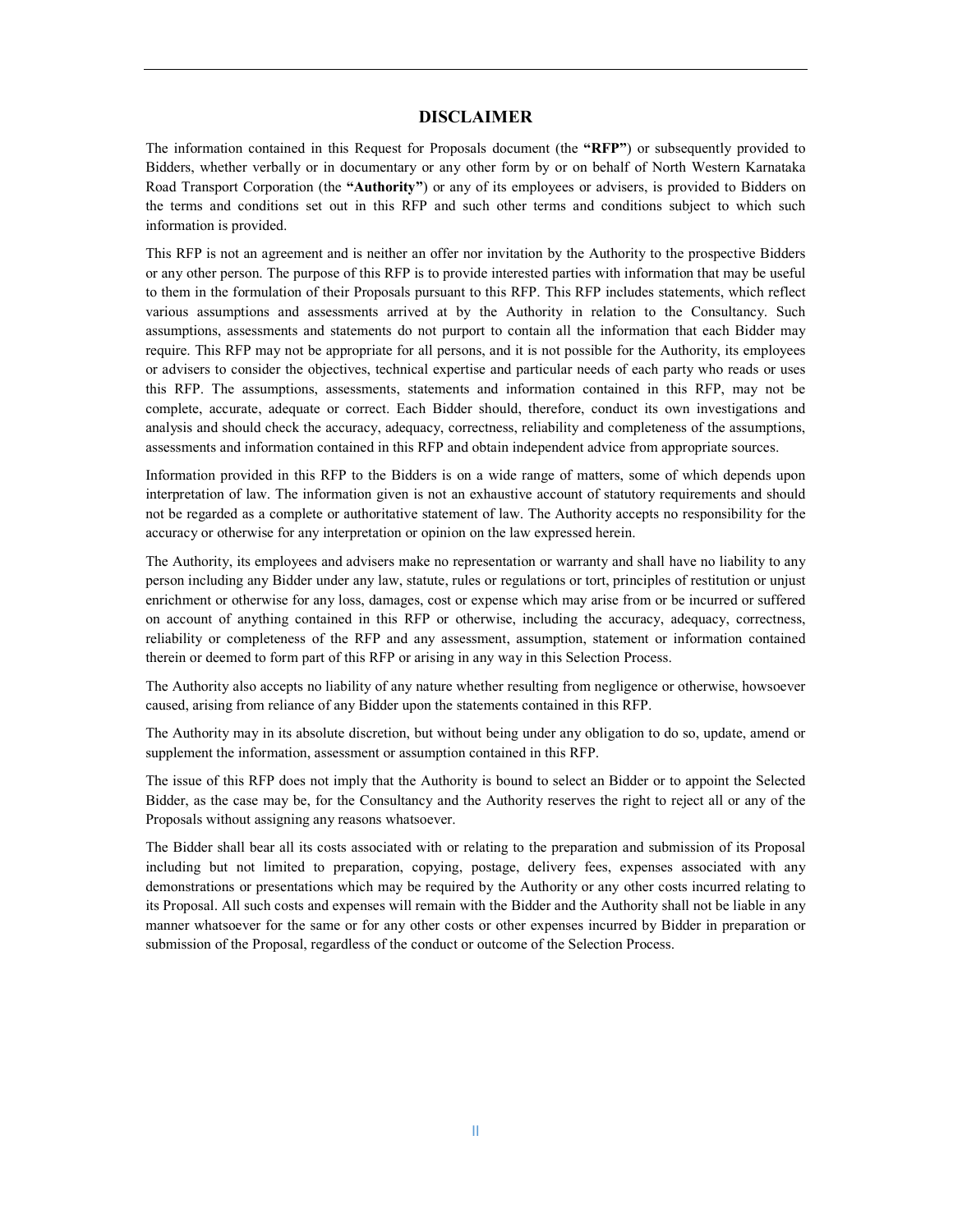# **CONTENTS**

| $\mathbf{B}$ .                  |                                                                      |  |
|---------------------------------|----------------------------------------------------------------------|--|
| 1.                              |                                                                      |  |
| 2.                              |                                                                      |  |
| 3.                              |                                                                      |  |
| 4 <sub>1</sub>                  |                                                                      |  |
| 5 <sub>1</sub>                  |                                                                      |  |
| 6.                              |                                                                      |  |
| $7_{\scriptscriptstyle{\circ}}$ |                                                                      |  |
| 8.                              |                                                                      |  |
| 9.                              |                                                                      |  |
|                                 |                                                                      |  |
|                                 |                                                                      |  |
|                                 |                                                                      |  |
|                                 |                                                                      |  |
| $C_{\cdot}$                     |                                                                      |  |
|                                 |                                                                      |  |
|                                 |                                                                      |  |
|                                 |                                                                      |  |
|                                 |                                                                      |  |
|                                 |                                                                      |  |
|                                 |                                                                      |  |
|                                 |                                                                      |  |
|                                 |                                                                      |  |
|                                 |                                                                      |  |
|                                 |                                                                      |  |
|                                 |                                                                      |  |
|                                 |                                                                      |  |
|                                 |                                                                      |  |
|                                 |                                                                      |  |
|                                 |                                                                      |  |
|                                 |                                                                      |  |
|                                 | ANNEXURE 3: FORMAT FOR POWER OF ATTORNEY FOR SIGNING OF PROPOSAL  29 |  |
|                                 | ANNEXURE 4: FORMAT OF POWER OF ATTORNEY FOR LEAD MEMBER OF THE       |  |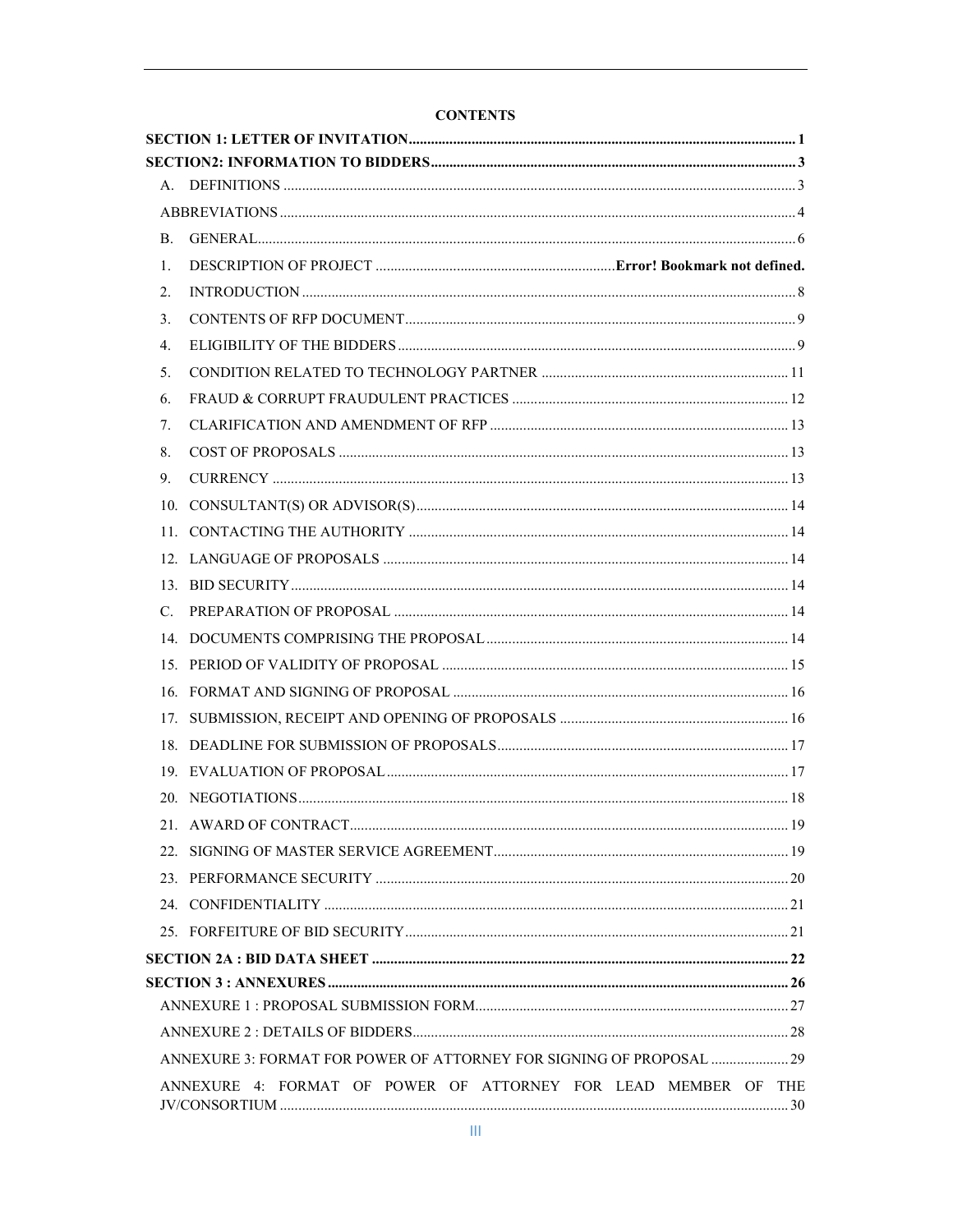| ANNEXURE 7: FORMAT FOR AFFIDAVIT CERTIFYING THAT BIDDER IS NOT BLACKLISTED37 |  |
|------------------------------------------------------------------------------|--|
|                                                                              |  |
| ANNEXURE 9: FORMAT FOR KEY CONDITIONS TO BE INCLUDED IN THE MOU WITH         |  |
|                                                                              |  |
| ANNEXURE11: FORMAT OF UNDERTAKING BY JV/CONSORTIUM BIDDER 42                 |  |
|                                                                              |  |
|                                                                              |  |
|                                                                              |  |
|                                                                              |  |
|                                                                              |  |
|                                                                              |  |
|                                                                              |  |
| ANNEXURE 19 : FORMAT OF ACKNOWLEDGEMENT LETTER OF ACCEPTANCE 57              |  |
|                                                                              |  |
|                                                                              |  |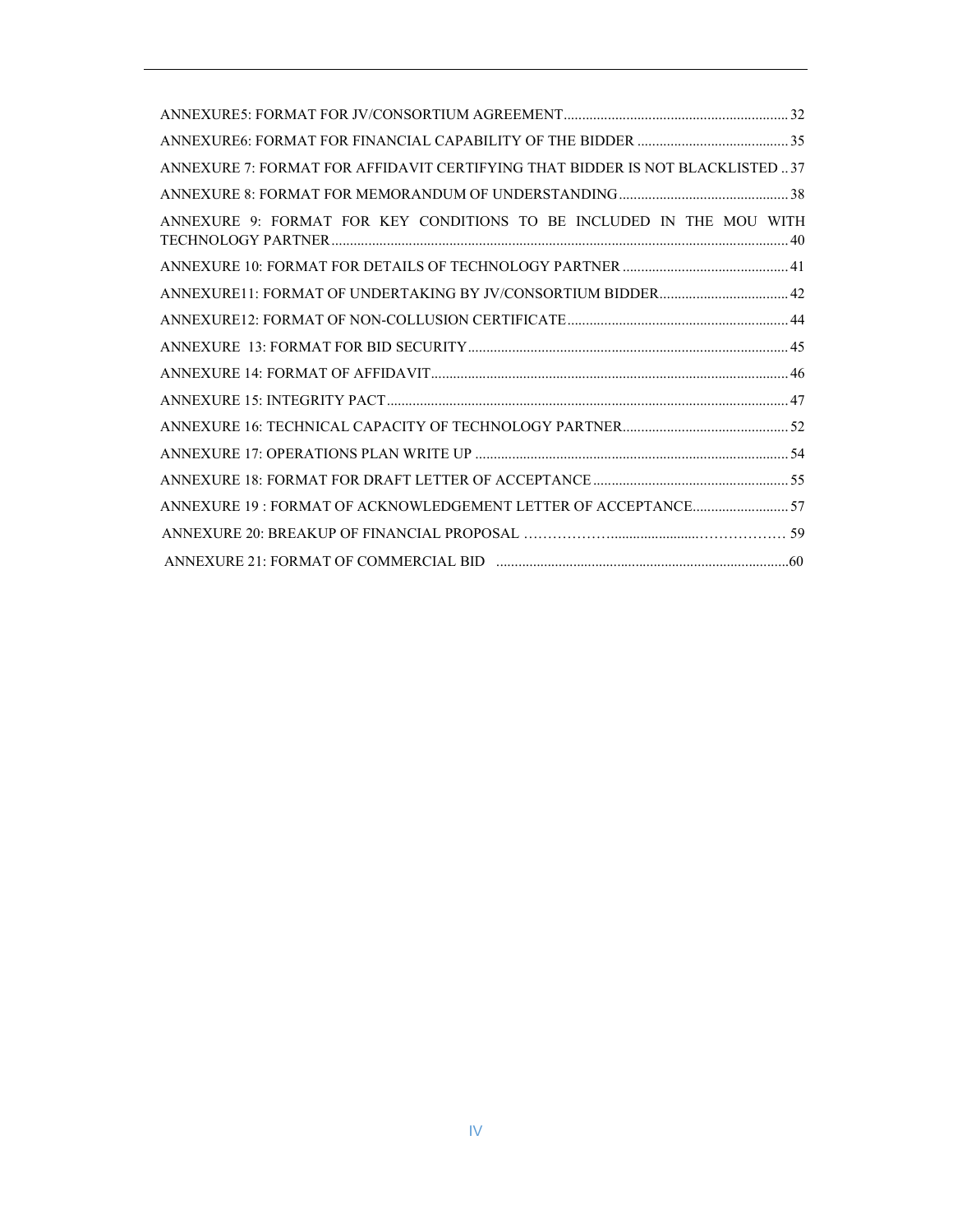# SECTION 1:LETTER OF INVITATION

- 1. The North Western Karnataka Road Transport Corporation (NWKRTC) is established to provide adequate, efficient, economic and coordinated transport services to the commuters of North West region part of the State of Karnataka.
- 2. NWKRTC invites solicited bids from reputed, competent companies, who meet the qualification criteria as stipulated in the RFP Document for "Selection of Service Provider for Procurement, Operation and Maintenance of Intra-city AC and Non-AC Electric Bus on Gross Cost Contract (GCC) Model "Under FAME-II Scheme of Govt. Of India" "with and without demand incentive as well as with additional demand incentive".

|                                                                    | Chief Mechanical Engineer (P),                                   |  |
|--------------------------------------------------------------------|------------------------------------------------------------------|--|
| Tender Inviting Authority                                          | KSRTC, Central Offices,                                          |  |
|                                                                    | Bangalore                                                        |  |
| Tender Accepting / Appellate Authority                             | <b>CPC /Board NWKRTC</b>                                         |  |
|                                                                    | Selection of Service Provider for Procurement, Operations        |  |
| Name of Work                                                       | and Maintenance of Intra-city AC and Non-AC Electric             |  |
|                                                                    | Buses on Gross Cost Contract (GCC) Model                         |  |
| Start Date for the issue of RFP documents                          | For reference, view and download in e-procurement portal         |  |
|                                                                    | of GOK.                                                          |  |
| Date / Time/Place of the Pre-Bid Conference                        | at 11:30 hrs Conference Hall, KSRTC,<br>01.03.2021               |  |
|                                                                    | Central Offices, Bengaluru.                                      |  |
| Last Date & Time for Tender Queries and                            | 26.02.2021 at 17:00 hrs                                          |  |
| Clarifications in e-portal                                         |                                                                  |  |
| Last date and time for submission of Proposal<br>through e-portal. | 09.03.2021 at 17:30 hrs                                          |  |
| Date and time for submission of Hard Copies                        |                                                                  |  |
| (Proposal Due Date)                                                | 10.03.2021 at 17.30 hrs                                          |  |
| Date /Time/ Place of opening Technical                             | 12.03.2021<br>at 11.30<br>hrs, Mechanical Engineering            |  |
| Proposal                                                           | (Production)<br>Section,<br>KSRTC,<br>Offices,<br>Central        |  |
|                                                                    | Bengaluru.                                                       |  |
| Date /Time/ Place of opening Financial                             |                                                                  |  |
| Proposal                                                           | 18.03.2021 at 11.30 hrs                                          |  |
| <b>Bid Security</b>                                                | EMD declaration to be submitted as per format at                 |  |
|                                                                    | Annexure-13                                                      |  |
| Tender Processing Fee                                              | INR 550/-or as applicable as per e-Proc Guidelines to be         |  |
|                                                                    | paid through e-payment mode only.                                |  |
| Tender Form Fee                                                    | <b>INR 50,000/-</b> (inclusive of GST) to be paid in the form of |  |
|                                                                    | Demand Draft in favour of "The CAO-FA, KSRTC and                 |  |
|                                                                    | should be enclosed along with the original (Hard Copies)         |  |
|                                                                    | Documents.                                                       |  |
| <b>Contact Person</b><br>Telephone / Fax /E-Mail                   | 1. Chief Mechanical Engineer, NWKRTC<br>Mobile No.: 7760993225   |  |
|                                                                    | Email id: gmtechnwkrtc@gmail.com                                 |  |
|                                                                    |                                                                  |  |
|                                                                    | 2. Assistant Mechanical Engineer, NWKRTC                         |  |
|                                                                    | Mobile No. : 7022009931                                          |  |
|                                                                    | 3. Chief Mechanical Engineer (P), KSRTC                          |  |
|                                                                    | Mobile No. : 7760990006                                          |  |
|                                                                    | Email id: cme@ksrtc.org                                          |  |
| Address for communication                                          | Chief Mechanical Engineer (P),                                   |  |
|                                                                    | <b>KSRTC Central Offices,</b>                                    |  |
|                                                                    | Shantinagar                                                      |  |
|                                                                    | Bangalore-560027                                                 |  |

3. The details and calendar of events shall be as follows: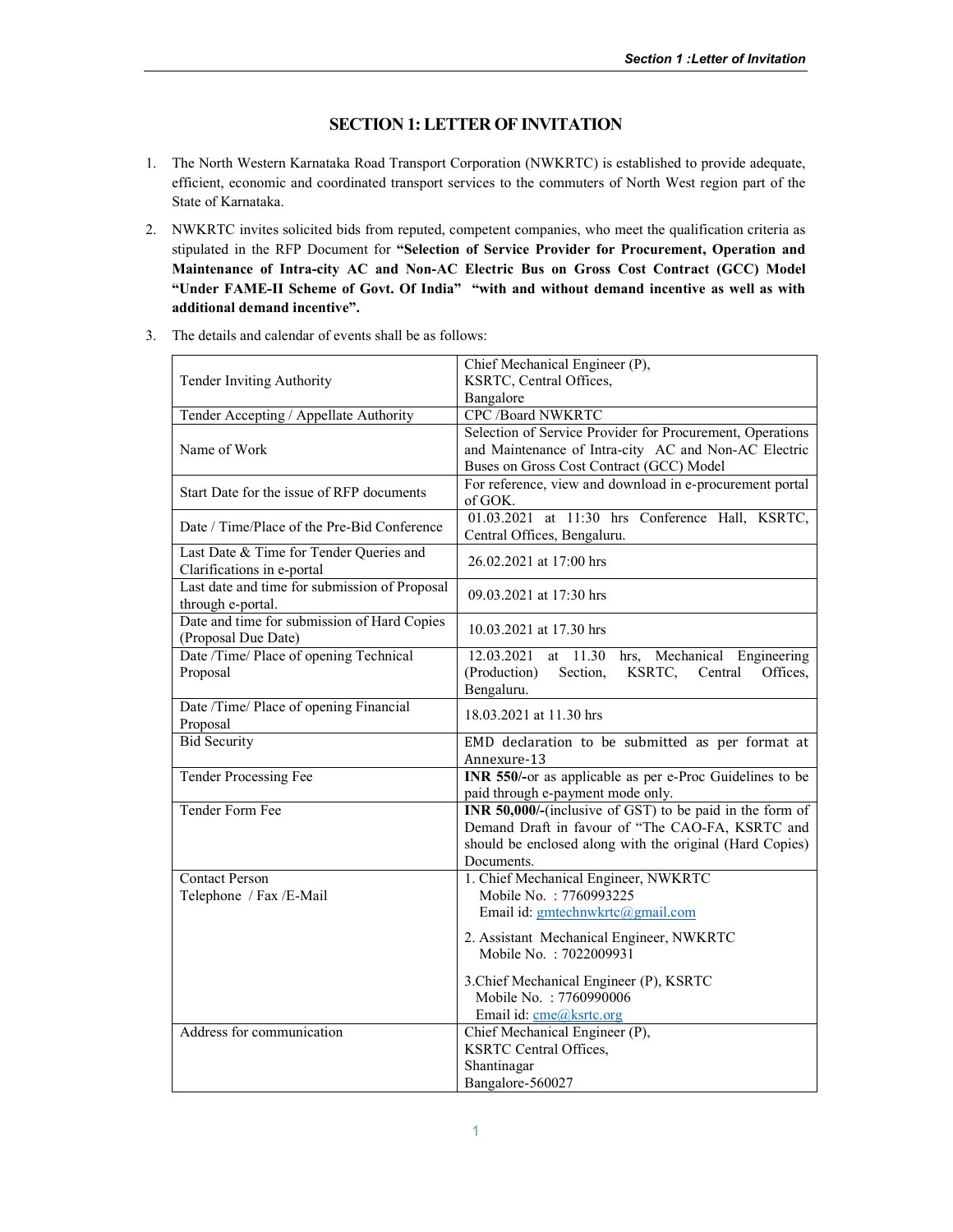- 4. The RFP includes the following documents:
	- Volume I : Instruction to Bidders
	- Volume II : Standard and Specifications
	- Volume III : Master Service Agreement
- 5. The Financial Proposal submitted by Bidder shall be evaluated based on the Bidder quoting the lowest financial quote, payable by the Authority to the Bidder, and shall be declared as Successful Bidder for the Project. The Bidder is required to submit Qualification Proposal, Technical Proposal and Financial Proposal as per the requirements described in the RFP Document.
- 6. The method of selection for Bidders shall consists of three (3) stage evaluation process i.e.
	- (i) Evaluation of Qualification Proposal,
	- (ii) Evaluation of Technical Proposal and
	- (iii) Opening of Financial Proposal.

The Bidders interested to participate must satisfy the selection criteria mentioned in Section 2: Information to the Bidders and Section 2A: Data Sheet.

7. Interested Bidders may submit their Proposal and requisite EMD electronically through e-procurement platform at www.eproc.karnataka.gov.in.

Note:*In the event of postpone of bidding activities of calendar of events (if any), the Bidder shall be communicated through e-Procurement portal only.*

> Sd/- Chief Mechanical Engineer North Western Karnataka Road Transport Corporation Central Office, HUBLI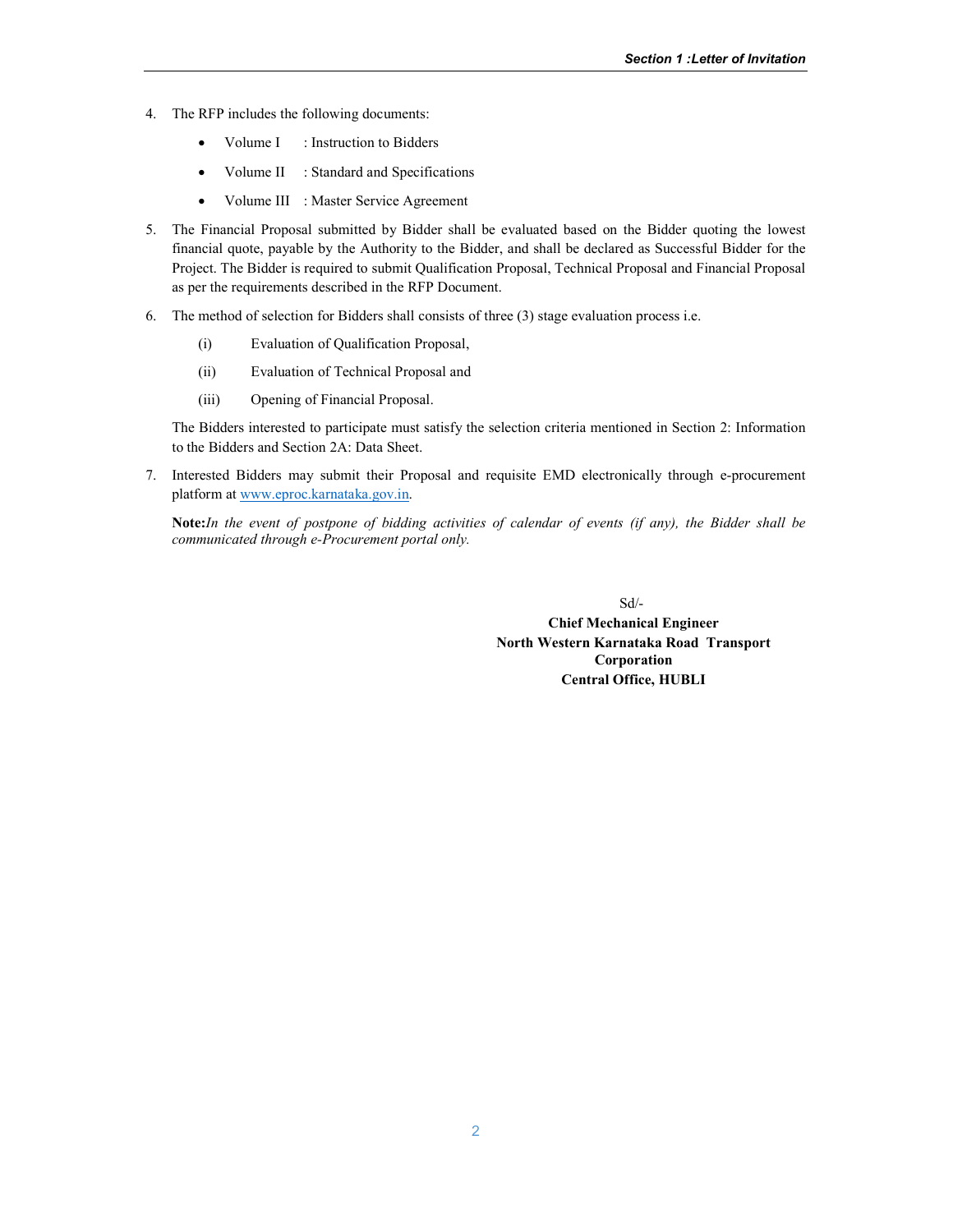### SECTION 2: INFORMATION TO BIDDERS

# A. DEFINITIONS

- 1. "Affiliate" means, in relation to a Bidder, a person who controls or is controlled by such Bidder, or a person who is under the common control of the same person who controls such Bidder.
- 2. "Applicable Law" means the laws and any other instruments having the force of law in India, as they may be issued and in force from time to time.
- 3. "Bidder" means any sole Company / firm / LLP directly or in joint venture  $J/V$ / Consortium that submits a Proposal pursuant to this RFP Document.
- 4. "Clause" means a clause of the ITB.
- 5. "Client/Authority" means North Western Karnataka Road Transport Corporation (NWKRTC), the competent authority that shall undertake signing of Master Service Agreement for the Project with the Successful Bidder.
- 6. "Companies Act" means the (Indian) Companies Act, 1956 or the (Indian) Companies Act, 2013, to the extent applicable.
- 7. "Service Provider" means the Successful Bidder selected in accordance with this RFP Document to enter into Contract to provide the Services.
- 8. "Contract/ Master Service Agreement" means the legally binding written agreement to be executed between the Authority and the Successful Bidder and includes documents listed in its Clause 1 (the General Conditions of Contract (GCC), the Special Conditions of Contract (SCC), and the Appendices). Master Service Agreement is set out in Volume-III
- 9. "Control" in relation to a Person, means: (i) the ownership, directly or indirectly, of more than 50% of the voting shares of such Person; or (ii) the power, directly or indirectly, to direct or influence the management and policies of such Person by operation of law, contract or otherwise. The term "Controls" and "Controlled" shall be construed accordingly
- 10. "CPI" means the Consumer Price Index issued by the competent Authority from Government of India.
- 11. "Data Sheet" means the data sheet set out in Section 2A with specific details and information to supplement (and not override) the general provisions set out in ITB.
- 12. "Day" means a calendar day.
- 13. "Effective Date" means the date of issuance of 'Letter of Acceptance' (LOA) by the Authority.
- 14. "Eligibility Criteria" means, collectively, the qualification eligibility criteria, technical eligibility criteria, financial eligibility criteria and any other eligibility criteria specified in Data Sheet, which a Bidder is required to satisfy to be qualified as an eligible Bidder for award of the Contract.
- 15. "Financial Proposal" means the financial proposal of the Bidder comprising the documents set out in Section 2 of 14.5.
- 16. "GCC" means General Conditions of Contract.
- 17. "GoI" means the Government of India.
- 18. "GoK" means the Government of Karnataka.
- 19. "INR" means Indian National Rupee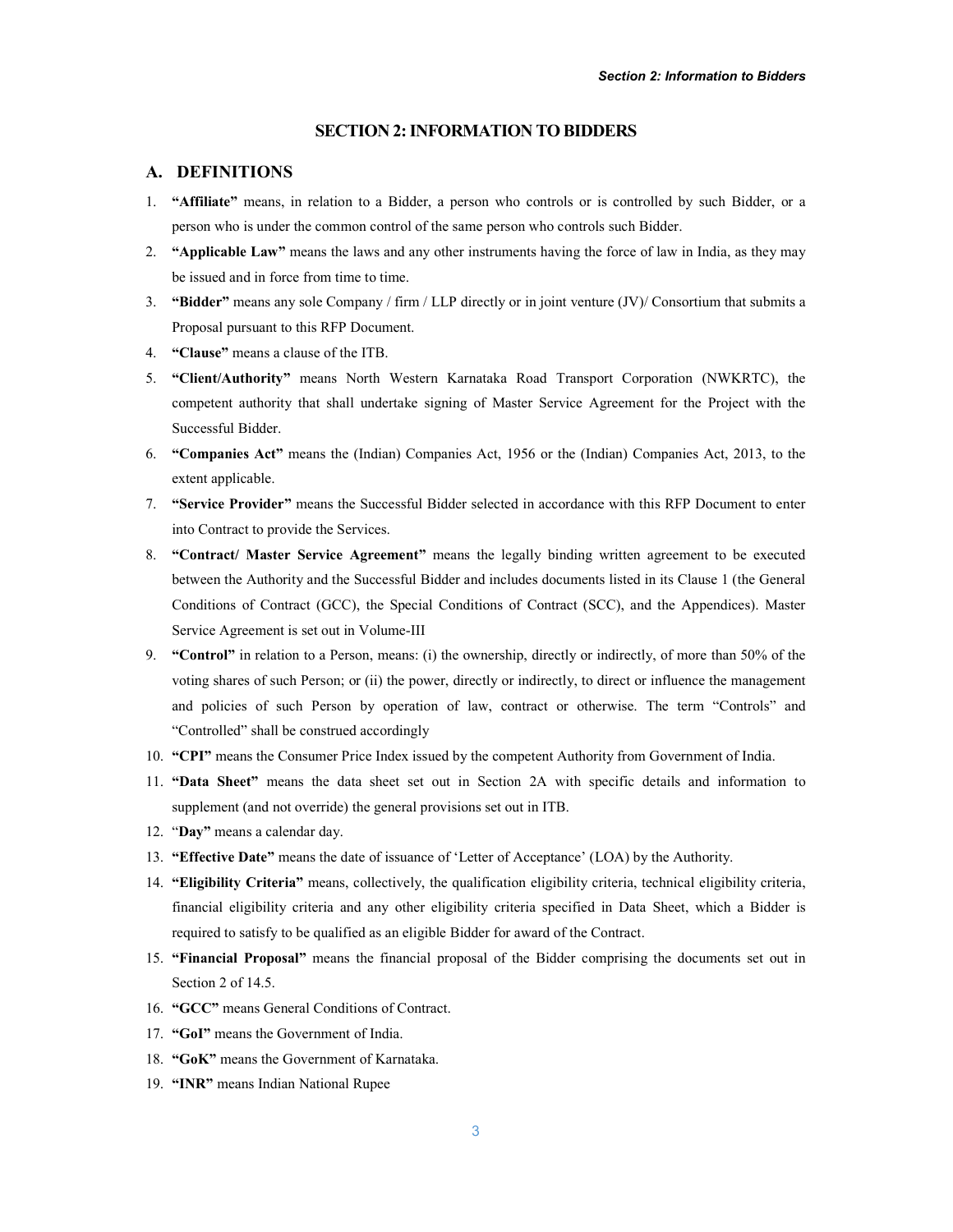- 20. "ITB" mean the Instructions to Bidders set out in Section 2 of the RFP that provides the Bidders with all the information needed to prepare their Proposals.
- 21. "KTPP" means The Karnataka Transparency in Public Procurements Act, 1999 and any amendments thereof.
- 22. "LOA" means Letter of Acceptance
- 23. "LOI" Letter of Invitation means information of RFP provided by the Authority to the interested Bidders.
- 24. "MoU" means Memorandum of Understanding
- 25. "Net Worth" means the aggregate value of the paid-up share capital and all reserves created out of the profits and securities premium account, after deducting the aggregate value of the accumulated losses, deferred expenditure and miscellaneous expenditure not written off, as per the audited balance sheet, but does not include reserves created out of revaluation of assets, write-back of depreciation and amalgamation.
- 26. "PCU" means Passenger Car Unit
- 27. "Period" shall mean the entire term of the Contract.
- 28. "Person" means any individual, company, corporation, firm, and partnership, trust, sole proprietor, limited liability partnership, co-operative society, Government Company or any other legal entity.
- 29. "Performance Security" shall have the meaning described to it in Clause 23of ITB.
- 30. "Project" means Selection of Service Provider for Procurement, Operation and Maintenance of Electric Buses on Gross Cost Contract (GCC) Model.
- 31. "Proposal" means the submissions made by a Bidder pursuant to the RFP, which will include the Qualification Proposal, Technical Proposal and the Financial Proposal.
- 32. "Proposal Due Date" means the last date for submission of the Proposals.
- 33. "RFP" and/ or "RFP Document" means this RFP document comprising of a number of Parts/sections/clauses etc. namely Disclaimer, Brief Overview, and Key Details, Definitions and Abbreviations, Instructions to Bidders, Terms of Reference (TOR), General Conditions of Contract (GCC), and Annexures.
- 34. "SCC" means Special Conditions of Contract.
- 35. "Services" means the work to be performed by the Service Provider pursuant to the Master Service Agreement.
- 36. "SLA" means Service Level Agreement.
- 37. "SPV" means Special Purpose Vehicle formed by the Successful Bidder shall mean a limited company, as defined and incorporated under the Companies Act, 2013, where required to be formed for each Project.
- 38. "Sub-Contractor" means an entity to whom the Bidder intends to subcontract part of the Services while remaining responsible to the Authority during the performance of the Contract.
- 39. "Writing" or "Written" includes matter, either in whole or in part, in manuscript, type written, lithographed, photocopied, photographed or printed form under or over signature or seal, as the case may be.
- 40. "Technology Partner" means shall be an OEM/Manufacturer of Electric bus who has the ownership of/access under a contractually binding agreement to product and process technology for Battery Electric Bus including its Major Components as per DHI Guidelines.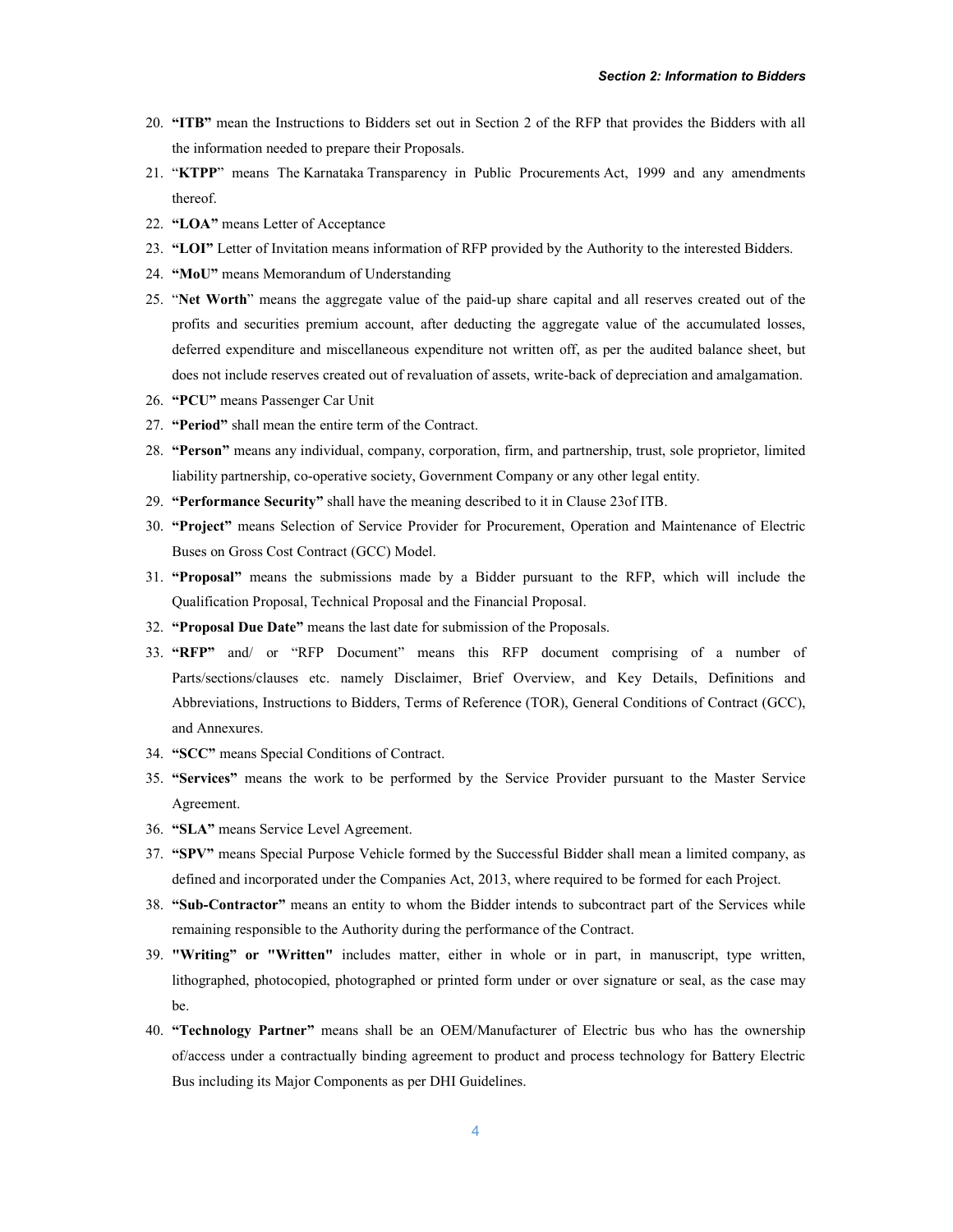# ABBREVIATIONS

| <b>NWKRTC</b> | North Western Karnataka Road Transport Corporation |
|---------------|----------------------------------------------------|
| <b>KSRTC</b>  | Karnataka State Road Transport Corporation         |
| <b>CCTV</b>   | <b>Closed Circuit Television</b>                   |
| $\rm COD$     | <b>Commercial Operation Date</b>                   |
| <b>DDU</b>    | Digital Display Unit                               |
| GCC           | <b>Gross Cost Contract</b>                         |
| <b>INR</b>    | <b>Indian National Rupee</b>                       |
| <b>ITMS</b>   | Intelligent Transport Management System            |
| <b>ITS</b>    | <b>Intelligent Transport System</b>                |
| <b>MDVR</b>   | Mobile Digital Video Recorder                      |
| <b>MIS</b>    | Management Information System                      |
| MoU           | Memorandum of Understanding                        |
| <b>MSA</b>    | Master Service Agreement                           |
| <b>NEFT</b>   | National Electronic Funds Transfer                 |
| <b>NIT</b>    | Notice Inviting Tender                             |
| OBU           | On Board Unit                                      |
| <b>OTC</b>    | Over the Counter                                   |
| PCU           | Passenger Car Unit                                 |
| <b>SA</b>     | <b>Statutory Auditor</b>                           |
| <b>SCU</b>    | Safety Control Unit                                |
| <b>SEBI</b>   | Securities and Exchange Board of India             |
| <b>SPV</b>    | Special Purpose Vehicle                            |
| <b>STU</b>    | <b>State Transport Undertaking</b>                 |
| <b>UBS</b>    | Urban Bus Specifications                           |
| <b>VCF</b>    | Venture Capital Fund                               |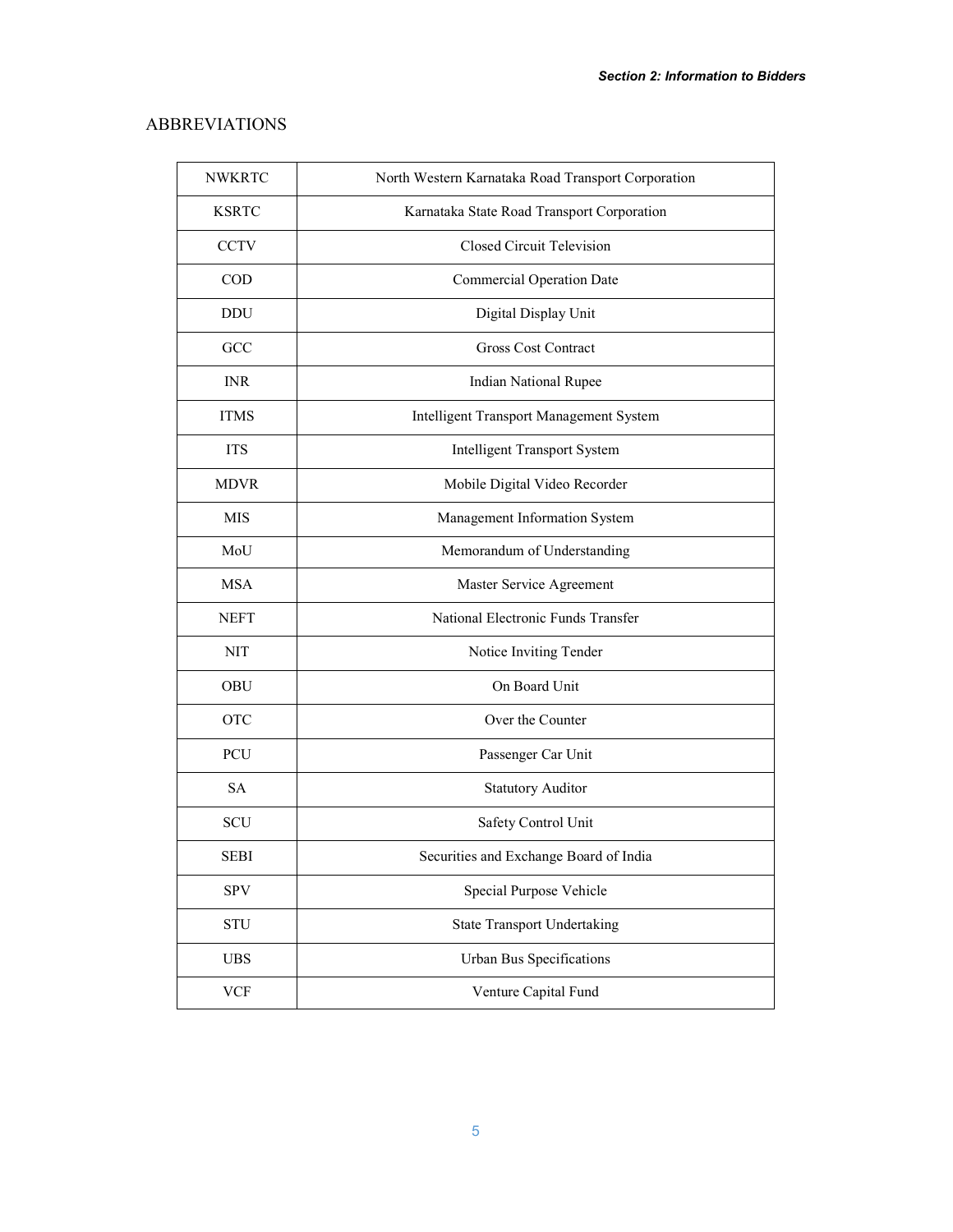# GENERAL

### 1. DESCRIPTION OF PROJECT

1.1 The Authority has undertaken key initiatives to establish an environmentally, socially and financially sustainable network of public transport for Hubli-Dharwad, to encourage commuters to shift to public transport system/s. One of the tasks to achieve the above-mentioned program is to streamline the bus operations through private operators. For this the Authority has formulated a scheme that aims at operation of buses in Hubli-Dharwad to specified performance standards, with specific focus on safety, by private entities selected through a competitive bidding process under a suitable contractual structure. Accordingly permits shall be granted to operate on identified routes.

25 Nos. of 12m AC BRT and 25 Nos. of 9m Non-AC 900mm floor Height (Total 50 No's of) Electric Buses and Allied Electrical & Civil Infrastructure. Fleet level assured operation of 96,250 and 70,000 kilometres per year per bus for 12m AC BRT and for 9m Non-AC 900mm floor Height respectively for these Electric Buses. However, vehicles may be operated up to 1,10,000 Kilometres per bus per Year.

 50 No's of buses would be of 25 Nos. of 12m AC 900mm floor height BRT and 25 Nos. of 9m Non-AC 900mm floor Height floor height suitable for BRTS operations, as detailed below.

The intended routes for 50 Nos. of Electrical Vehicles on HD-BRTS corridor and Hubli-Dharwad city operations are as follows; to have maintenance and charging facility for all the 50 electrical vehicles in the Hubli-BRTS depot with opportunity charging facilities either at Dharwad-BRTS depot or Dharwad New Bus Station for BRT operations and one more opportunity charging facility at Hubli as and when the Authority indicates.

| Sl.<br>No | Route             | Depot<br>Location                                                                                                                                 | Route<br>Distance in<br>Kms.                                                        | Kms. of operation per vehicle per day. And preferred<br>Model of Vehicles.                                                                                                                                                                                                                                                                                                                                                                                                                                                                                                                                                                                                                                                                                                                        |
|-----------|-------------------|---------------------------------------------------------------------------------------------------------------------------------------------------|-------------------------------------------------------------------------------------|---------------------------------------------------------------------------------------------------------------------------------------------------------------------------------------------------------------------------------------------------------------------------------------------------------------------------------------------------------------------------------------------------------------------------------------------------------------------------------------------------------------------------------------------------------------------------------------------------------------------------------------------------------------------------------------------------------------------------------------------------------------------------------------------------|
| 1.        | Hubli-<br>Dharwad | $50$ Nos. of<br>(25 each for<br>12m AC BRT<br>and 9m Non<br>AC for Hubli-<br>Dharwad<br>city)<br>Electrical<br>Vehicles in<br>Hubli BRTS<br>Depot | 22Km for BRT<br>corridor and<br>Maximum<br>stretch of<br>10Km for city<br>operation | All 25 Nos. 12m AC BRT buses to be operated<br>1)<br>between Hubli-Dharwad on BRTS corridor with<br>defined frequencies of minimum assured<br>kilometres of 275 Km/Day and Maximum Km<br>of 320 Km/day with 45 minutes of opportunity<br>charge. Vehicles should have single charge<br>capacity to run 225Km.<br>12m AC 900mm floor Height Suitable for<br><b>BRT</b> Operations.<br>Another 25 Nos. of 9m Non-AC city buses to<br>2)<br>be operated within Hubli-Dharwad city with<br>defined frequencies of minimum assured<br>Kilometres of 200 Km/Day and maximum of<br>220 Km/Day with 45 minutes of opportunity<br>charge. Vehicles should have single charge<br>capacity to run 125Km<br>9m Non-AC 900mm floor Height city<br>operation which is also suitable for BRT<br>feeder services. |

 Space will be provided by Authority at Depot as it is condition; However Bidder may inspect same and bid accordingly. The selected Operator shall also establish complete charging Infrastructure including Electrical infrastructure and allied Civil Infrastructure at the depots identified by Authority on GCC model for the period of 10 years which may be extendable for another 2 years.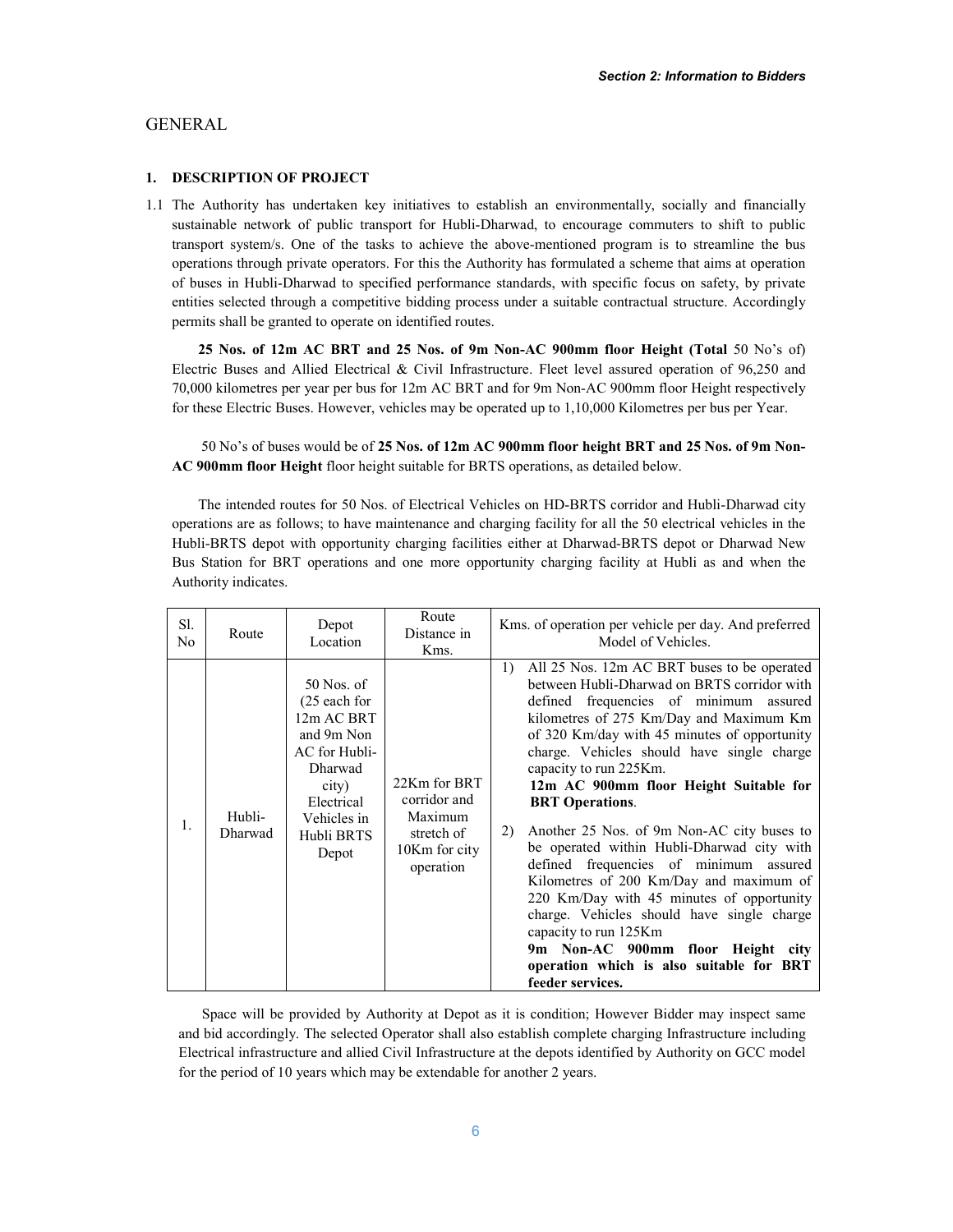*\*Note: The above schedules and quantity of vehicles allotted to depots are tentative and subject to change during signing of Master Service Agreement with the Successful Bidder and during the Period of Contract.*

1.2 The Service Provider shall be required to comply with the provisions of the Motor Vehicle Act, 1988 any amendments made thereof, rules and permit conditions made there under, and any other relevant statutes and directions of Hon'ble Courts issued from time to time. Details of information about number of buses under AC and Non AC category are provided in table below:

| <b>Length of Bus</b>                                                                         | <b>Aggregated Effective Kilometres /</b><br>Year / Bus | <b>Number of Buses</b> |
|----------------------------------------------------------------------------------------------|--------------------------------------------------------|------------------------|
| 12m AC 900mm Floor Height                                                                    | 96,250 Km                                              | 25                     |
| suitable for BRT operations.                                                                 | (275Km X350Days per year)                              |                        |
| 9m Non-AC 900mm floor Height<br>city operation and also suitable for<br>BRT feeder services. | 70,000 Km<br>(200Km X350 Days per year)                | 25                     |
| Total                                                                                        |                                                        | 50                     |

1.3 The Service Provider would be required to mobilize, finance, procure, develop necessary infrastructure, and operate the Stage Carriage Services in accordance with the specifications and standards set out in Master Service Agreement and under other applicable laws/ bylaws governing such operations.

# 1.4 DELIVERY TIMELINES

The expected Delivery Schedule for providing prototype and delivery of registered AC and Non-AC Electric Buses as per following schedule from the Date of issuance of the Letter of Award as below

| Activity                                  | Timeline      |
|-------------------------------------------|---------------|
| Release of order                          | M             |
| Prototype delivery of Bus                 | $M+3$ months  |
| Delivery of 50% of tendered vehicles      | $M+9$ months  |
| Completion of delivery of all 50 vehicles | $M+12$ months |

- 1.5 The Service Provider will also be required to meet Performance Standards, Standard and Specifications specified in the Volume – II &III, failing which appropriate penalty would be levied for nonperformance thereof. The Performance Standards shall cover the following requirements:
	- i. Specifications & Standards for the buses
	- ii. Service levels benchmarks for bus operations
	- iii. Performance of staff
- 1.6 The Service Provider shall procure buses as per the Standard and Specifications defined in the Volume –II Standard and Specifications by the Authority and shall also include various, but not limited to components such as ITS System defined in part-IV of Volume-II with proper integration with existing ITS system of HD-BRTS Operations Command and Control Centre (OCCC). The service provider shall share all data communication protocol and do the needful to support the integration with existing OCCC. And also under UBS II Guidelines issued by Ministry of Urban Development, AIS 140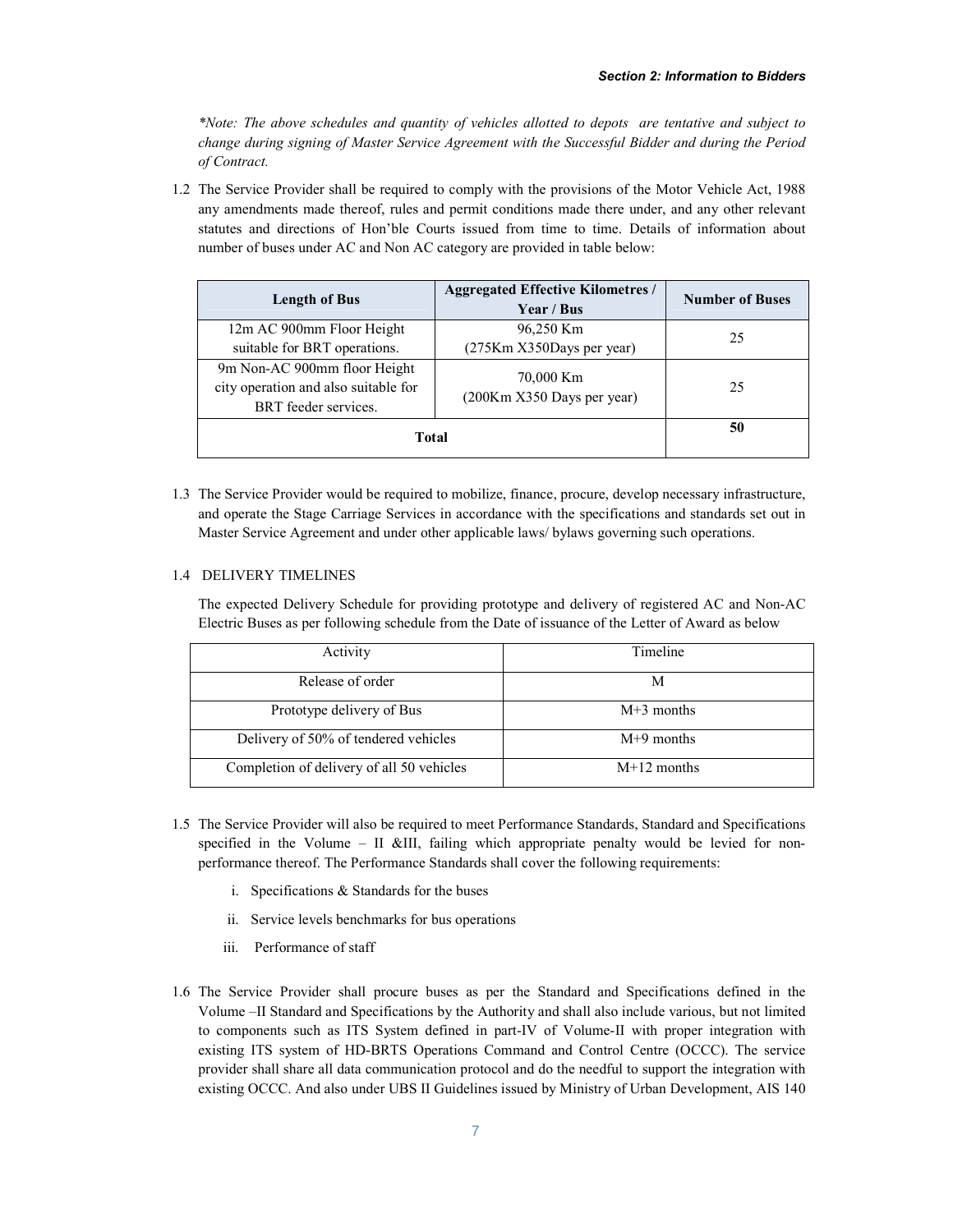Specifications and AIS 153 specifications and any amendments issued thereof. Some of the equipments and their quantities are listed below:

i. Intelligent Transport Management System (ITMS)

| a.             | Passenger Display Boards | 4                                    |
|----------------|--------------------------|--------------------------------------|
| $\mathbf{b}$ . | Speaker                  | 4                                    |
| $c_{\cdot}$    | Amplifier                | 1                                    |
| $d_{-}$        | SCU / OBU                | 1                                    |
| e <sub>1</sub> | DDU                      | 1                                    |
| f.             | <b>CCTV</b> System       | 2 Internal Cameras.                  |
|                |                          | 1 External Reverse Camera with Cover |
|                |                          | 1 Internal Front Facing Camera       |
|                |                          | 1 MDVR for storage up to 7days       |

- g. Panic Button System integrated into the SCU / OBU
- 1.7 All buses under the Scheme would be operating under a common brand, tentatively referred as "NWKRTC" and/or any name as approved by the Authority.
- 1.8 A detailed time table ("Time Table" or "TT"), setting out time-slots for operation of buses will be provided at the time of signing the agreement (MSA).
- 1.9 The Fares will be collected through a variety of options on-board and off board like cash, smartcard, QR Code, etc as tickets, passes etc. An integrated ticketing system valid across the network of Stage Carriage Services is also envisaged to be introduced at a later date of the Period of Contract. On-board, off-board collection and any other revenue stream including advertisement revenue shall be retained by the Authority. A detailed mechanism is provided in the Master Service Agreement. If any kind of advertisement displayed in and out of the bus (with approval from authority), in such case the advertisement revenue shall be remitted to NWKRTC.
- 1.10 An agreement for development, operation, management, financing of the Project ("Master Service Agreement") with development milestones and operations requirements/ specifications/ performance standards clearly set out is expected to be executed between the Authority and the Successful Service Provider of the Project. The MSA would also provide specific rights towards use of road infrastructure, bus stops bus depot, charging infra, development and bus terminals for use by the Service Provider.

### 2. INTRODUCTION

- 2.1 The North Western Karnataka Road Transport Corporation (NWKRTC) the ("Authority") invites Request for Proposal (RFP) in the form of proposal ("Proposal") through e-procurement portal of Government of Karnataka www.eproc.karnataka.gov.in from suitable business entities and other interested parties for Selection of Service Provider for Procurement, Operations and Maintenances of Intra-city Electric Bus Services on Gross Cost Contract (GCC) Model. The concession period would be for Ten (10) years and may be extendable up to another 2 years ("Project").
- 2.2 The Proposals would be evaluated on the basis of the evaluation criteria set out in this Request for Proposal (RFP) Document in order to identify the Successful Bidder for the Project (hereinafter referred to as the "Successful Bidder"). The Successful Bidder would then be required to enter into an MSA with the Authority as per the draft set forth in Volume – III: Master Service Agreement of this RFP Document and perform the obligations as stipulated therein, in respect of the Project.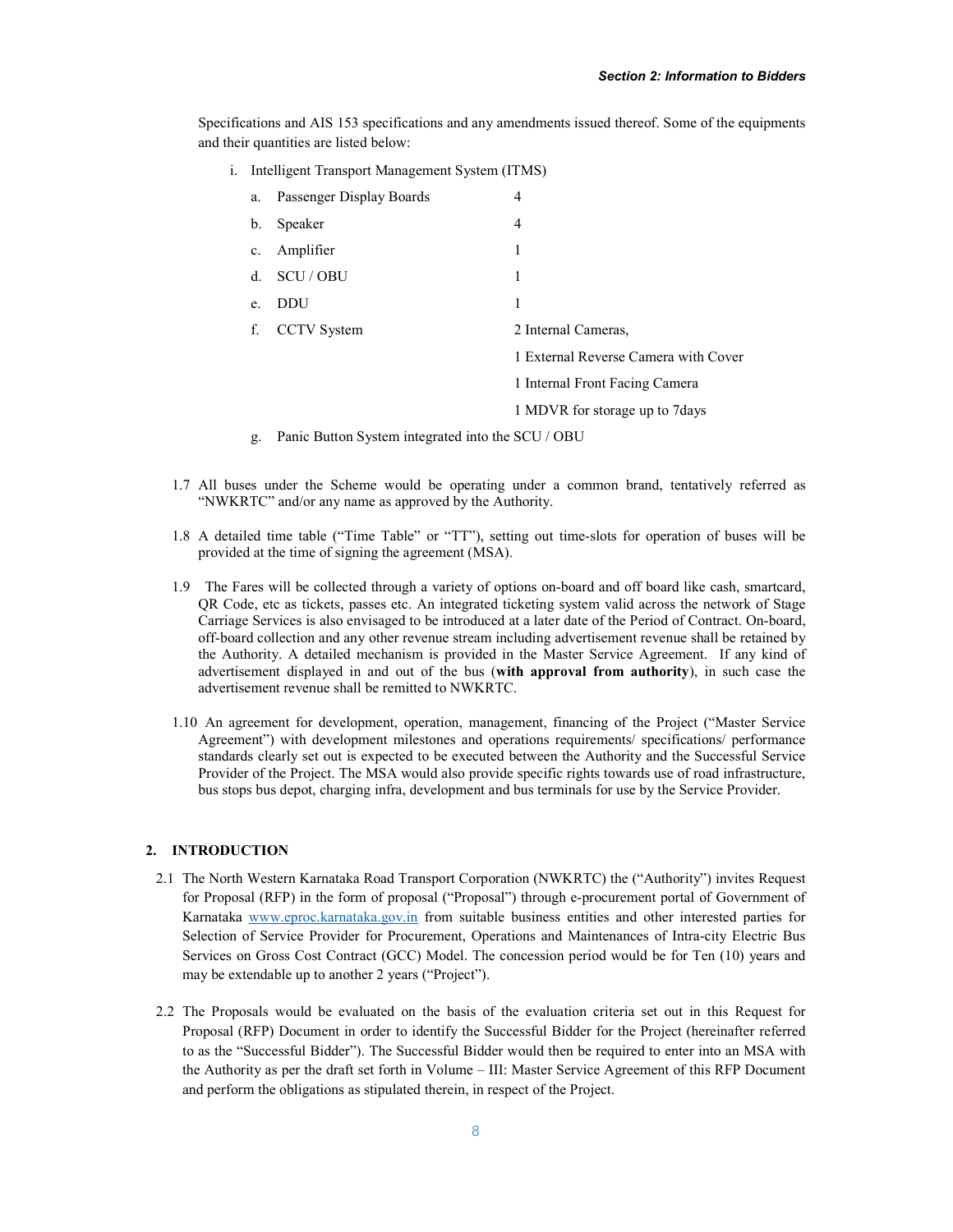- 2.3 Pursuant to the release of this RFP Document, the Authority shall receive Proposals, prepared and submitted in accordance with the terms set forth in this RFP Document and other documents to be provided to the Authority pursuant to this RFP Document including Annexure thereto (collectively referred to as the "Bidding Documents"), as modified, altered, amended and clarified from time to time by the Authority.
- 2.4 Any condition or qualification or any other stipulation contained in the Proposal shall render the Proposal liable to rejection as a non-responsive Proposal.
- 2.5 This RFP Document is not transferable.

### 3. CONTENTS OF RFP DOCUMENT

3.1 The RFP includes the following Section:

| Section 1  | : Letter of Invitation      |
|------------|-----------------------------|
| Section 2  | : Information to the Bidder |
| Section 2A | : Bid Data Sheet            |
| Section 3  | : Annexure                  |

- 3.2 The Bidder is expected to examine all instructions, Data Sheet, Annexure, Standard and Specifications and Master Service Agreement in the RFP Document and to furnish with its Proposal all information or documentation as is required by the RFP Document.
- 3.3 The bidding documents including this RFP Document and all attached documents are and shall remain the property of the Authority and are transmitted to the Bidders solely for the purpose of preparation and the submission of their respective Proposal in accordance herewith. Bidders are to treat all information as strictly confidential and shall not use it for any purpose other than for preparation and submission of their Proposal. The Authority will not return any Proposal or any information provided along therewith.
- 3.4 The statements and explanations contained in this RFP are intended to provide an understanding to the Bidders about the subject matter of this RFP and shall not be construed or interpreted as limiting in any way or manner whatsoever the scope of services, work and obligations of the Successful Bidder to be set forth in the MSA or the Authority, the Authority's right to amend, alter, change, supplement or clarify the scope of service and work, the MSA to be awarded pursuant to the RFP Document including the terms thereof, and this RFP including terms herein contained. Consequently, any omissions, conflicts or contradictions in the Bidding Document including this RFP are to be noted, interpreted and applied appropriately to give effect to this intent and no claim on that account shall be entertained by the Authority.

### 4. ELIGIBILITY OF THE BIDDERS

### 4.1. Option 1: OEM

- a. The OEM i.e., Registered Electric Bus Manufacturer with bus manufacturing facilities in India OR Central/State Public Sector undertakings and their subsidiaries having tie-ups with at least one Electric Bus Manufacturer (OEM) is allowed to participate directly as single bidder OR JV/Consortium with at least one Electric Bus Manufacturer (OEM) as partner/member with the other consortium members may be bus operator; aggregator or financier, the bid must be submitted by lead member of JV/Consortium. Maximum number of members in the JV/Consortium shall be Four (4). Should submit copy of the registration certificate in respect of manufacturing of electric buses issued by authorized agencies. The PSU and their subsidiaries, JV/Consortium bidders must submit the relevant Certificates/ Agreements.
- b. Should have manufactured 50 Electric or 50 HSD/CNG buses in the last three financial years in India. Should submit copies of Invoices.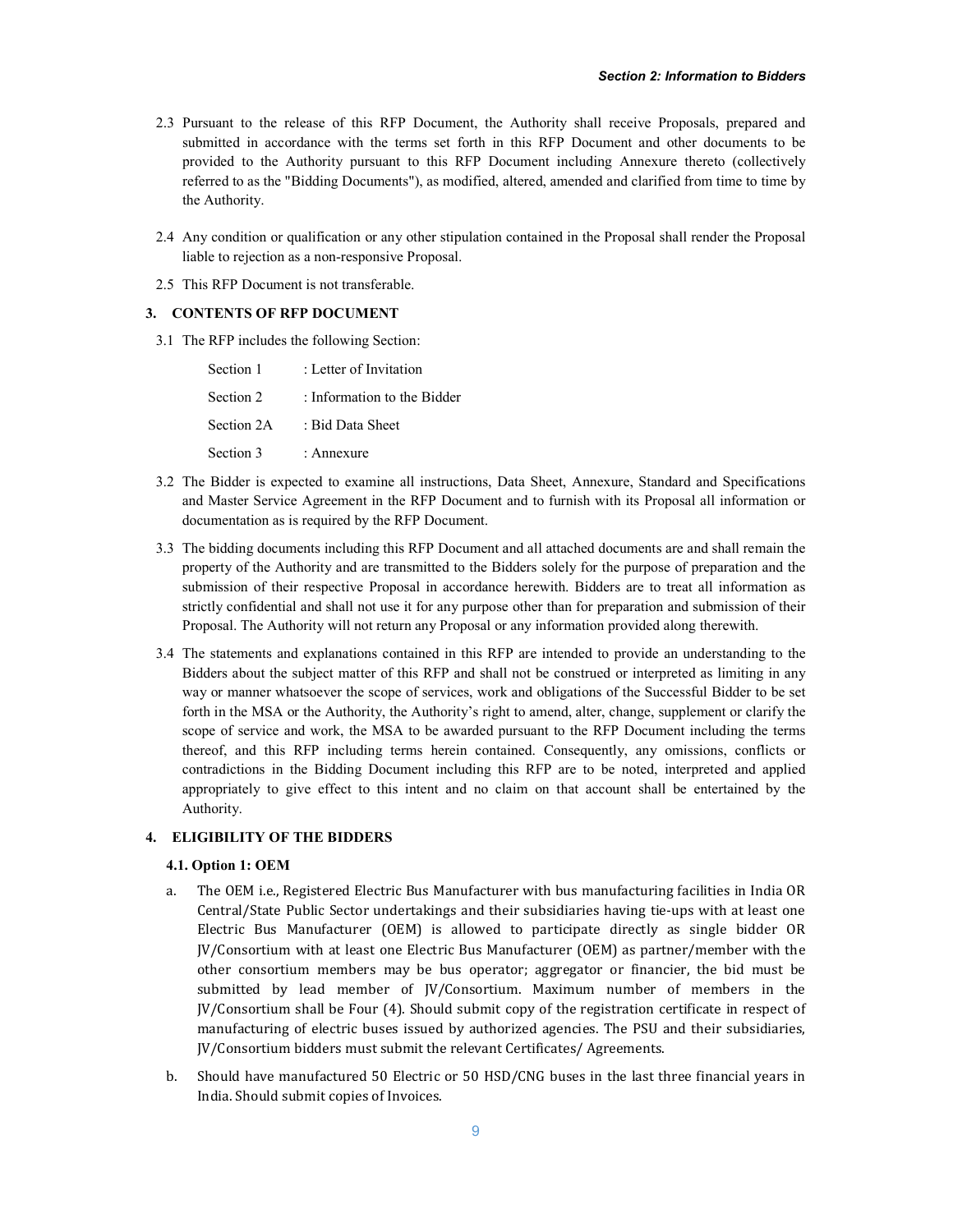- c. Should have completed testing and certification requirement under Central Motor Vehicle Rules 1989 (CMVR) of at least one (1) Mini/Midi/Standard/tarmac electric bus (100% battery operated) from the designated testing center in India. i.e., CMVR type approval of at least one model of electric bus. Should submit copy of the Test certificate issued by authorized testing agencies under rule 126 of CMVR.
- d. The Registered Electric Bus Manufacturer OR PSU and their subsidiaries OR JV/Consortium members should have a Minimum Average Annual Sales total Turnover of INR.100.00 Crores for the last 3 (three) Financial years and shall have positive Net worth for the last 3 (three) Financial years. Should submit statement from the statutory auditor certifying/specifying net worth & turnover of the Registered Electric Bus Manufacturer OR PSU and their subsidiaries OR all JV/Consortium members.

#### 4.2 Option 2: JV/Consortium:

 JV/Consortium: A combination of maximum four (4) members comprising one lead member herein referred as "JV/Consortium'. The JV/Consortium must have one OEM mandatorily. The other consortium members may be bus operator, aggregator or financier The bid must be submitted by lead member of consortium. The bidder must submit the relevant certificates.

4.3 Public Sector Undertaking/Companies: A Central/State Public Sector Companies and their subsidiaries having tie-ups with OEM's is allowed to participate directly as single bidder.

### 4.4 Incorporation of Special Purpose Vehicle (SPV)

A Bidder being declared as the Successful Bidder for the Project shall be required to incorporate a Special Purpose Vehicle under Indian Companies Act, 2013 for implementation of the project. However, OEM, JV/Consortium Bidders are allowed to form a SPV for implementing the Project. It may be noted that JV/consortium Bidders have already formed a SPV for the purpose. PSC bidders are exempted from forming a SPV. The SPV office shall be registered in Hubli-Dharwad. The bidders are allowed to form SPV within 90days from date of issue of LOA.

A Bidder being declared as the Successful Bidder for the Project shall be required to incorporate a Special Purpose Vehicle under Indian Companies Act, 2013 for implementation of the project. However, Option 1 Bidders are allowed to form a SPV for implementing the Project. It may be noted that Option 2 Bidders have already formed a SPV for the purpose. The SPV office shall be registered in Bangalore.

- 4.5 The Bidder / SPV shall have a registered office in Bangalore City or given an undertaking to establish a registered office within 90 days of receipt of Letter of Acceptance.
- 4.6 Notwithstanding anything stated elsewhere in these documents, the Authority shall have the right to seek updated information from the Bidders to ensure their continued eligibility. Bidders shall provide evidence of their continued eligibility in a manner that is satisfactory to the Authority. A Bidder may be disqualified if it is determined by the Authority, at any stage of the process, that the Bidder will be unable to fulfill the requirements of the Project or fails to continue to satisfy the eligibility criteria. Supplementary information or documentations may be sought from Bidders at any time and must so be provided within a reasonable timeframe as stipulated by the Authority.
- 4.7 If the bidder is sharing a Land border with India then Registration Certificate and Model Certificate issued by the Competent Authority to be obtained as specified vide Office Memorandum No. F.No.6/18/2019-PPD issued by Ministry of Finance, GoI dt.23rd July 2020 and GO of GoK vide No. FD 455 Exp-12 2020 Bengaluru Dated: 25.08.2020. A declaration has to be submitted to the Authority in Compliance Certificate regarding restrictions on public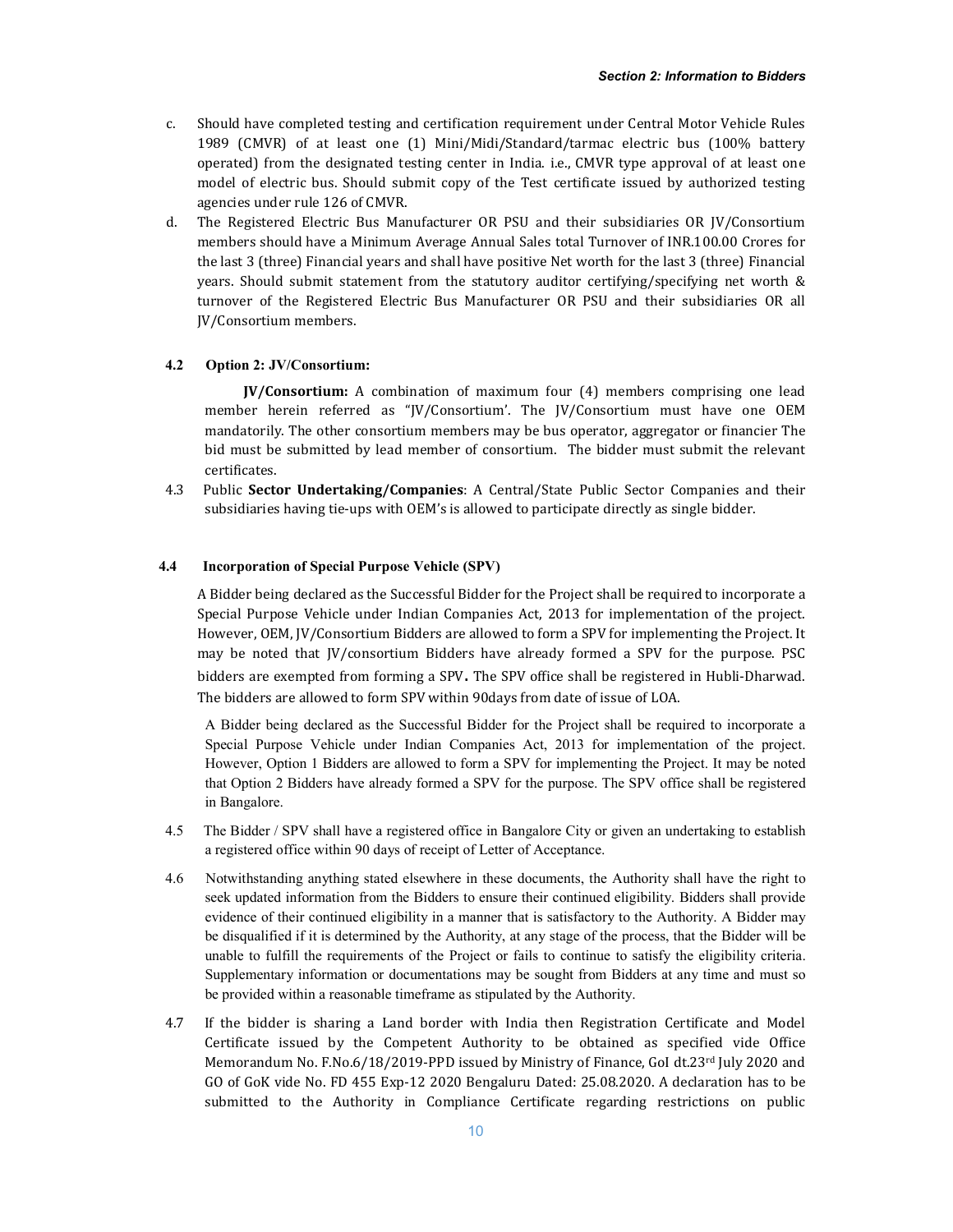procurements from bidders of countries which shares a Land Border with India on Government stamp paper of Rs.20 as under:

"We have read the clauses regarding restrictions on procurement from a bidder of a country which shares a land border with India (GoI Letter No. F.No. 6/18/2019 -PPD dtd: 23.07.2020 Order (Public Procurement No. 1 and 2) dated 23.07.2020 & Order (Public Procurement No. 3) dated 24.07.2020 and GO of GoK vide No. FD 455 Exp-12 2020 Bengaluru Dated:25.08.2020.

i. I/ We certify that, we are not from such a country which shares a land border with India and we are eligible to be considered.

Or

- I/ We declare that, we are from such a country or countries which share a land border with quirements in this regard and are eligible to be considered. A copy of the valid registration by the Competent Authority is enclosed along with this declaration/ certificate for Evidence.
- ii. We declare that, we will not sub-contract any work to a contractor from such country or countries which shares a land border with India unless such contractor is registered with the Competent Authority in case the work order is released on us. We fulfill all requirements in this regard and is eligible to be considered.(A copy of the valid registration issued by the Competent Authority to be enclosed if applicable)
- iii. We aware of the fact that, if the information provided by us in this certificate/ declaration is found to be false at any stage, this would be a ground for immediate termination of order/ contract/ LoI and further legal action against us in accordance with law.
- iv. We are aware that, such registration with Competent Authority should be valid at the time of submission of bids and at the time of acceptance of bids.

Signature of the Authorized Signatory. Name: Designation: Mobile No: E-Mail ID: Date: Seal of the Company

# 5 CONDITION RELATED TO TECHNOLOGY PARTNER

- 5.1 A Technology Partner can bid as a Bidder in the capacity of an Operator. A Technology Partner bidding in the capacity of an Operator, individually or as a member of a Consortium shall not be entitled to act as a Technology Partner for any other Bidder bidding for the Project
- 5.2 A Technology Partner shall support the Bidder for the Period of Contract. Any change in the Technology Partner shall only be permitted under unforeseen circumstances after the approval of Authority. However, no change in Technology Partner shall be permitted prior to the COD of the Project.
- 5.6 Bidder shall carry out its own due diligence to ascertain that the Technology Partner meets the guidelines as set forth in this RFP Document. The Bidder shall assure itself that the Technology Partner has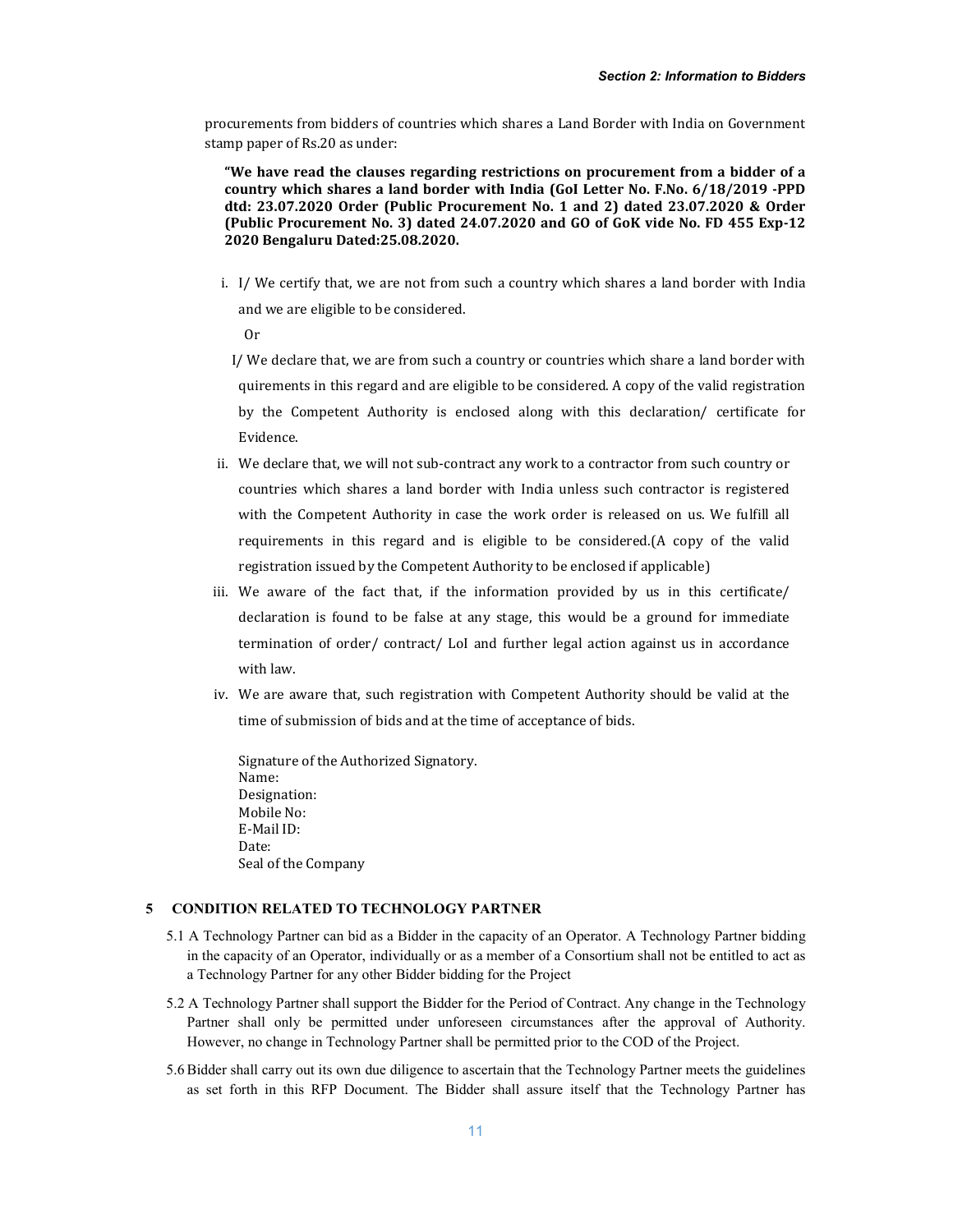sufficient supply capacity across different Projects that the Bidder chooses to bid, Authority at its discretion can disqualify the Bidder if:

- a) the Technology Partner has been debarred by any state or central government or government agency in India; or
- b) the Technology Partner has made misleading or false representation in the forms, statements and attachments submitted; or
- c) If the Technology Partner refuses to enter into the Supply and Technical Support Contract with the Service Provider of the Project.

# 6 FRAUD & CORRUPT FRAUDULENT PRACTICES

- 6.1 It is Authority's policy to require that Service Provider observe the highest standard of ethics during the execution of such Contracts. In pursuance of this policy, the Authority:
	- a) defines, for the purposes of this provision, the terms set forth below as follows:
		- "*corrupt practice*" means the offering, giving, receiving, or soliciting of anything of value to influence the action of a public official in the selection process or in Contract execution; and
		- "*fraudulent practice*" means a misrepresentation of facts in order to influence a selection process or the execution of a Contract to the detriment of Authority and includes collusive practices among Service Provider (prior to or after submission of Proposals) designed to establish prices at artificial, non-competitive levels and to deprive Authority of the benefits of free and open competition.
	- b) will reject a Proposal for award if it determines that the firm recommended for award has engaged in corrupt or fraudulent activities in competing for the contract in question;
	- c) will declare a firm ineligible, either indefinitely or for a stated period of time, to be awarded contract if it at any time determines that the firm has engaged in corrupt or fraudulent practices in competing for, or in executing a contract;
	- 6.2 Bidders shall not be under a declaration of ineligibility for corrupt and fraudulent practices issued by any Government departments of the state or Central Government in accordance with the above.
	- 6.6 The Bidders should not be associated, or have been associated in the past, directly or indirectly, with a firm or any of its Affiliates which have been engaged by KSRTC/NWKRTC to provide consulting services related to this RFP document.
	- 6.7 The Bidder shall not be under a declaration of ineligibility for corrupt and fraudulent practices issued by Government of Karnataka.
	- 6.8 The Bidder shall not make attempts to establish unsolicited and unauthorized contact with the Authority, or Bid Evaluation Committee (formulated by the Authority) after opening of the Tender and prior to the notification of the award and if any attempt by the Bidder to bring to bear extraneous pressures on the Authority shall be sufficient reason to disqualify the Bidder.
	- 6.9 In such cases, the Authority
		- a) will reject a Proposal for award if it determines that the Bidders recommended for award has engaged in corrupt or fraudulent practices in competing for the Contract in question;
		- b) Will declare a firm ineligible, either indefinitely or for a stated period of time, to be awarded a Contract if it any time determines that the firm has engaged in corrupt or fraudulent practices in competing for, or in executing a contract.
	- 6.10Furthermore, the Bidder shall be aware of the provision stated below: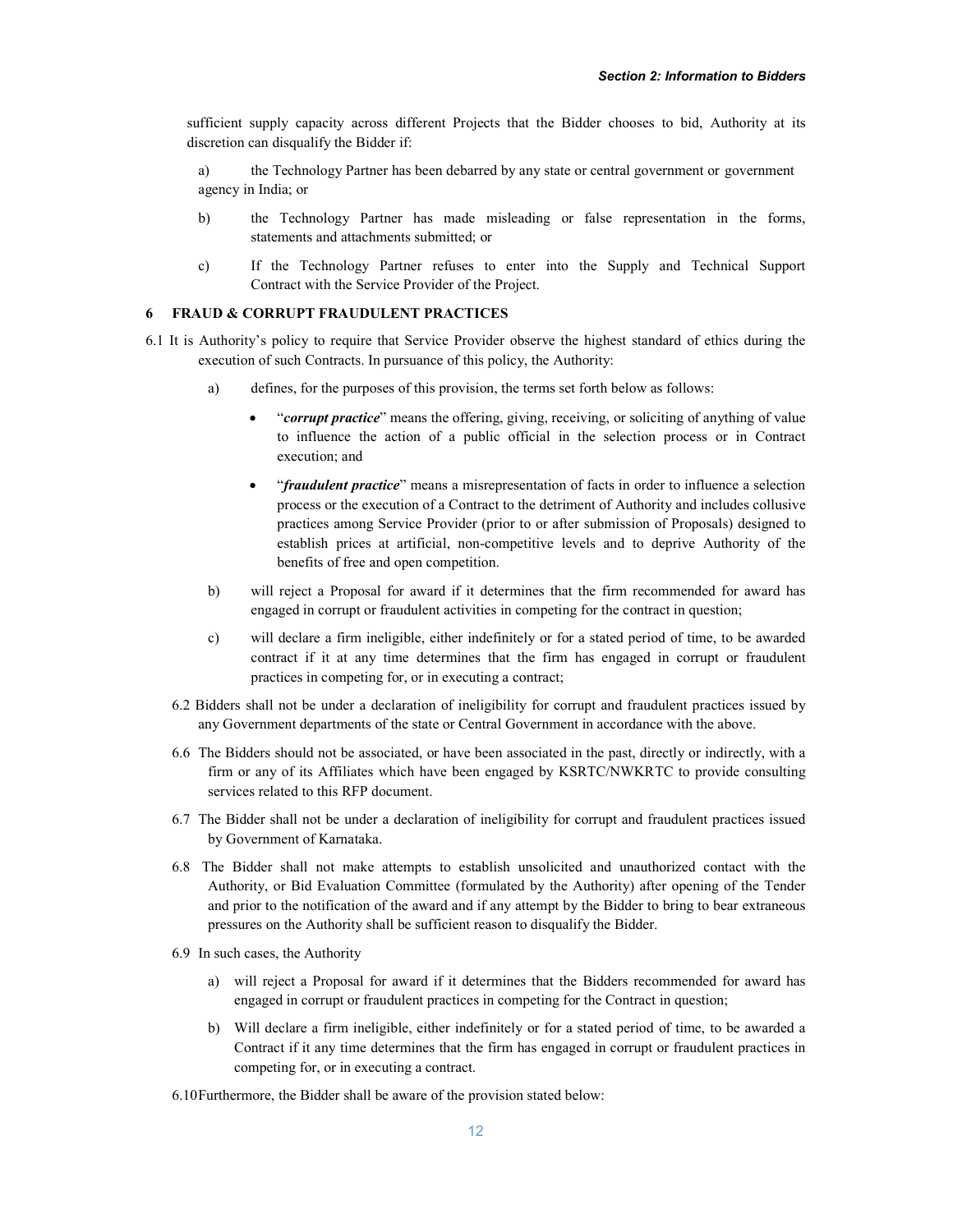- a) The Bidder shall permit the Authority to inspect its accounts and records relating to this project and to have them audited by auditors appointed by the Authority, if so required.
- b) The Authority may at any time terminate the Contract by giving written notice to the Bidder, if they become bankrupt or otherwise insolvent. In this event, termination will be with compensation to the Bidder till the last date of Services, provided that such termination will not prejudice or affect any right of action or remedy, which has accrued or will accrue thereafter to the Authority.
- 6.11Termination for Default:
	- a) The Authority may, without prejudice to any other remedy for breach of contract, by written notice of default sent to the Service Provider, terminate the MSA in whole or part:
	- b) If the Service Provider fails to deliver any or all of the Services within the period(s) specified in the MSA, or within any extension thereof granted by the Authority or
	- c) If the Service Provider fails to perform any other obligation(s) under the MSA.
		- 6.12Debarment of Tenders:

Debarment of Tenders shall be taken up by the Authority following of Section 14A. of Karnataka Transparency in Public Procurements (Amendment) Act 2018, if the tenderers engages in corrupt or fraudulent practices.

### 7 CLARIFICATION AND AMENDMENT OF RFP

- 7.1 Bidders may request for clarification on any items in the RFP Document up to the pre-bid meeting date as specified in the Data Sheet before the Proposal Due Date. Any request for clarification must be sent in writing by e-mail to the Authority's address indicated in the Data Sheet. The Authority will respond by uploading the response (including an explanation of the query but without identifying the source of inquiry) in the GoK e-procurement portal.
- 7.2 Before the deadline for submission of Proposals, the Authority may modify the RFP Document by issuing online addendum. The addendum will appear on the web page of the website https://eproc.karnataka.gov.in. To give prospective Bidders reasonable time in which to take an addendum into account in preparing their Proposals, the Authority may extend as necessary the deadline for submission of Proposals.
- 7.6 The Bidders must familiarize themselves with local conditions and take them into account in preparing their Proposals. To obtain first-hand information on the Project and on the local conditions, Bidders are encouraged to visit to the Authority's offices before submitting a Proposal and to attend the Pre-Proposal conference. They must fully inform themselves of the project, local conditions and take the same into account before submitting their Proposal.

### 8 COST OF PROPOSALS

8.1 The Bidder shall bear all costs associated with the preparation, submission of its Proposal, and of negotiating the MSA, including visits to the Authority, etc. are not reimbursable and the Authority is not bound to accept any of the proposals submitted and reserves the right to reject any or all proposals without assigning any reasons.

### 9 CURRENCY

9.1 The currency for the purpose of the Proposal shall be the Indian Rupee (INR). The conversion to Indian Rupees shall be based on the closing exchange rate published by the Reserve Bank of India as on March 31, 2020. In all such cases, the original figures in the relevant foreign currency and the INR equivalent thereof must be given. The exchange rate(s) applied shall be clearly stated. The Authority, however, reserves the right to use any other suitable exchange rate for the purpose of uniformly evaluating all the Bidders.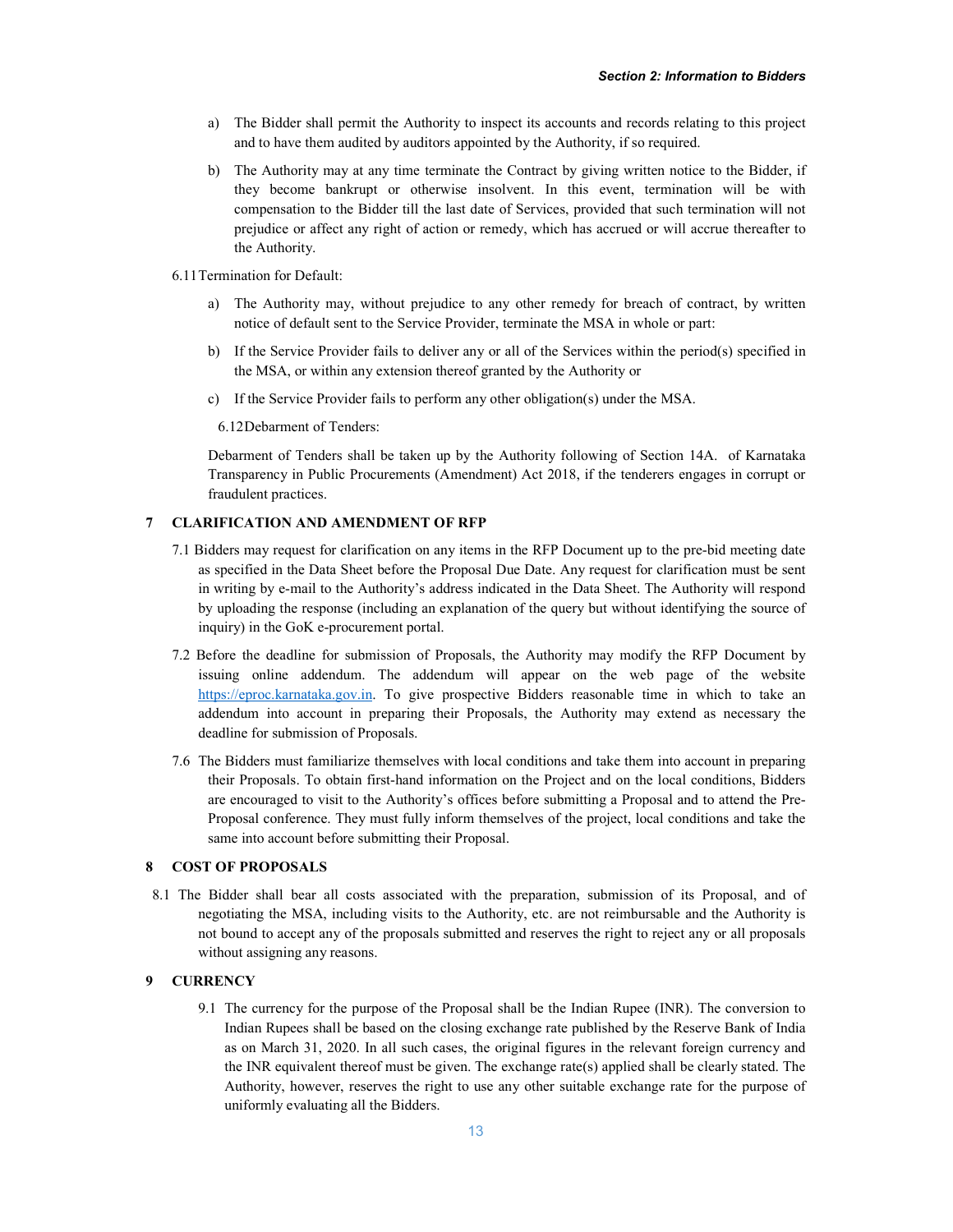### 10 CONSULTANT(S) OR ADVISOR(S)

- 10.1To assist in the examination, evaluation, and comparison of Proposals, the Authority may utilize the services of consultant/s or advisor/s.
- 10.2No entity including the Bidders can hold and the Authority shall not be bound by the opinion or advice given by any Consultant or advisor referred to in Clause above. The final determination as regards the Proposal shall vest with the Authority.

## 11 CONTACTING THE AUTHORITY

- 11.1From the time of Proposal opening to the time of MSA award, if any Bidder wishes to contact the Authority on any matter related to the Proposal, it should do so in writing.
- 11.2If a Bidder tries to directly influence the Authority or otherwise interfere in the Proposal evaluation process and the Contract award decision, its Proposal may be rejected.

### 12 LANGUAGE OF PROPOSALS

12.1Unless otherwise specified in the Data Sheet, the Proposal prepared by the Bidder and all correspondence and documents related to the Proposal exchanged by the Bidder and the Authority shall be written in the English Language, or, if the Data Sheet so provides, in either one of two languages specified there. Any printed literature furnished by the Bidder as part of its Proposal may be in a language not specified in the Data Sheet, as long as such literature is accompanied by a translation of its pertinent passages into the language of the Proposal, in which case, for purposes of interpretation of the Proposal, the translation shall govern.

### 13 BID SECURITY

13.1 Bidders shall submit, along with the bid the Bid Security/ EMD declaration as per format at Annexure-13.

# B. PREPARATION OF PROPOSAL

### 14 DOCUMENTS COMPRISING THE PROPOSAL

- 14.1 The Proposal must be prepared in three parts viz.,
	- Part 1 : Qualification Proposal;
	- Part 2: Technical Proposal and
	- Part 3: Financial Proposal.

Part 1 and Part 2 to be submitted online as well as in hard copy (1 original and 1 copy). Part 3 to be strictly submitted online only.

- 14.2Qualification Proposal: The minimum essential requirement in respect of Qualification Proposal is as follows:
	- i. Proof of payment towards the cost of RFP Document.
	- ii. Covering Letter cum Project Undertaking as per Section 3 Annexure 1 stating the Proposal Validity Period
	- iii. Details of Bidder (in case of Consortium, this would need to be provided by all the members) as in Section 3 - Annexure2
	- iv. Proof of registration of the Bidder (in case of Consortium, proof of registration of all the Members)
	- v. Power of Attorney for Signing of the Proposal (in case of Consortium, this would need to be provided by all the members) as in Section 3 - Annexure 3.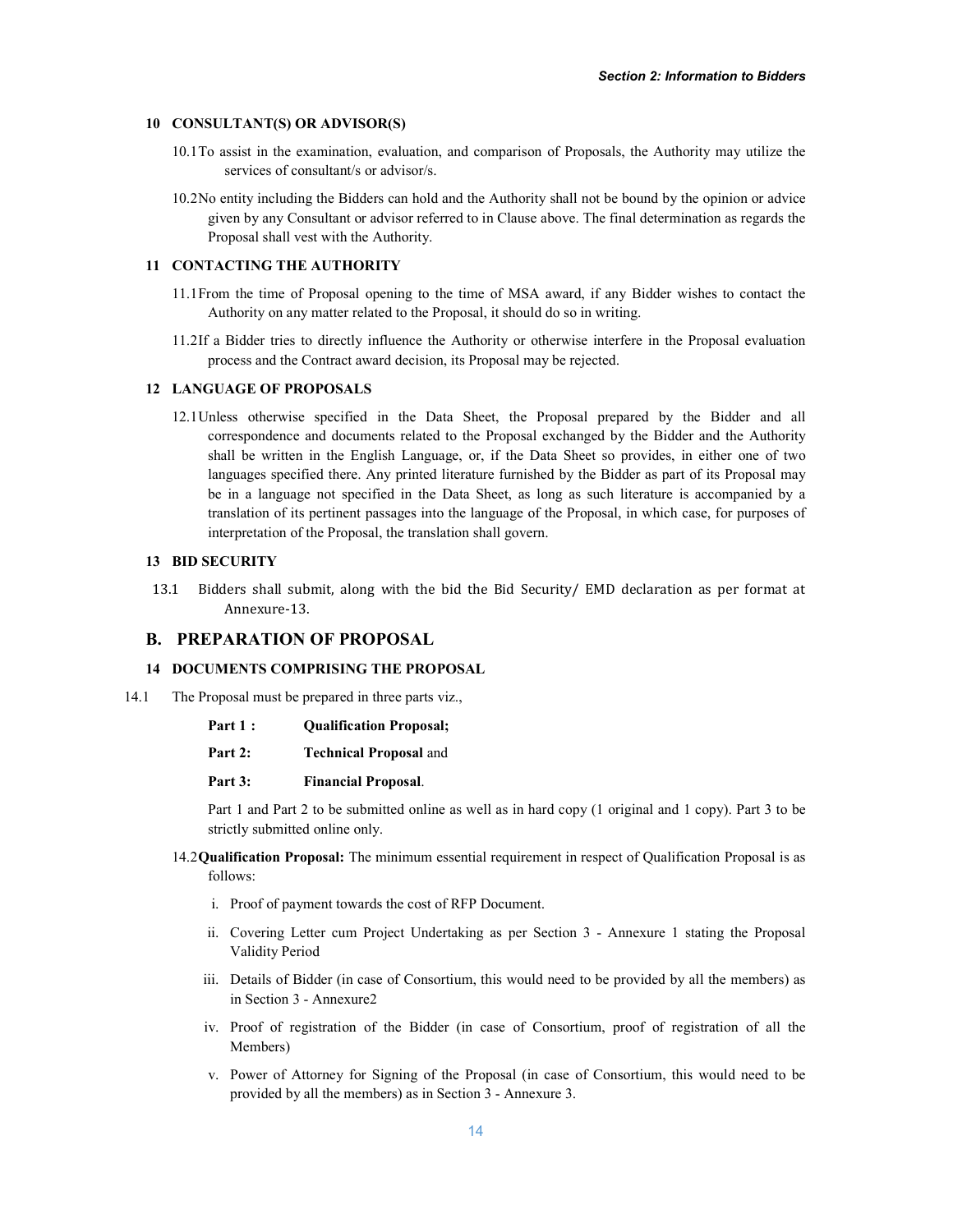- vi. In case of Consortium, Power of Attorney for designating of the Lead Member of Consortium as in Section 3 - Annexure 4.
- vii. In case of Consortium, Memorandum of Understanding entered into between members as in Section 3 - Annexure 5 and Section 3 - Annexure 8.
- viii. Financial Capability of the Bidder (in case of Consortium, Financial Capability of all the members) as in Section 3 - Annexure6.
- ix. Format for Affidavit Certifying that Business Entity / Promoter(s) / Director(s) of Business Entity are not Blacklisted / Barred as in Section 3 - Annexure7.
- x. Memorandum of Understanding entered into between the Bidder and the Technology Partner as in Section 3 - Annexure9.
- xi. Provide details of Technology Partner as in Section 3 Annexure 10.
- xii. Letter of Undertaking where the Bidder is a Option 2 Bidder, as per the format attached in Section 3 - Annexure 11.
- xiii. Non-Collusion Certificate as per Section 3 Annexure 12.
- xiv. Bid Security as per Section 3 Annexure 13.
- xv. Affidavit as per Section 3 Annexure 14.
- xvi. Integrity Pact as per Section 3 Annexure 15.
- 14.3 The Proposals found deficient in any respect of these requirements will not be considered for Technical Proposal evaluation. Bidders must furnish documents in support of Qualification Proposal evaluation in the formats given in RFP Document.
- 14.4Technical Proposal: The Technical Proposal shall not include any Financial Proposal forms. All Proposals will be treated non-responsive, if Technical Proposal includes any financial information and/or submission forms. Bidders are required to submit the following under Technical Proposal.

i.Technical Capacity of the Technology Partner as in Section 3–Annexure16. ii.Operations Plan write-up as per Section 3 - Annexure17.

14.5 Financial Proposal: While preparing the Financial Proposal, Bidders shall take into account the requirements and conditions of the RFP Document. The Bidder should quote two rates considering with and without electricity consumption cost and with and without subsidy as well as with additional incentive providing by NWKRTC. The authority has the sole discretion to consider the offer based on its requirement.

The Bidder should quote the price in e-portal as detailed in Annexure-21.

- 14.6The Financial Proposal shall be submitted online only through the e-procurement portal https://eproc.karnataka.gov.in. The bidder shall provide details as per Annexure-20 in hard copy.
- 14.7Financial Proposal will be opened only for those Bidders that are found to be eligible as per Eligibility criteria evaluation and successful completion of Proof of Concept or trial.
- 14.8 The Financial Proposal should clearly indicate rates considering with and without electricity consumption as per the above (Sl. No.14.5) cost asked by the Bidders without any assumptions of conditions attached to such amounts. Proposal not furnished in the e-portal then the Financial Proposal shall be considered non-responsive and is liable to be rejected.

### 15 PERIOD OF VALIDITY OF PROPOSAL

15.1 Proposals shall remain valid, at a minimum, for the period specified in the Data Sheet after the Proposal Due Date prescribed by the Authority. A Proposal valid for a shorter period shall be rejected by the Authority as non-responsive.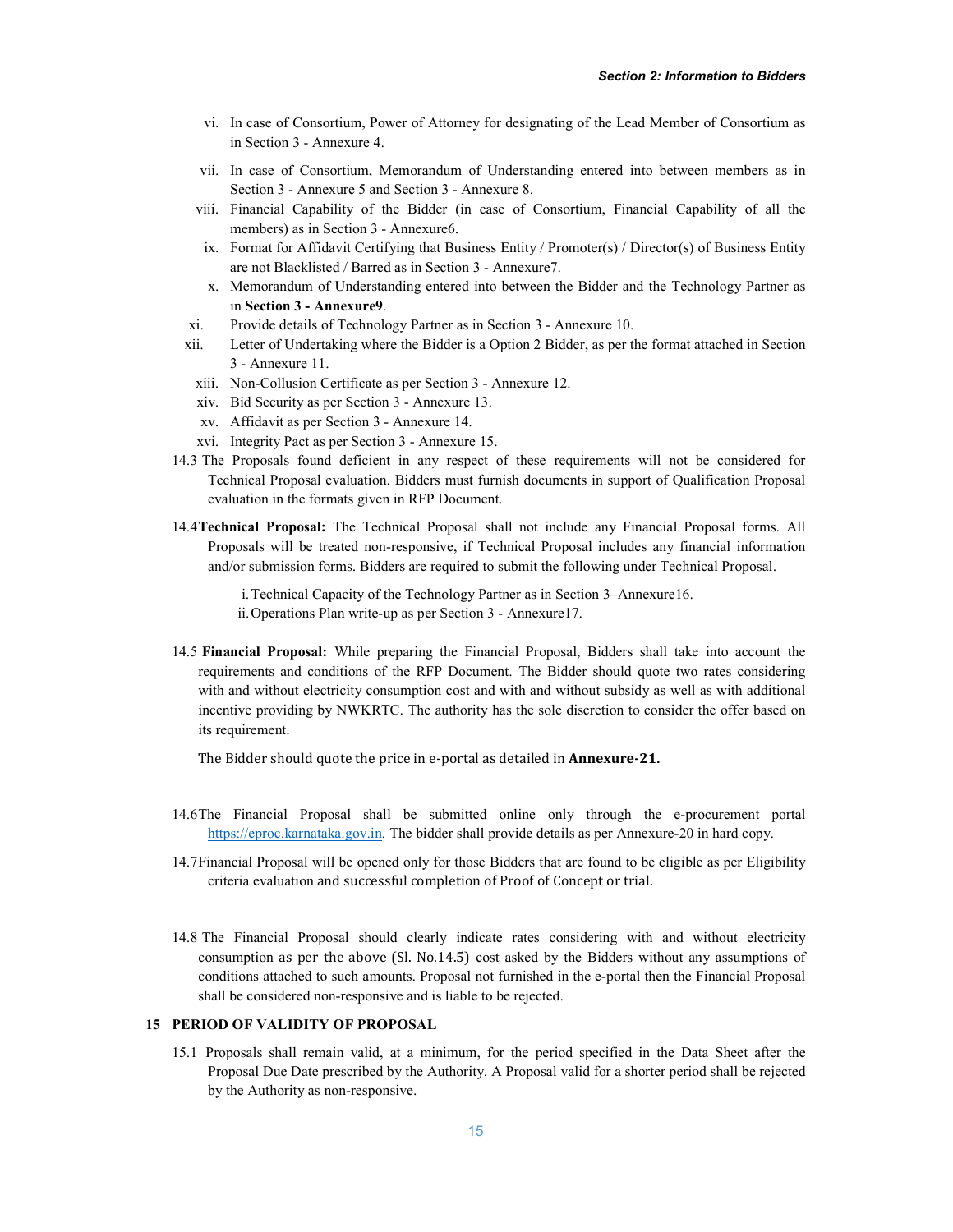15.2 In exceptional circumstances, prior to expiry of the Proposal validity period, the Authority may request that the Bidders extend the period of validity for a specified additional period. The request and the responses to the request shall be made in writing. A Bidder may refuse the request without risking forfeiting the Bid Security. A Bidder agreeing to the request will not be required or permitted to modify its Proposal, but will be required to ensure that the Bid Security is extended for a correspondingly longer period.

# 16 FORMAT AND SIGNING OF PROPOSAL

- 16.1The Proposal, and its copy, shall be typed or written in indelible ink and signed by the authorized signatory of the Bidder who shall initial each page, in blue ink. In case of printed and published documents, only the cover shall be initialed. All the alterations, omissions, additions, or any other amendments made to the Proposal shall be initialed by the person(s) signing the Proposal. The Proposals must be properly signed by the authorized representative (the "Authorized Representative") as detailed below:
	- a) by a duly authorized person holding the Power of Attorney, in case of a Limited Company or a corporation; or
	- b) by the Authorized Representative of the Lead Member, in case of consortium.
- 16.2 A copy of the Power of Attorney certified under the hands of a partner or director of the Applicant and notarized by a notary public in the form specified in RFP Document shall accompany the Proposal.

# 17 SUBMISSION, RECEIPT AND OPENING OF PROPOSALS

- 17.1The Qualification Proposal and Technical Proposal shall be uploaded in the GoK e-procurement portal and shall be submitted in hard bound form with all pages numbered serially and by giving (1 original and 1 copy) to the Authority on date, time and address as mentioned in the Data Sheet. The Financial Proposal shall be uploaded in the GoK e-procurement portal https://eproc.karnataka.gov.in.The Financial Proposal containing price proposal on per kilometer basis shall be submitted online only. Bidders shall submit the information as per Annexure-20.
- 17.2 Electronic Proposal Submission: Detailed guidelines for viewing Proposals and submission of online Proposals are given on the website. The Invitation for Proposals is published on this website. Bidder can logon to this website and view the Invitation for Proposals and can view the details of works for which Proposals are invited. The prospective Bidder can submit Proposals online; for this, the Bidder is required to have enrolment/registration in the website and should have valid Digital Signature Certificate (DSC) Keys. The DSC can be obtained from any authorized certifying agencies. The Bidder should register in the web site https://eproc.karnataka.gov.in. After this, the Bidder can login the site through the secured login.

*Note:* The Authority shall not be responsible for any technical issues pertaining to internet connectivity, browser compatibility and any other technical issues pertaining to uploading of bid documents in e-procurement portal. The Bidders are requested to upload their Proposals in e-portal well in advance to avoid non-availability of internet connection.

- 17.3The completed Proposal shall be uploaded on the website given above along with scanned copies of requisite certificates as mentioned in different sections in the RFP Document.
- 17.4All proposals, must be submitted online not later than time specified in the Data Sheet. The electronic system would not allow any late submission of Proposals after due date and time as per server time.
- 17.5At the opening of the Technical Proposals the following shall be read out and recorded online simultaneously:
	- (i) the name of the Bidder, and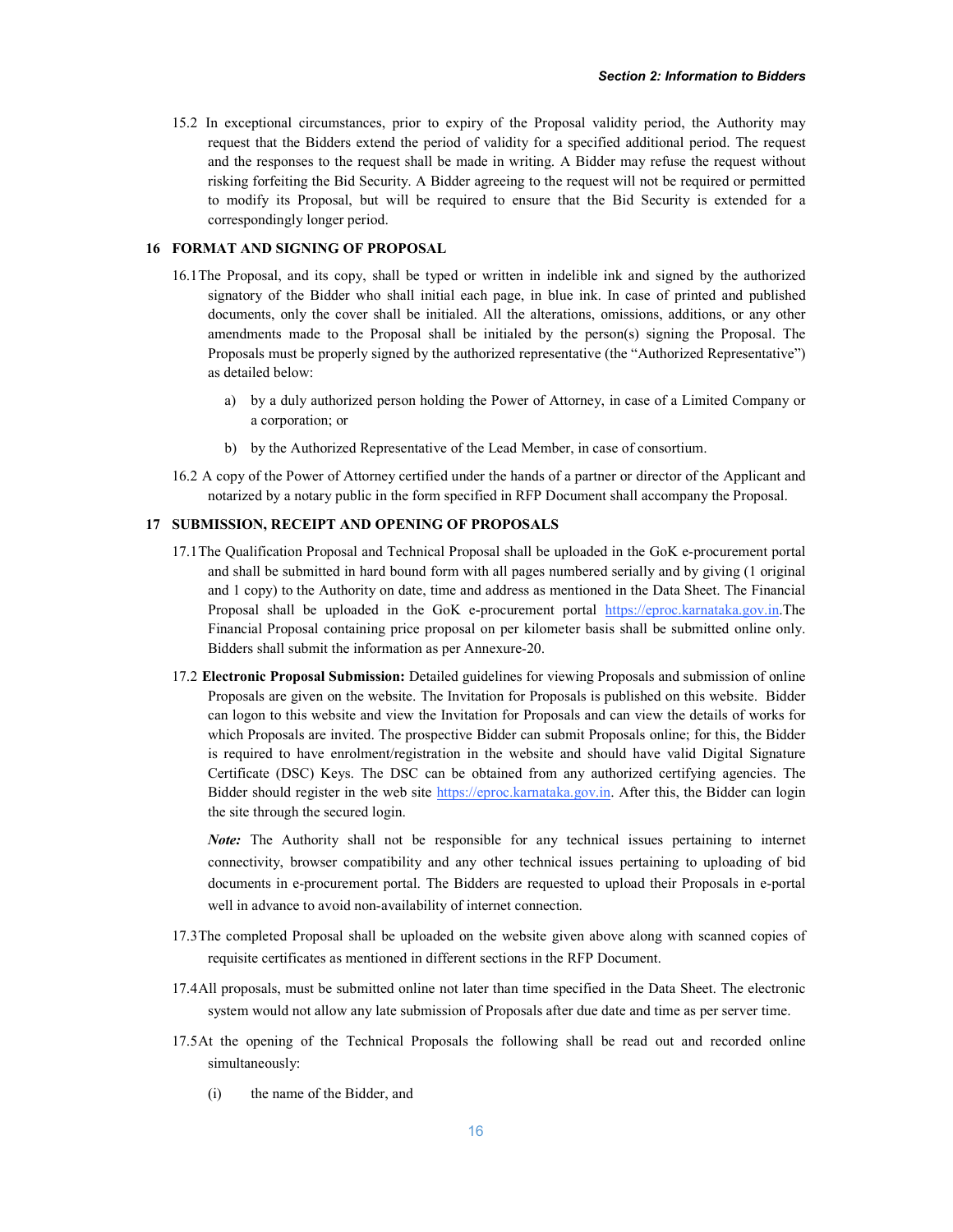- (ii) any other information deemed appropriate or as indicated in the Data sheet.
- 17.6The Authority will not be responsible for any delays, loss or non-receipt of Proposals. Proposals submitted by fax, telegram or e-mail shall be rejected.
- 17.7Hard Copy Submission: The signed Proposal shall be marked "Original", and its copies marked "Copy"<sup>1</sup> as appropriate. The Bidder must submit  $(1 \text{ Original and } 1 \text{ Copy})$  of Qualification and Technical Proposal in hard bound. All copies shall be made from the signed original. If there are discrepancies between the original and the copies, the original shall prevail.
- 17.8The Hard Copy Proposal submission will comprise four (3) separate sealed envelopes which will be placed in a sealed outer envelope as follows:
	- a) The first envelope (Envelope A) will contain the Qualification Proposal in original and such number of copies as specified in the Data Sheet and be marked as follows:

### "QUALIFICATION PROPOSAL"

# "SELECTION OF SERVICE PROVIDER FOR PROCUREMENT, OPERATIONS AND MAINTENANCES OF ELECTRIC BUS SERVICES ON GROSS COST CONTRACT (GCC) MODEL"

b) The second envelope containing the payment of Bid Security amount, receipt of tender form fee and tender processing fee as mentioned in RFP Document.

### "Financial PROPOSAL"

# "SELECTION OF SERVICE PROVIDER FOR PROCUREMENT, OPERATIONS AND MAINTENANCES OF ELECTRIC BUS SERVICES ON GROSS COST CONTRACT (GCC) MODEL"

c) The third envelope will contain the details in original as per Annexure-20.

## 18 DEADLINE FOR SUBMISSION OF PROPOSALS

- 18.1Proposals must be received by the Authority at the address specified, and no later than the time and date specified, in the Data Sheet.
- 18.2The Authority may, at its discretion, extend the deadline for submission of Proposals by amending the RFP Documents, in which case all rights and obligations of the Authority and Bidders will thereafter be subject to the deadline as extended.
- 18.3The Authority shall not consider any Proposal that arrives after the deadline for Proposal Due Date. Any Hard Copy Proposal received by the Authority after the Proposal Due Date shall be declared late, rejected, and returned unopened to the Bidder.
- 18.4No Proposal shall be withdrawn by the Bidder after the Proposal Due Date. Notwithstanding anything to the contrary contained in this RFP Document any withdrawal of a Proposal during the interval between the Proposal Due Date and expiration of the Period of Validity of the Proposal would result in forfeiture of the Bid Security.

### 19 EVALUATION OF PROPOSAL

19.1A Proposal Evaluation Committee formulated by the Authority would evaluate the proposals.

 <sup>1</sup>Copy means photo copy of the original proposal.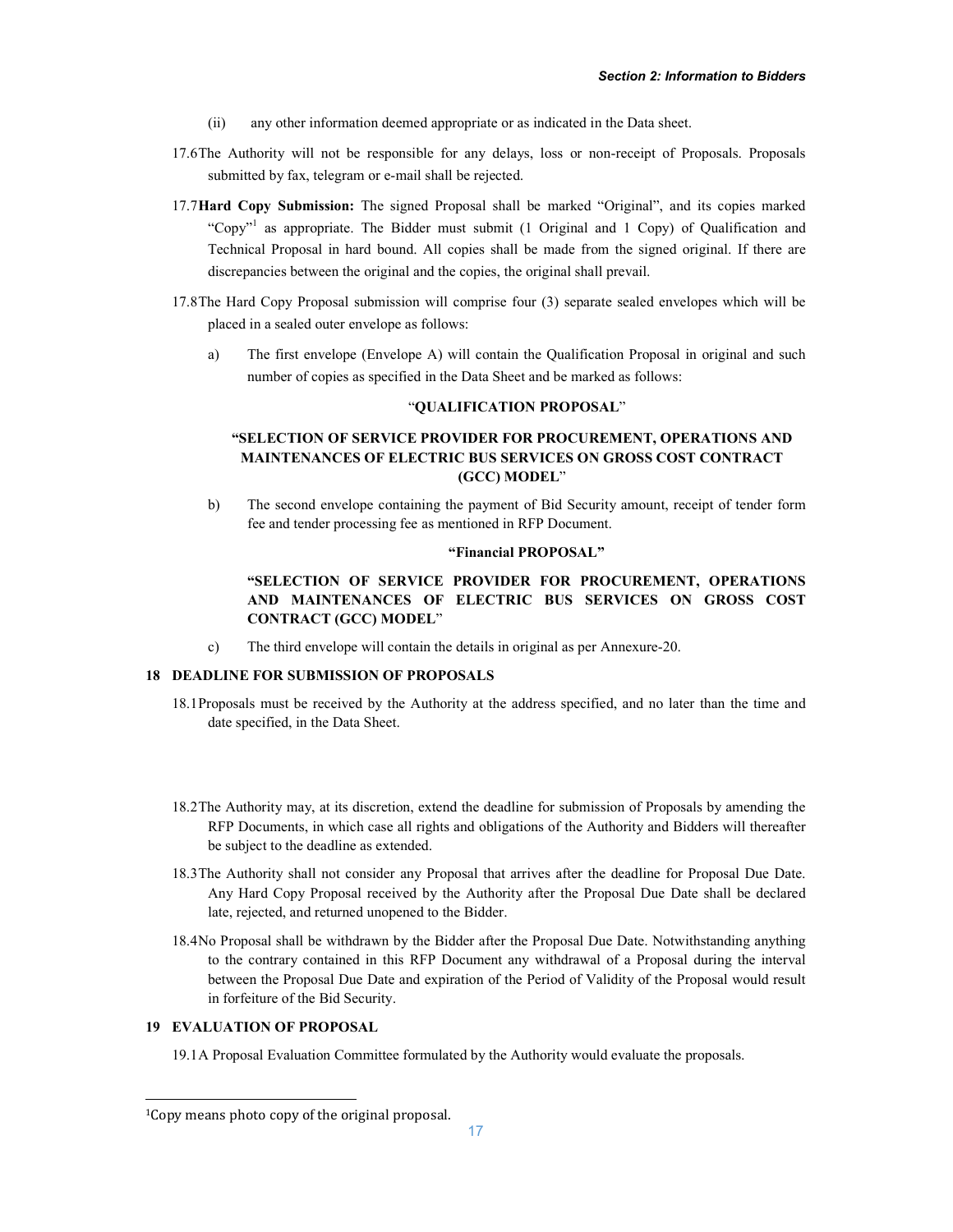### 19.2Evaluation of Qualification Proposal

The Proposal Evaluation Committee will evaluate the Proposals on the basis of their responsiveness to the criteria defined in the Data Sheet.

The homologation certificate of any one model of electric bus during bid submission (Complete homologation certificate to be submitted) and even during PoC, the bidder can show any electric bus which is being operated at cities having more than one (01) million population. The actual technical evaluation of the offered model will be done at the time of inspection of prototype along with homologation certificate of the offered model.

### 19.3Opening and Evaluation of Financial Proposals.

- a) The Commercial bids of the Tenderers who fulfill the pre-qualification criteria, will only be opened.
- b) The Financial Proposals shall be opened as per the calendar of events or on any other date intimated to Bidders and in the presence of such participation from Bidder's representatives who choose to attend.
- c) For financial evaluation, cost per Km of Financial Proposal including applicable GST shall be considered.
- d) The evaluation committee will determine whether the Financial Proposals are complete. In the event, if the Bidder has not quoted for any activity/ professional, the Authority would treat such omission as such activity shall be deemed to be included in the Financial Proposal. In case, if the Authority feels that the work cannot be carried out within the overall cost of Financial Proposal, the Proposal can be rejected. The Authority shall correct any computational errors and correct prices in various currencies to the single currency specified in Data Sheet.
- e) A Bidder having the lowest Financial Proposal quote shall be declared as the successful Bidder (L-1). The bidders shall quote separate rates per Km, with and without the electricity tariff. The bidders also have to quote separate rates per Km with and without demand incentive to be received from DHI, GoI as per FAME-II Scheme. And also with or without an additional incentive from NWKRTC. The authority has the sole discretion to consider the offer based on its requirement.

### 20 NEGOTIATIONS

- 20.1Prior to the expiration period of the Proposal validity, the Authority will notify the most preferred Bidder i.e. the highest ranked Bidder in writing by registered letter, e-mail, or facsimile and invite him to negotiate the MSA.
- 20.2Before the start of negotiations, the most preferred Bidder (L-1) shall be asked to give justification for the cost quoted by them to the full satisfaction of the Authority. Negotiations shall aim to reach agreement on all points and finalize a MSA by the conclusion of negotiations.
- 20.3Special attention will be paid to getting the most the Bidder can offer within the available budget and to clearly defining the inputs required from the Authority to ensure satisfactory implementation of the Project. Negotiations on Financial Proposal will be held with the aim to reach agreement on all points and sign the MSA. Such discussions / negotiations shall be held at address indicated in the Data Sheet.
- 20.4 The Authority retains right to negotiate with the Bidder whose bid has been adjudged to be most preferred Bid according to the bidding provisions. The authority however does not bind itself to accept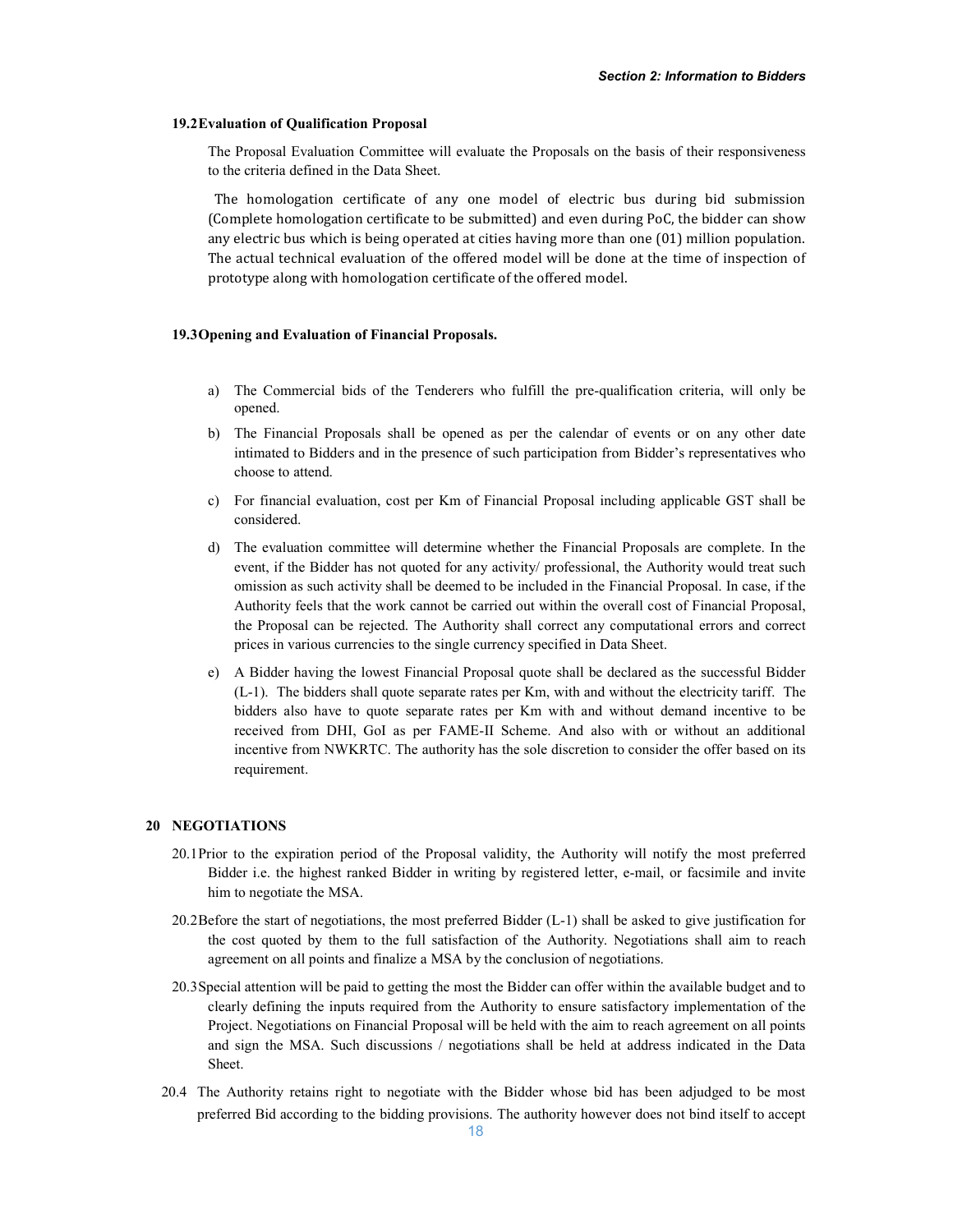the most preferred bid before or after the negotiations and it reserves the right to accept or reject any Bid, in whole or in part.

20.5 The negotiations will conclude with a review of the draft form of the MSA. To complete negotiations the Authority and the Bidder will sign the agreed MSA.

### 21 AWARD OF CONTRACT

- 21.1The Authority shall issue a Letter of Acceptance (LoA) to the Successful Bidder as specified in Section 3 - Annexure 18. Within thirty (30) days from the date of issue of LoA, the Successful Bidder shall accept the LoA and submit to the Authority, the Acknowledgement Letter set out in Section 3 - Annexure 19.
- 21.2The notification of award through LOA will constitute the formation of the Contract which shall be formalized and detailed further through the MSA that would be executed by the Parties.

### 22 SIGNING OF MASTER SERVICE AGREEMENT

- 22.1The Successful Bidder(s) would be required to execute the Master Service Agreement, with such terms and conditions as specified in Volume III: Master Service Agreement of the RFP Document and any additional terms may be considered necessary by the Authority at the time of finalization of the said Agreement. Such Agreement shall also have all correspondence (to be discussed and agreed upon separately) between Authority and the Successful Bidder(s) and additional clauses and/or provisions that further explain or clarify provisions of this RFP, or certain provisions which Authority may be required to include as per law or being a publicly owned institution, as per its practices. The Authority through mutual discussion with the service provider shall modify the terms of the Master Service Agreement.
- 22.2The signing of the MSA shall be completed within sixty (60) days of the issuance of the Letter of Acceptance to the Successful Bidder.

### 22.3Expenses for the Master Service Agreement

Any and all incidental expenses of execution of the MSA shall be borne by the Successful Bidder.

### 22.4Annulment of Award

Failure of the Successful Bidder to submission of Performance Security and Adjustable Security Deposit as per RFP terms and any other requirements and /or the provisions of the Master Service Agreement shall constitute sufficient grounds for the annulment of the award and debarred for participation in the tender process.

### 22.5 Failure to Abide by the Master Service Agreement

The conditions stipulated in the MSA shall be strictly adhered to by the Service Provider and any violation thereof by the Service Provider may result in termination of the Master Service Agreement without prejudice to any rights available to Authority upon such termination as set forth in the Agreement.

### 22.6Amount to be Recovered for Incomplete Tenure

a) If during the Period the MSA remains in force, the Managing Director has reasons to be dissatisfied with the execution of MSA and/or the performance of the Service Provider, the Managing Director may by notice in writing call upon the Service Provider to remove the cause of such dissatisfaction in the way to be indicated in the notice and if the Service Provider fails for a period of thirty (30) days after the receipt of such notice to remedy such cause of dissatisfaction to the satisfaction of the Managing Director, then the Managing Director shall serve a further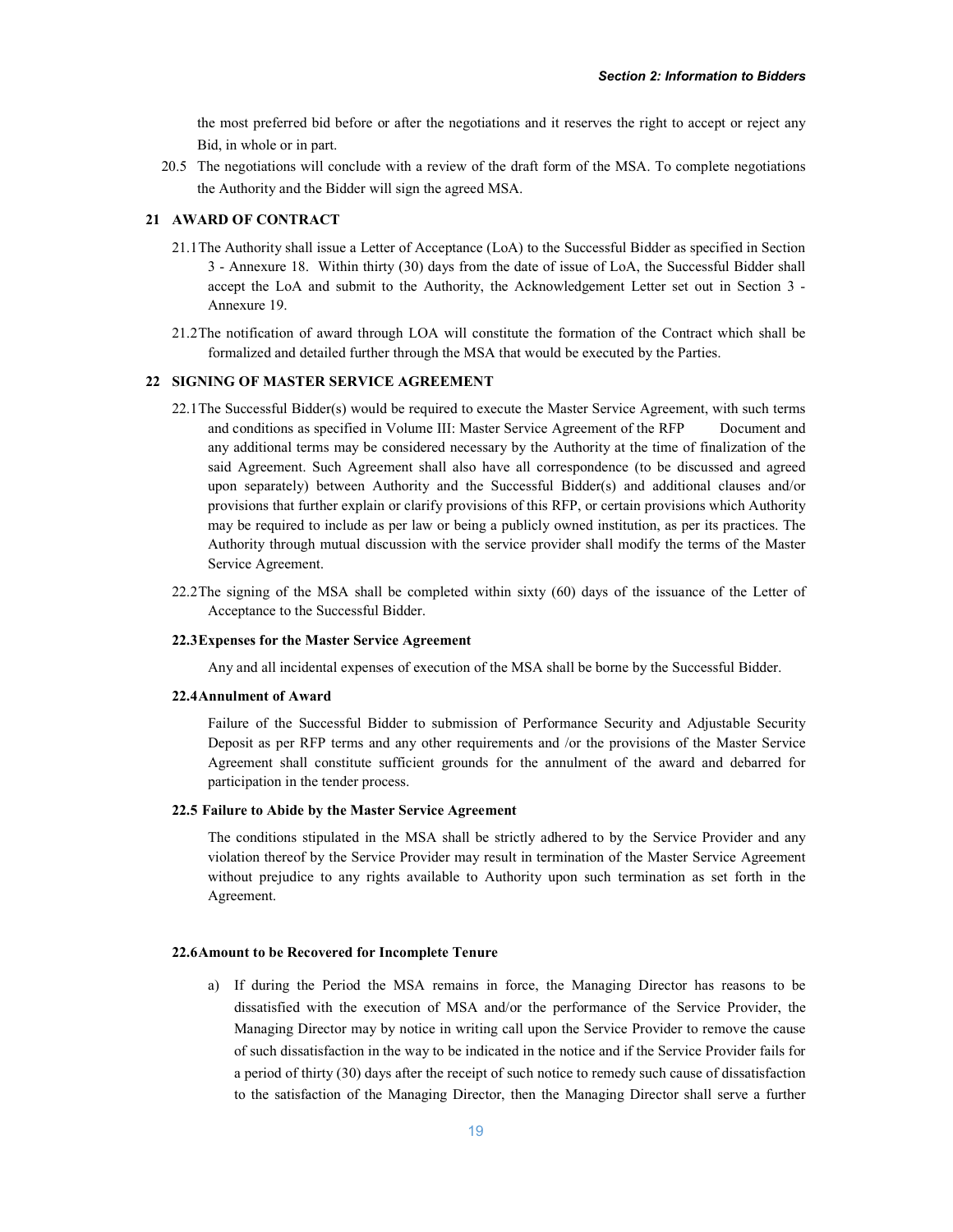thirty (30) days' notice to the Service Provider in writing and on failure of the Service Provider to follow the orders in said notice and notwithstanding anything contained in the MSA to the contrary, the Managing Director shall have a right to terminate the MSA by giving the Service Provider a final fifteen (15) days' notice in writing and the MSA shall on expiry of the said notice period stand terminated without prejudice to the right of the Managing Director to forfeit the Performance Security provided for the MSA.

- b) If on the other hand, if the Service Provider desires to terminate the Contract for breach by the Authority, the Service Provider shall give a written notice of not less than ninety (90) working days to the Managing Director of his/her intention to terminate the Contract.
- c) During the above notice period, the Service Provider shall continue to operate and maintain the buses on the same terms and conditions without any default whatsoever as defined in the MSA. In this event, the Managing Director shall refund the performance security in full. In case, no notice as above is given by the Service Provider or he/she fails to operate and maintain the buses during the notice period, the Managing Director shall have a right to forfeit 50% of the Performance Security.
- d) In addition to the above, after the termination of MSA, the amount as indicated below  $+10\%$ Administrative charges will be recovered from the Bank Guarantee submitted by the Service Provider against the subsidy amount released and from any amount due to the Service Provider from the Authority before returning the balance amount and the Service Provider shall be allowed to remove his entire fleet from the Depot premises except Charging infrastructure and any other equipment in the Depots.

The recovery calculation shall be as below:

amount of subsidy paid to the service provider X no. of months remaining to complete the contract total no. of months of the contract

Plus additional 10% of this amount will be deduction towards administrative charges.

### 23 PERFORMANCE SECURITY

- 23.1 The Service Provider shall submit the following Performance Security for the performance of its obligations hereunder:
- 23.2 Provide to the Authority no later than 30 (thirty) days from the date of receipt of LoA, an irrevocable and unconditional guarantee from a Bank for a sum equivalent to INR 50,000/- (Indian Rupees Fifty Thousand Only) per bus in the form set forth in Schedule-D of Vol.III (the "Performance Security") beyond 90 days after contract period.
- 23.3 The Authority shall release the applicable subsidy/ incentive amount received from DHI for further payment to the Service Provider under FAME-II subsidy scheme. The Release of subsidy/ incentive payment shall be made phase wise (As per DHI's EOI guidelines) to the Service Provider on furnishing an irrevocable and unconditional guarantee from a Bank for a sum equivalent to the subsidy/ incentive being released phase wise as (the "Subsidy Performance Security") by the Service Provider before 7 (seven) days on the release of subsidy/ incentive amount. The Subsidy Performance Security shall be valid for a period of 5 (five) years from the date of submission and/ or any additional period as the Authority may require.
- 23.4 The Authority will also release the amount equivalent to Rs 80,00,000/- per bus for 12m AC BRT buses and Rs. 30,00,000/- per bus for 9m Non-AC for Hubli-Dharwad city operation as an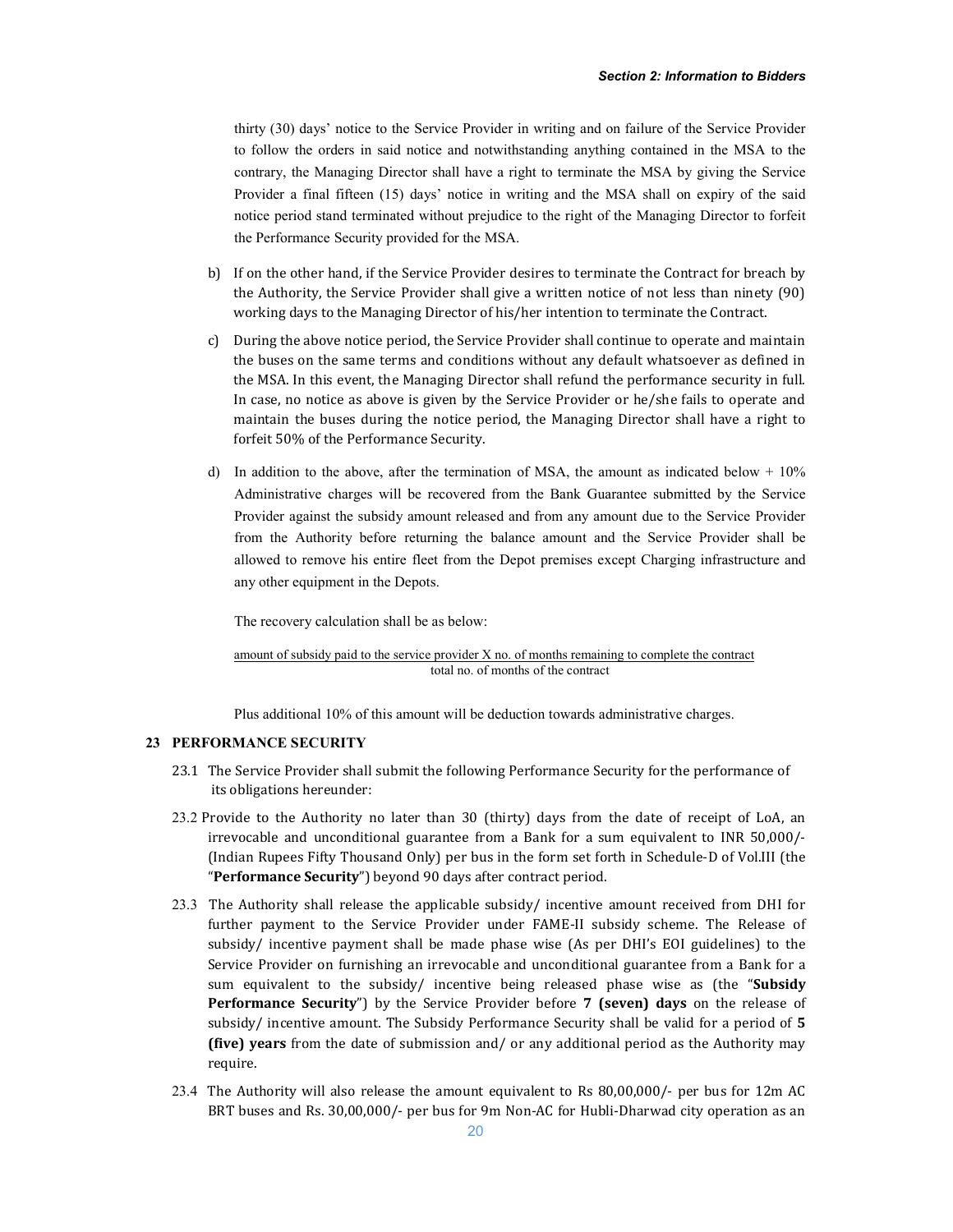additional incentive as capital expenditure received from HD-BRTS Co. Ltd for further payment to the service provider. The release of an additional incentive payment shall be made within 30 (Thirty) days after deployment of all the buses, to the Service provider on furnishing irrevocable and unconditional guarantee from a Bank for sum equivalent to the additional incentive being released ("Additional Incentive Performance Security") by the service provider before 7 (Seven) days on release of additional incentive amount. The Additional Incentive Performance Security shall be valid beyond 90 (Ninety) days after contract period or till handover of the buses and developed infrastructure to the Authority

### 24 CONFIDENTIALITY

24.1Information relating to evaluation of Proposals and recommendations concerning awards shall not be disclosed to the Bidder who submitted the Proposals or to other persons not officially concerned with the process, until the Successful Bidder has been notified that it has been awarded the Contract.

# 25 FORFEITURE OF BID SECURITY

- 25.1The Bidder, by submitting its Proposals pursuant to this RFP, shall be deemed to have acknowledged that without prejudice to the Authority's right or remedy here in under or in law or otherwise, the Bid Security shall be forfeited and appropriated by the Authority as the mutually agreed pre-estimated compensation and damage payable to the Authority for, inter alia the time, cost and effort of the Authority in regard to this RFP including the consideration and evaluation of the Proposal under the following conditions::
	- a) If the Bidder withdraws its Proposal during the period of its validity as specified in this RFP.
	- b) In case of the successful Bidder:
		- i. having been notified of its selection fails or refuses to submit the required Performance Bank Guarantee within the time stipulated in the RFP
		- ii. if the Bidder fails to sign the MSA within the time stipulated in the RFP.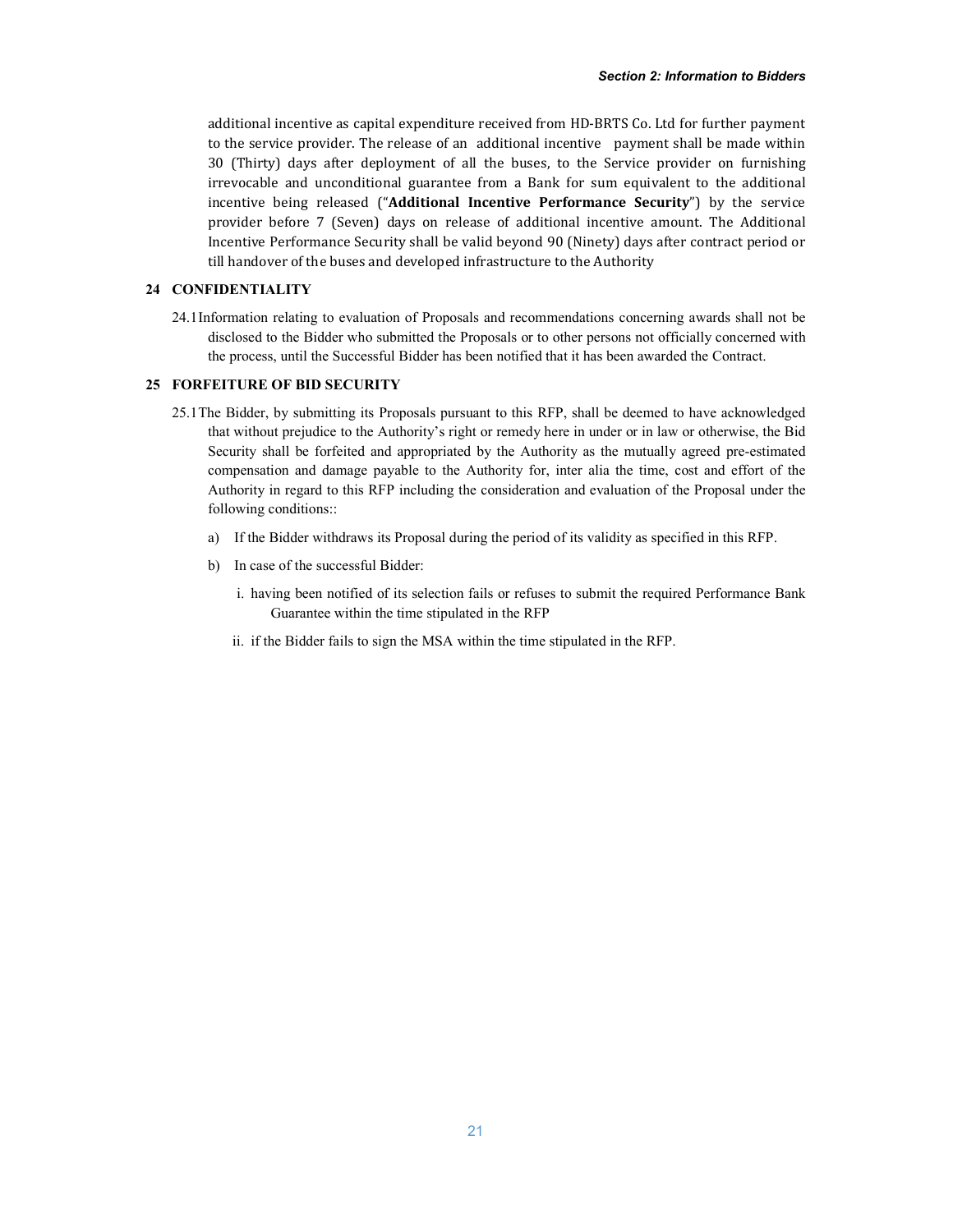# SECTION 2A :BIDDATA SHEET

# Information to Bidders

| Sl. No. | <b>Description</b>                                                                                                                                                                                                                                                                                                                                          |                                                                                                              |  |  |
|---------|-------------------------------------------------------------------------------------------------------------------------------------------------------------------------------------------------------------------------------------------------------------------------------------------------------------------------------------------------------------|--------------------------------------------------------------------------------------------------------------|--|--|
|         | Name of the Authority is:                                                                                                                                                                                                                                                                                                                                   |                                                                                                              |  |  |
|         | North Western Karnataka Road Transport Corporation(NWKRTC)                                                                                                                                                                                                                                                                                                  |                                                                                                              |  |  |
|         | <b>Contact Person:</b>                                                                                                                                                                                                                                                                                                                                      |                                                                                                              |  |  |
|         | Managing Director,<br>NWKRTC,<br>Central Offices,<br>Hubli<br>Intra-city Electric Buses on Gross Cost Contract (GCC) Model.                                                                                                                                                                                                                                 | Name of Project: Selection of Service Provider for Procurement, Operation and Maintenance of                 |  |  |
|         | Start Date for the issue of RFP documents                                                                                                                                                                                                                                                                                                                   | For reference, view and download in e-<br>procurement portal of GOK.                                         |  |  |
| 1       | Date / Time/Place of the Pre-Bid<br>Conference                                                                                                                                                                                                                                                                                                              | 01.03.2021 at 11:30 hrs<br>Conference Hall,<br>KSRTC, Central Offices, Shantinagar,<br>Bangalore $-560027$ . |  |  |
|         | Last Date & Time for Tender Queries and<br>Clarifications                                                                                                                                                                                                                                                                                                   | 26.02.2021 at 17:00 hrs                                                                                      |  |  |
|         | Last date and time for submission of<br>Proposal through e-portal.                                                                                                                                                                                                                                                                                          | 09.03.2021 at 17:30 hrs                                                                                      |  |  |
|         | Date and time for submission of Hard<br>Copies (Proposal Due Date)                                                                                                                                                                                                                                                                                          | 11.03.2021 at 13.30 hrs                                                                                      |  |  |
|         | Date /Time/ Place of opening Technical<br>Proposal                                                                                                                                                                                                                                                                                                          | 12.03.2021 at 11.30 hrs                                                                                      |  |  |
|         | Date /Time/ Place of opening Financial<br>Proposal                                                                                                                                                                                                                                                                                                          | 18.03.2021 at 11.30 hrs                                                                                      |  |  |
|         | <b>Contact Person</b><br>Telephone / Fax /E-Mail                                                                                                                                                                                                                                                                                                            | Chief Mechanical Engineer (P), KSRTC<br>Mobile No. 7760990006<br>Email ID:cme@ksrtc.org                      |  |  |
|         | Address for Pre-Bid Conference and any                                                                                                                                                                                                                                                                                                                      | Chief Mechanical Engineer (P)                                                                                |  |  |
|         | Communication                                                                                                                                                                                                                                                                                                                                               | Address: KSRTC, Central Offices,<br>Shantinagar,                                                             |  |  |
|         |                                                                                                                                                                                                                                                                                                                                                             | Bangalore - 560 027.                                                                                         |  |  |
| 2       | Maximum number of members in the JV / Consortium shall be: Four(4)                                                                                                                                                                                                                                                                                          |                                                                                                              |  |  |
| 3       | Proposals should be submitted in the following language(s): English                                                                                                                                                                                                                                                                                         |                                                                                                              |  |  |
|         | <b>Evaluation of Qualification Proposal</b>                                                                                                                                                                                                                                                                                                                 |                                                                                                              |  |  |
| 4       | The bidder solely or as a consortium should qualify following criteria:<br>a. The OEM i.e., Registered Electric Bus Manufacturer with bus manufacturing facilities in<br>India OR Central/State Public Sector undertakings and their subsidiaries having tie-ups<br>with at least one Electric Bus Manufacturer (OEM) is allowed to participate directly as |                                                                                                              |  |  |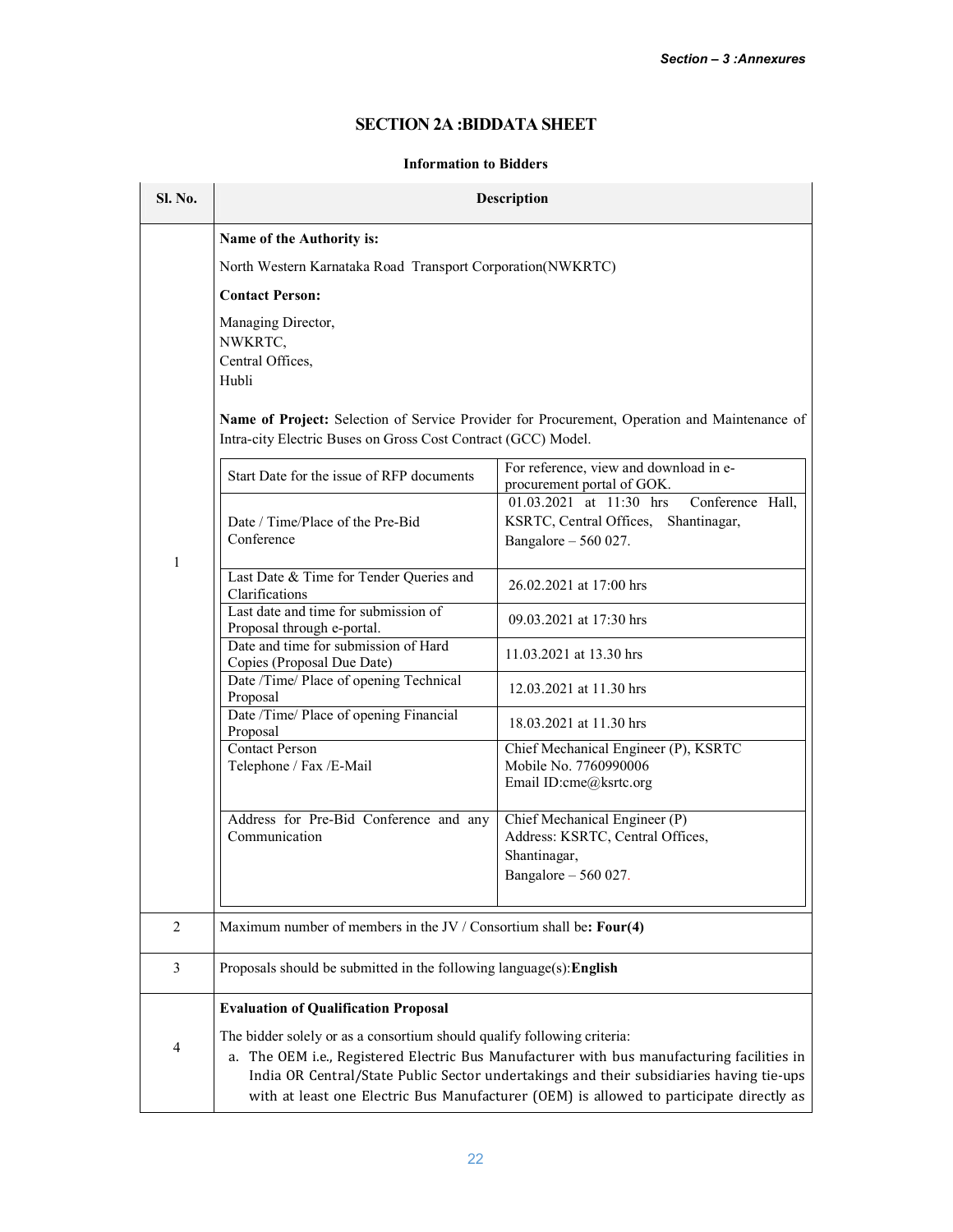| Sl. No. | Description                                                                                                                                                                                                                                                                                                                                                                                                                                                                                                                                                                                                                                                                                   |
|---------|-----------------------------------------------------------------------------------------------------------------------------------------------------------------------------------------------------------------------------------------------------------------------------------------------------------------------------------------------------------------------------------------------------------------------------------------------------------------------------------------------------------------------------------------------------------------------------------------------------------------------------------------------------------------------------------------------|
|         | single bidder OR JV/Consortium with at least one Electric Bus Manufacturer (OEM) as<br>partner/member with the other consortium members may be bus operator; aggregator<br>or financier, the bid must be submitted by lead member of JV/Consortium. Maximum<br>number of members in the JV/Consortium shall be Four (4). Should submit copy of the<br>registration certificate in respect of manufacturing of electric buses issued by authorized<br>agencies. The PSU and their subsidiaries, JV/Consortium bidders must submit the<br>relevant Certificates/Agreements.                                                                                                                     |
|         | b. Should have manufactured 50 Electric or 50 HSD/CNG buses in the last three financial<br>years in India. Should submit copies of Invoices.                                                                                                                                                                                                                                                                                                                                                                                                                                                                                                                                                  |
|         | c. Should have completed testing and certification requirement under Central Motor<br>Vehicle Rules 1989 (CMVR) of at least one (1) Mini/Midi/Standard/tarmac electric bus<br>(100% battery operated) from the designated testing center in India. i.e., CMVR type<br>approval of at least one model of electric bus. Should submit copy of the Test certificate<br>issued by authorized testing agencies under rule 126 of CMVR.                                                                                                                                                                                                                                                             |
|         | The Registered Electric Bus Manufacturer OR PSU and their subsidiaries OR<br>JV/Consortium members should have a Minimum Average Annual Sales total Turnover of<br>INR.100.00 Crores for the last 3 (three) Financial years and shall have positive Net worth<br>for the last 3 (three) Financial years. Should submit statement from the statutory auditor<br>certifying/specifying net worth & turnover of the Registered Electric Bus Manufacturer<br>OR PSU and their subsidiaries OR all JV/Consortium members.                                                                                                                                                                          |
|         | Proof of Concept (POC)/Trial:                                                                                                                                                                                                                                                                                                                                                                                                                                                                                                                                                                                                                                                                 |
| 5       | 1)<br>All the bidders who pass the Evaluation of Qualification Proposal will be invited to<br>conduct Proof of Concept (POC) in all respects in operating electric buses. The bidder<br>shall take the team of officers of the Authority to the STU/ Organization where the<br>electric buses are being operated at cities having more than one (01) million populations<br>by the bidder at their own cost. Further, all the performance data should be available to<br>be reviewed and validated during the POC and a meeting with the respective MD/CMD of<br>the STU/Organization should be arranged for a detailed discussion on the same. The<br>qualifying criteria are defined below: |
|         | i. No complaints from respective STU/SPV                                                                                                                                                                                                                                                                                                                                                                                                                                                                                                                                                                                                                                                      |
|         | ii. Satisfactory report from inspecting team of officers                                                                                                                                                                                                                                                                                                                                                                                                                                                                                                                                                                                                                                      |
|         | 0R                                                                                                                                                                                                                                                                                                                                                                                                                                                                                                                                                                                                                                                                                            |
|         | The Technically qualified bidder are required to conduct trial run of electric bus for a<br>2)<br>period of two days which should operate a minimum $275$ Km $+ 10\%$ contingency per day in<br>Hubli-Dharwad city with 225 km in a single charge for 12m AC BRT buses and for 9m Midi<br>bus should operate minimum 200km +10% contingency per day with 125Km in single charge<br>with a opportunity charging of 45 minutes.                                                                                                                                                                                                                                                                 |
| 6       | The validity of the Proposals must remain for a minimum period of one hundred and eighty (180)<br>days after the Proposal Due Date. Any further extensions shall be subject to mutual written<br>approval from the Bidder.                                                                                                                                                                                                                                                                                                                                                                                                                                                                    |
|         | <b>Submission, Receipt and Opening of Proposals</b>                                                                                                                                                                                                                                                                                                                                                                                                                                                                                                                                                                                                                                           |
| 7       | The Bidder should submit their Proposals electronically by downloading the RFP from the portal:<br>www.eproc.karnataka.gov.in                                                                                                                                                                                                                                                                                                                                                                                                                                                                                                                                                                 |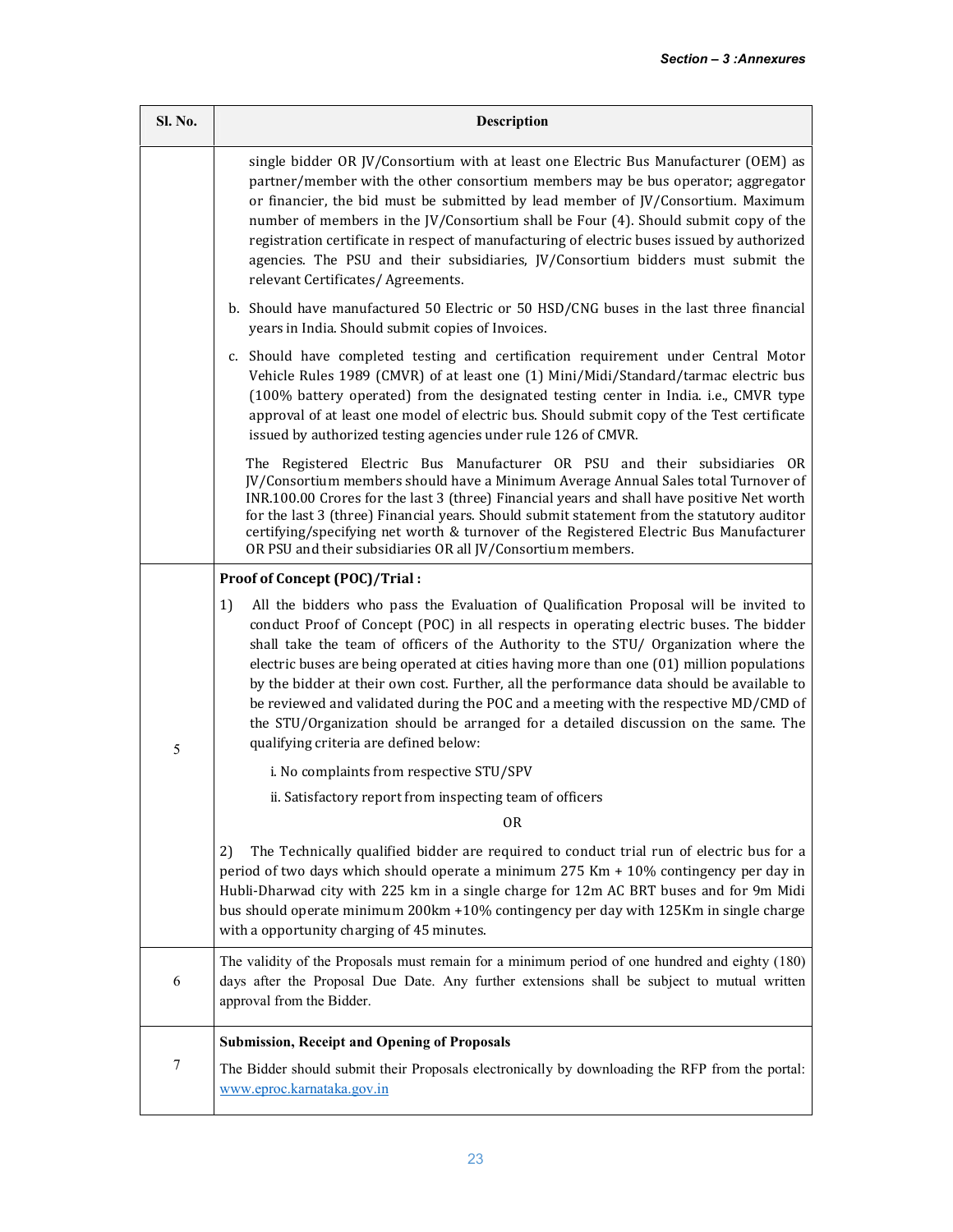| Sl. No. | Description                                    |                                                                                                                                                                                                                                                                                                                                                                                                                                                                                                                                 |  |
|---------|------------------------------------------------|---------------------------------------------------------------------------------------------------------------------------------------------------------------------------------------------------------------------------------------------------------------------------------------------------------------------------------------------------------------------------------------------------------------------------------------------------------------------------------------------------------------------------------|--|
|         | The electronic submission procedures shall be: |                                                                                                                                                                                                                                                                                                                                                                                                                                                                                                                                 |  |
|         | a.                                             | A complete set of bidding documents may also be downloaded from the website<br>"http://eproc.karnataka.gov.in" for reference purpose only. The Bids will be opened<br>online on dd/mm/yyyy.                                                                                                                                                                                                                                                                                                                                     |  |
|         | b.                                             | submitted<br>The<br>Proposal<br>shall<br>through<br>be<br>e-Procurement<br>Portal<br>(http://eproc.karnataka.gov.in). Firms need to register in the e-Procurement portal to<br>submit their Proposal online. The registration can be done in the e-procurement cell as<br>below:                                                                                                                                                                                                                                                |  |
|         |                                                | e-Procurement Cell<br>Centre for e-Governance<br>Room No. 141, Gate No. 2,<br>M S Building,<br>Bangalore 560 001,<br>Phone<br>: +91 80 2237 1090, 2237 3788.<br>Email Support : hphelpdesk.blr@intarvo.com                                                                                                                                                                                                                                                                                                                      |  |
|         | c.                                             | Contact Details of e-Procurement Cell: 10:00am to 05:30pm on all working days<br>Phone Numbers: +91 80 2237 1090, 2234 0060, 2234 0948                                                                                                                                                                                                                                                                                                                                                                                          |  |
|         |                                                | <b>Bidders Registration</b><br>:registrar.eproc@karnataka.gov.in<br>٠<br>EMD/ Bid Security Refunds :refund.eproc@karnataka.gov.in<br>٠<br>Payments Reconciliation<br>:reconcile.eproc@karnataka.gov.in<br>٠<br>e-Proc Admin<br>:admin.eproc@karnataka.gov.in<br>٠<br><b>DSC</b> Applications<br>:dsc.eproc@karnataka.gov.in                                                                                                                                                                                                     |  |
|         | d.                                             | Contact Details of ICICI Bank Helpdesk (e-Payment Services)                                                                                                                                                                                                                                                                                                                                                                                                                                                                     |  |
|         |                                                | Phone: +91 8041296235, 41296261, 42250402<br>Email: helpdeskeproc@icicibank.com<br>٠                                                                                                                                                                                                                                                                                                                                                                                                                                            |  |
|         | e.                                             | The RFP Document can be viewed free of cost on the e-Procurement Portal.                                                                                                                                                                                                                                                                                                                                                                                                                                                        |  |
|         | f.                                             | Qualification and Technical Proposal shall be uploaded. The necessary supporting<br>documents for Qualification Proposal and Technical Proposal shall be scanned and<br>attached in the E-Portal of GoK, Bidder's detailed profile, satisfactory Authority certificate<br>along with the purchase order, completion certificate, financial documents for being<br>carried out similar projects, certificate of Incorporation/Certificate of Registration, etc.,<br>shall be scanned and attached along with Technical Proposal. |  |
|         | g.                                             | Financial Proposal details shall be filled and uploaded in the same format provided in E-<br>portal of GOK. Which shall be encrypted using the Digital Signature Certificate of the<br>Bidder? The Bidder mention the End Rate in the appropriate field against each item as<br>prescribed in the Financial Bid Format. The Financial Proposal forms shall not be<br>submitted in hard copy. Only Bids who upload the Financial Bid through e-procurement<br>portal will be considered for evaluation.                          |  |
|         | h.                                             | Proposals will be treated technically non-responsive if Technical Proposal includes any<br>financial Proposal and/or submission forms.                                                                                                                                                                                                                                                                                                                                                                                          |  |
|         | i.                                             | The details of Guidelines are available in the Website for information on Digital Signature                                                                                                                                                                                                                                                                                                                                                                                                                                     |  |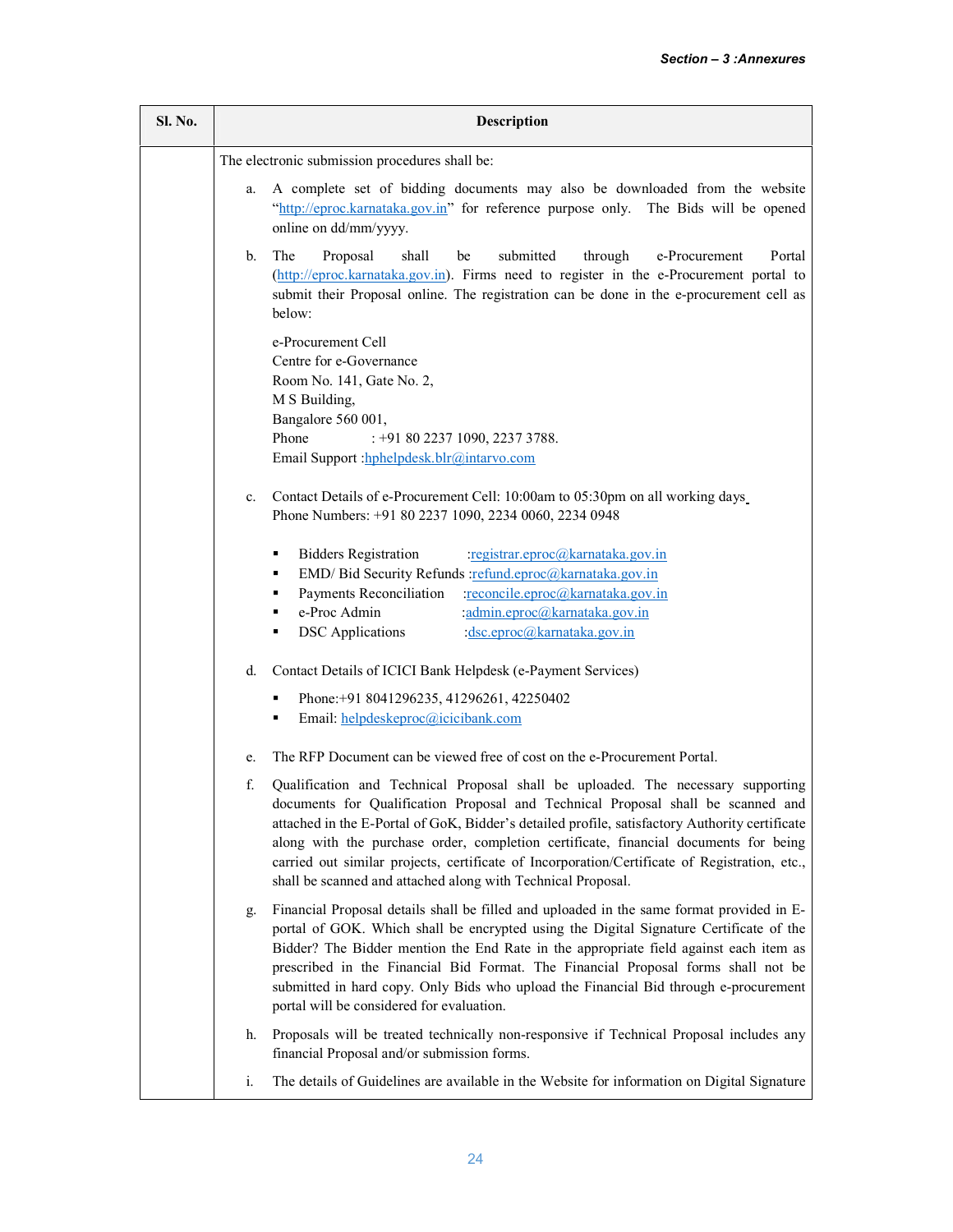| Sl. No. |                                                                                                                                               | <b>Description</b>                                                                                                                                                                                                                                                                                |  |  |
|---------|-----------------------------------------------------------------------------------------------------------------------------------------------|---------------------------------------------------------------------------------------------------------------------------------------------------------------------------------------------------------------------------------------------------------------------------------------------------|--|--|
|         |                                                                                                                                               | Certificate:                                                                                                                                                                                                                                                                                      |  |  |
|         |                                                                                                                                               | http://www.mca.gov.in/MinistryV2/digitalsignaturecertificate.html                                                                                                                                                                                                                                 |  |  |
|         | j.                                                                                                                                            | Bidders shall pay bid processing fee of INR 550/- (Indian Rupee five hundred and fifty<br>Only) or US\$ 10 (United States Dollar Ten Only) or as applicable through any of the 5<br>options only in the e-portal:                                                                                 |  |  |
|         | Credit Card<br>a)<br>Debit Card<br>b)<br>National Electronic Funds Transfer (NEFT)<br>c)<br>Net banking<br>d)<br>Over the Counter (OTC)<br>e) |                                                                                                                                                                                                                                                                                                   |  |  |
|         | $k_{-}$                                                                                                                                       | The designated bank for Over the Counter (OTC) payments is ICICI bank branches<br>located across the country. Please note that payments submitted through cheque shall not<br>be accepted.                                                                                                        |  |  |
|         |                                                                                                                                               | If Bidder chooses to pay the process fee through OTC mode then Bidders have to upload<br>the receipt given by the bank at the time of uploading the documents through Over the<br>Counter (OTC) in e-Procurement website and also submit original copy of receipt with in<br>the time prescribed. |  |  |
|         | $\mathbf{1}$ .                                                                                                                                | Interested Bidder who wish to participate in this RFP shall pay bid document fee of INR<br>50,000/- (Indian Rupee fifty thousand only) inclusive of GST in the form Demand Draft in<br>the name of CAO-FA, NWKRTC, Hubli.                                                                         |  |  |
|         | m.                                                                                                                                            | Interested Bidder who wish to participate in this RFP shall submit EMD Declaration<br>as per format at Annexure-13                                                                                                                                                                                |  |  |
|         | n.                                                                                                                                            | Further<br>details<br>regarding<br>Payment, please refer to<br>e-Procurement<br>website<br>www.eproc.karnataka.gov.in.                                                                                                                                                                            |  |  |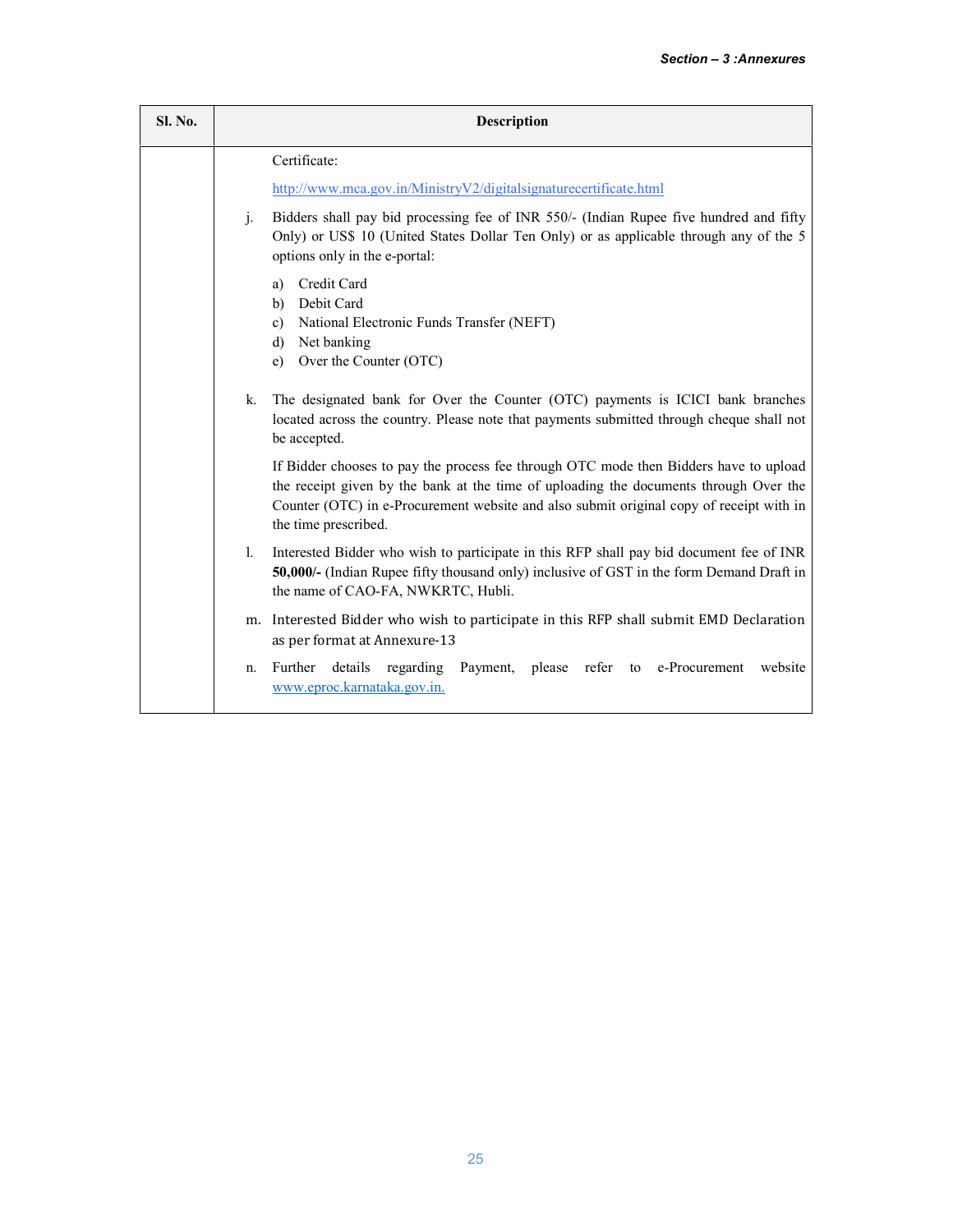# SECTION 3 : ANNEXURES

# **Contents**

| Annexure 1  | Proposal Submission Form                                                                                     |
|-------------|--------------------------------------------------------------------------------------------------------------|
| Annexure 2  | Details of Bidders                                                                                           |
| Annexure 3  | Format for Power of Attorney for signing of Proposal                                                         |
| Annexure 4  | Format of Power of Attorney for Lead Member of the JV/consortium                                             |
| Annexure 5  | Format for JV/Consortium agreement                                                                           |
| Annexure 6  | Format for Financial Capability of the Bidder                                                                |
| Annexure 7  | Format for affidavit certifying that Bidder is not blacklisted                                               |
| Annexure 8  | Format for Memorandum of Understanding                                                                       |
| Annexure 9  | Format for key conditions to be included in the MoU with Technology Partner                                  |
| Annexure 10 | Format for details of Technology Partner                                                                     |
| Annexure 11 | Format for Undertaking by JV/CONSORTIUM BIDDER                                                               |
| Annexure 12 | Format for Non-Collusion Certificate                                                                         |
| Annexure 13 | Format for Bid Security                                                                                      |
| Annexure 14 | Format of Affidavit                                                                                          |
| Annexure 15 | <b>Integrity Pact</b>                                                                                        |
| Annexure 16 | Technical capacity of Technology Partner                                                                     |
| Annexure 17 | Operations plan write up                                                                                     |
| Annexure 18 | Format for draft Letter of Acceptance (to be issued by Authority)                                            |
| Annexure 19 | Format of acknowledgement Letter of Acceptance (To be issued submitted by Successful<br>Bidder to Authority) |
| Annexure 20 | Breakup cost of Bus and Battery                                                                              |
| Annexure 21 | Indicative format of price bid                                                                               |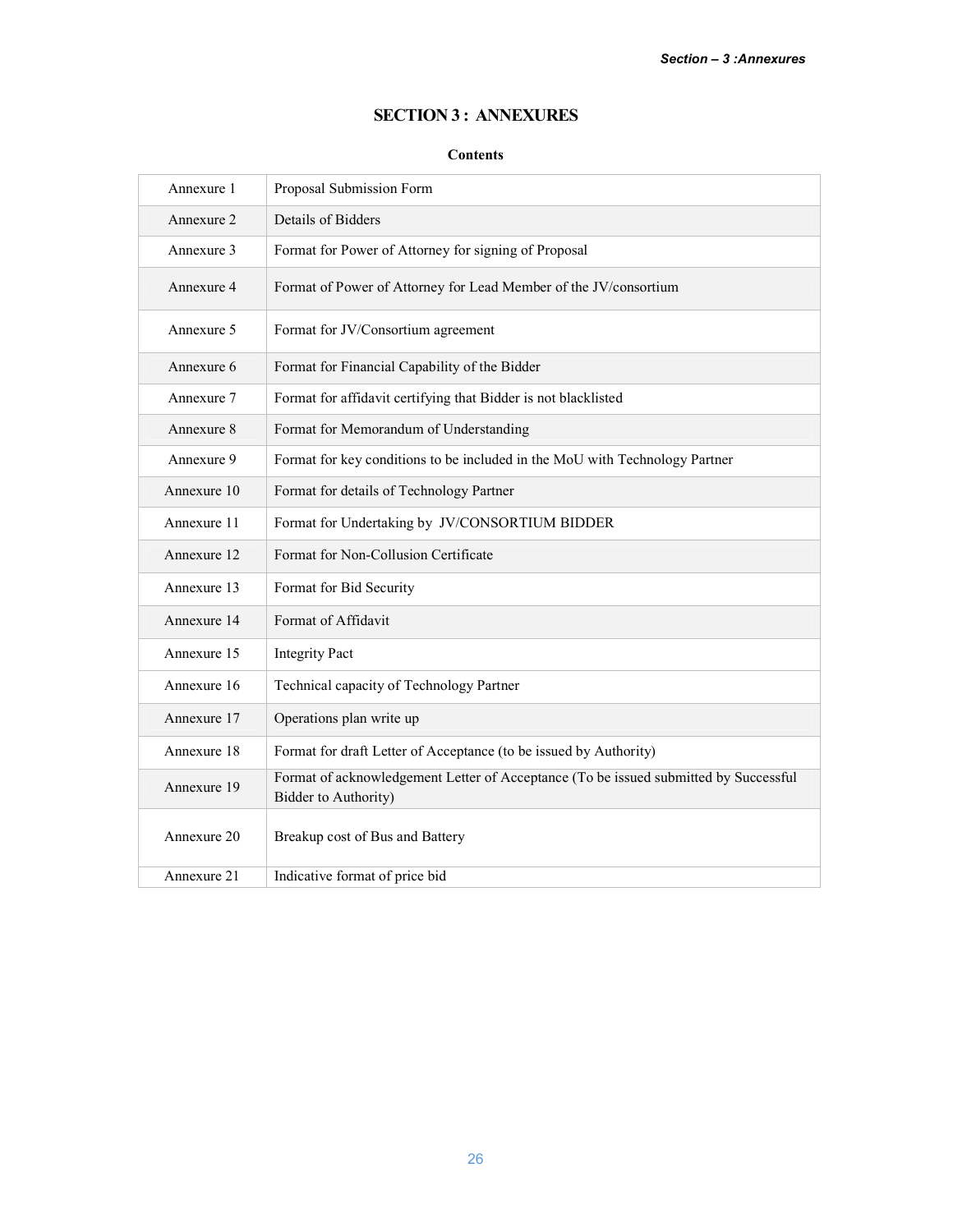# ANNEXURE 1:PROPOSAL SUBMISSION FORM

[Location, Date]

(On Letterhead)

To: (Name of Authority)

Madam/Sir:

# Subject: "Appointment of of Service Provider for Procurement, Operations and Maintenances of Electric Bus on Gross Cost Contract (GCC) Model*"*.

### Proposal Submission Form

- 1. We, the undersigned, offer to provide the services for the above in accordance with your Request for Proposal dated [*Date*], and our Proposal. We are hereby submitting our Proposal which includes the Qualification Proposal, Technical Proposal, and a Financial Proposal through e-procurement and hard copies submission of Qualification Proposal and Technical Proposal.
- 2. We hereby declare that all the information and statements made in this Proposal are true and accept that any misinterpretation contained in it may lead to our disqualification.
- 3. We have read the provisions of the RFP Document and confirm that these are acceptable to us. We further declare that additional conditions, variations, deviations, if any, found in our proposal shall not be given effect to.
- 4. The Bid Security of INR XX,XX,XXX/- (Indian Rupees XXXXXXXXXXXXXX) submitted by us will only refunded after the submission of the requisite Performance Bank Guarantee for *Selection of Service Provider for Procurement, Operations and Maintenances of Intercity Electric Bus on Gross Cost Contract (GCC) Model*" for the Authority on our Company being selected."
- 5. We hereby declare that all the information and statements made in this Proposal are true and accept that any misrepresentation contained in it may lead to our disqualification.
- 6. We understand you are not bound to shortlist / accept any proposal you receive.

| Address of responding Company                                                               |  |
|---------------------------------------------------------------------------------------------|--|
| Name, Designation and Address of the contact Authorized<br>Person with details of cell nos. |  |
| Telephone/Mobile No of Contact Person                                                       |  |
| E-Mail ID                                                                                   |  |

7. We understand you are not bound to accept any Proposal you receive.

Thanking You

For <Name of Bidder>

Name of Signatory: Designation of Signatory Date Seal

\_\_\_\_\_\_\_\_\_\_\_\_\_\_\_\_\_\_\_\_\_\_\_\_\_\_\_\_\_\_\_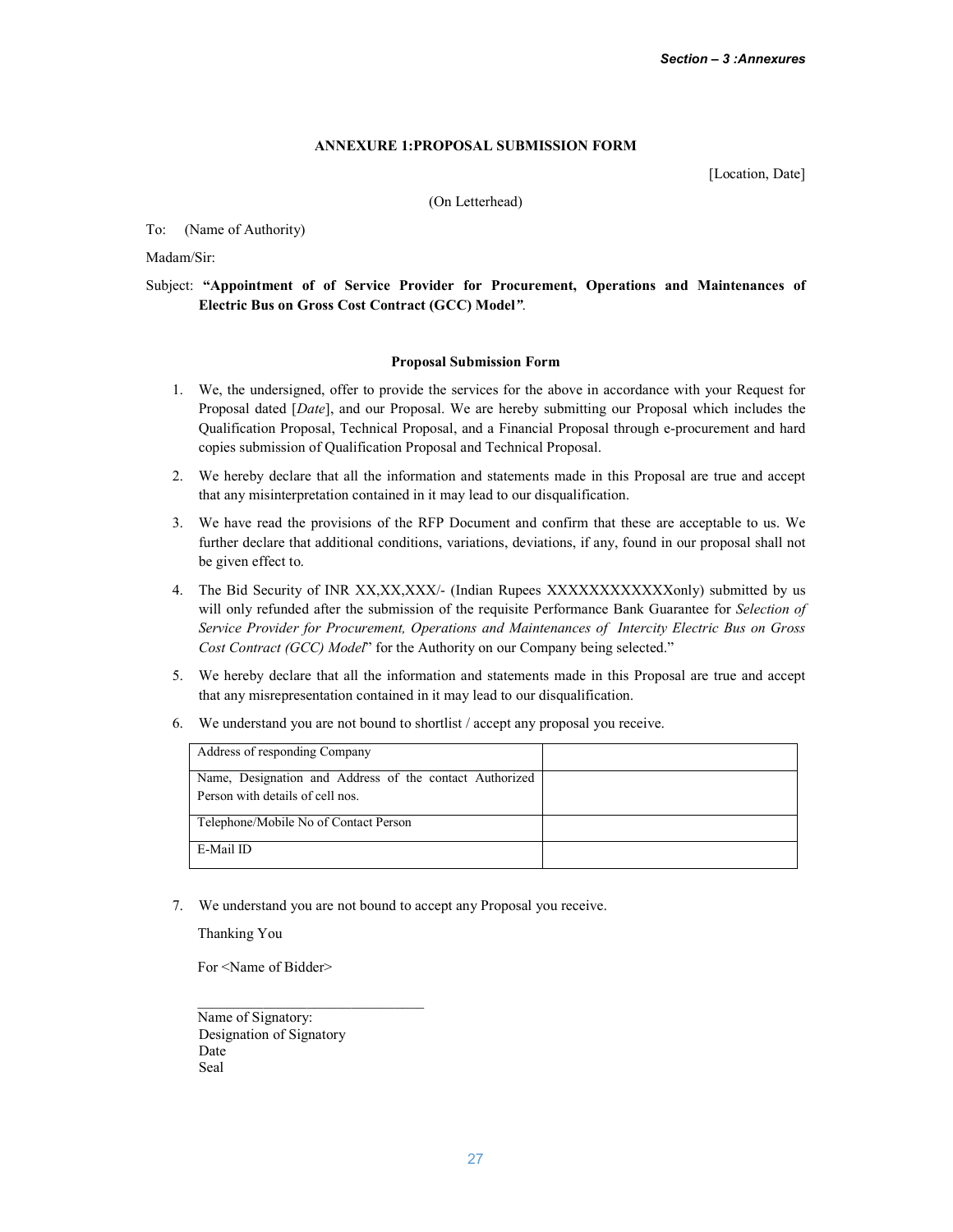# ANNEXURE 2: DETAILS OF BIDDERS

# Prospective bidders shall submit information in the following format in the uploaded bid

| $\mathbf{N}\mathbf{0}$ | <b>Description</b>                                                                             |                          |
|------------------------|------------------------------------------------------------------------------------------------|--------------------------|
| $\mathbf{1}$           | <b>Details of Bidder</b>                                                                       |                          |
|                        | a) Name                                                                                        |                          |
|                        | (b) Country of incorporation/registration                                                      |                          |
|                        | (c) Address of the registered office, corporate headquarters, and its branch                   |                          |
|                        | office/s, if any, in India<br>(d) Date of incorporation and/or commencement of business.       |                          |
|                        | e) Registered private limited company / partnership firm under Companies                       |                          |
|                        | Act / Partnership Act respectively, or equivalent law in the incorporating                     | (Proof enclosed: Yes/No) |
|                        | country of the firm                                                                            |                          |
|                        | Brief description of the Bidder including details of its main lines of                         |                          |
| 2                      | business and proposed role and responsibilities in this Project(s).                            |                          |
| 3.                     | Details of individual/s who will serve as the point of contact /                               |                          |
|                        | communication with NWKRTC:                                                                     |                          |
|                        | (a) Name:                                                                                      |                          |
|                        | (b) Designation:                                                                               |                          |
|                        | (c) Company:                                                                                   |                          |
|                        | $(d)$ Address:                                                                                 |                          |
|                        | (e) Telephone Number:                                                                          |                          |
|                        | (f) E-Mail Address:                                                                            |                          |
|                        | (g) Fax Number:                                                                                |                          |
|                        | (h) Mobile Number:                                                                             |                          |
| 4.                     | Name, Designation, Address and Phone Numbers of Authorized                                     |                          |
|                        | <b>Signatory of the Bidder:</b>                                                                |                          |
|                        | $(a)$ Name:                                                                                    |                          |
|                        | (b) Designation:                                                                               |                          |
|                        | (c) Company:                                                                                   |                          |
|                        | $(d)$ Address:                                                                                 |                          |
|                        | (e) Telephone Number:                                                                          |                          |
|                        | (f) E-Mail Address:                                                                            |                          |
|                        | (g) Fax Number:                                                                                |                          |
|                        | (h) Mobile Number:                                                                             |                          |
|                        | Note: In case of a Consortium:                                                                 |                          |
|                        | (a) the information above $(1-4)$ should be provided for all the members of<br>the consortium. |                          |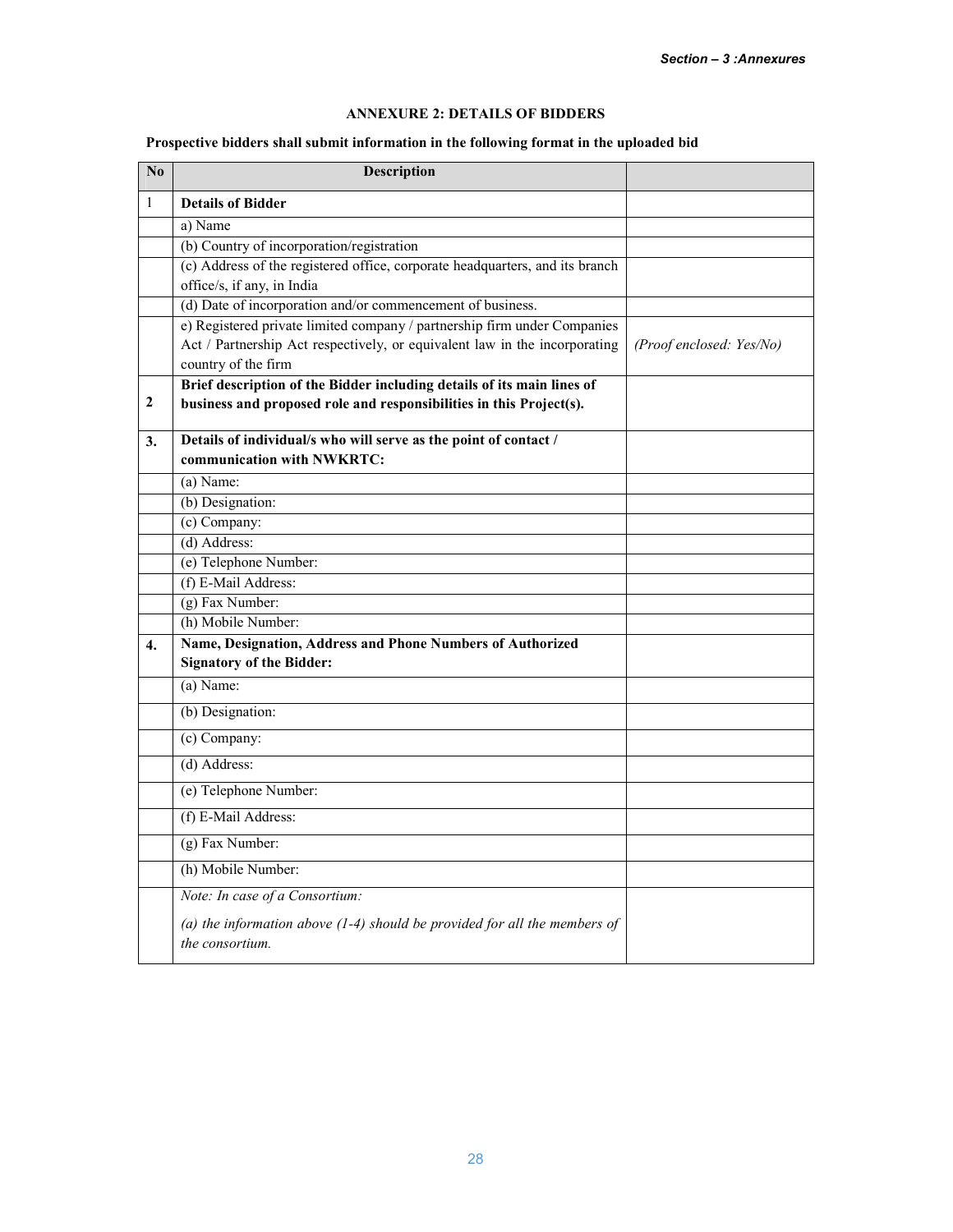### ANNEXURE 3: FORMAT FOR POWER OF ATTORNEY FOR SIGNING OF PROPOSAL

*(On Non – judicial stamp paper of Rs.200/- or such equivalent amount and document duly attested by notary public)*

### Power of Attorney

Know all men by these presents, we …………………………………………… (name of the Bidder and address of the registered office) do hereby constitute, appoint and authorize Mr. / Ms.…………………… ………… (name and residential address) who is presently employed with us and holding the position of ………………………………………. as our true and lawful attorney (hereinafter referred to as the "attorney"), to do in our name and on our behalf, all such acts, deeds and things necessary in connection with or incidental to submission of our Proposal for *"Selection of Service Provider for Procurement, Operations and Maintenances of Intercity Electric Bus on Gross Cost Contract (GCC) Model"*, including signing and submission of the Proposal and all accompanying documents, attending the pre-bid meeting, providing information/responses to [Name of Authority], representing us in all matters before [Name of Authority], if selected, undertaking negotiations with [Name of Authority] prior to the execution of the Contract and generally dealing with [Name of Authority] in all matters in connection with our Proposal.

We hereby agree to ratify and confirm and do hereby ratify and confirm all acts, deeds and things done or caused to be done by our said attorney pursuant to and in exercise of the powers conferred by this Power of Attorney and that all acts, deeds and things done by our attorney in exercise of the powers hereby conferred shall and shall always be deemed to have been done by us.

IN WITNESS WHEREOF WE, …………………., THE ABOVE-NAMED PRINCIPAL HAVE EXECUTED THIS POWER OF ATTORNEY ON THIS ......... DAY OF .........., 20......

For ………………………………………………....

(Signature)

(Name, Title and Address)

Accepted

……………………………………….(Signature)

(Name, Title and Address of the Attorney)

- The mode of execution of the power of attorney should be in accordance with the procedure, if any, laid down by the applicable law and the charter documents of the executants(s) and when it is so required the same should be under common seal affixed in accordance with the required procedure.
- In case the Proposal is signed by an authorized director of the Bidder, a certified copy of the appropriate resolution/ document conveying such authority may be enclosed in lieu of the power of attorney.
- For a power of attorney executed and issued overseas, the document will also have to be legalised by the Indian Embassy and notarized in the jurisdiction where the power of attorney is being issued. However, the power of attorney provided by Bidders from countries that have signed the Hague Legislation Convention, 1961 are not required to be legalised by the Indian Embassy if it carries a conforming a a postille certificate.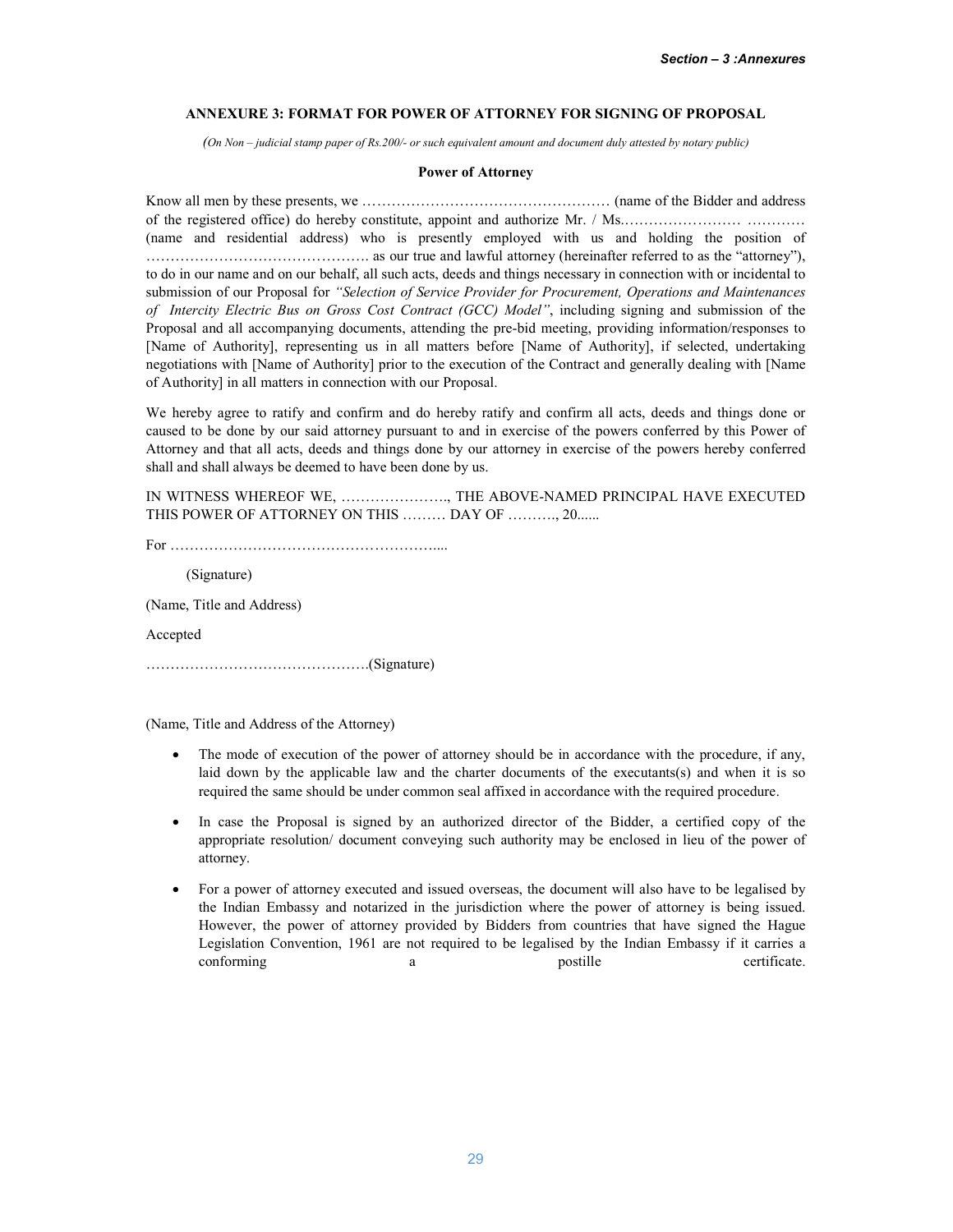# ANNEXURE 4: FORMAT OF POWER OF ATTORNEY FOR LEAD MEMBER OF THE JV/CONSORTIUM

(On Requisite Stamp Paper)

KNOW ALL MEN by these presents that we, and the set of the set of the set of the set of the set of the set of the set of the set of the set of the set of the set of the set of the set of the set of the set of the set of th company/partnership firm/], a company/partnership firm incorporated under the Relevant Act, having its Registered Office at ….[Address of the company/partnership firm] (hereinafter referred to as "company/partnership firm"):

WHEREAS the company/partnership firm along with \_\_\_\_\_\_ and \_\_\_\_\_\_\_\_ (give name and registered office address of other Member(s) of the Consortium) is forming a Consortium to submit a Qualification Proposal, Technical Proposal and Financial Proposal in response to the Request for Proposal for *Selection of Service Provider for Procurement, Operations and Maintenances of Electric Bus on Gross Cost Contract (GCC) Model"*,

Whereas, it is necessary for the Members of the Consortium to designate one of the members of the Consortium as the Lead Member with all necessary power and authority to do for and on behalf of the Consortium, all acts, deeds and things as may be necessary in connection with Consortium's Proposal for the Project and its execution.

NOW KNOW ALL MEN BY THESE PRESENTS, that [name of the company/partnership firm] does hereby nominate, constitute and appoint....[name of the lead member] having its registered office at being one of the Members of the Consortium, as its Lead Member and its true and lawful attorney (hereinafter referred to as the Attorney) to do and execute all or any of the following acts, deed and things for the company/partnership firm in its name and on its behalf, that is to say:

- to act as the Lead Member of the Consortium for the purposes of the Project;
- in such capacity, to act as the company's/partnership firm's official representative for submitting the Qualification Proposal, Technical Proposal and Financial Proposal for the Project and other relevant documents in connection therewith;
- to sign all documents in relation to the Proposal (including clarifications and queries to the RFP) and participate in bidders and other conferences, respond to queries, submit information/documents, sign and execute contracts and undertakings consequent to acceptance of the Proposal of the Consortium;
- to submit documents, receive and make inquiries, make the necessary corrections and clarifications to the Project documents, as may be necessary;
- to sign and execute contracts relating to the Project, including any variations and modifications thereto;
- to represent the company/partnership firm at meetings, discussions, negotiations and presentations with NWKRTC, Government Authorities and any other Project related entity;
- to receive notices, instructions and information for and on behalf of the company/partnership firm;
- to execute all necessary agreements or documents for implementation of the Project, including the Agreement for and on behalf of the company/partnership firm;
- to do all such acts, deeds and things in the name and on behalf of the company/partnership firm as necessary for the purpose aforesaid.

AND the company/partnership firm hereby covenants with the said Attorney to ratify and confirm all and whatever the attorney may lawfully do or cause to be done by virtue of these presents.

IN WITNESS WHEREOF the company/partnership firm puts its hand and company/partnership firm stamp to this Power of Attorney on this [day, month & year]

The common seal of [name of the company] was here unto The common seal of affixed pursuant to a resolution passed at the meeting of [name of the company/partnership firm board of directors held on the <u>equal</u> day of <u>equal</u>, 20\_\_\_\_ in the presence of [name & designation of the person] and countersigned by [name & designation of the person] of the Company of [name of the company]

-------------------------------------------------------

[name & designation of the person]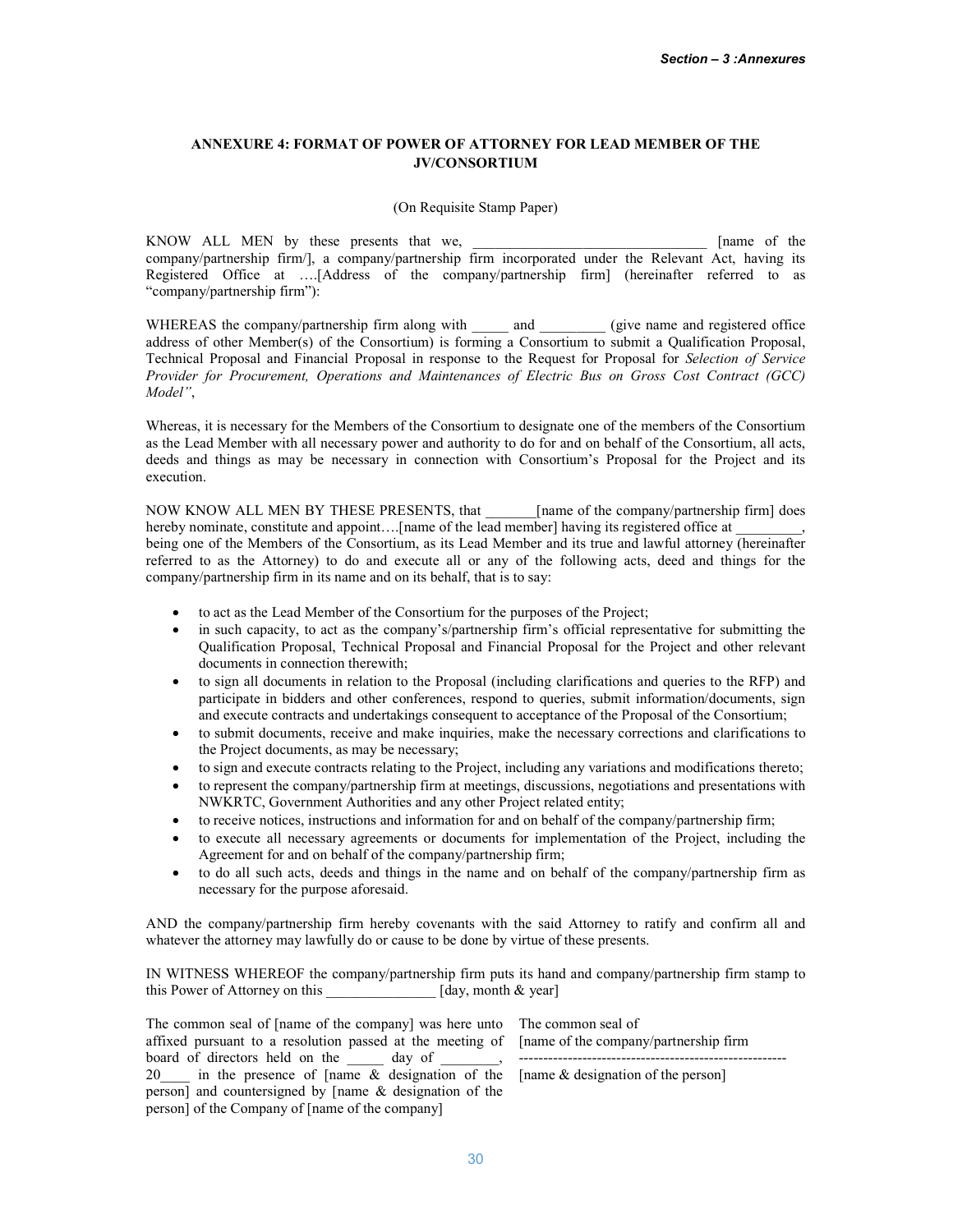*Instructions:*

*(1) The mode of execution of the power of attorney should be in accordance with the procedure, if any, laid down by the applicable law and the charter documents of the executant(s) and when it is so required, the same should be under common seal affixed in accordance with the required procedure.*

*(2) Wherever required, the Bidder should submit for verification the extract of the charter documents and*  documents such as a board or shareholders' resolution/ power of attorney in favour of the *executing this power of attorney for the delegation of power hereunder on behalf of the Bidder.*

*(3) For a power of attorney executed and issued overseas, the document will also have to be legalised by the Indian Embassy and notarised in the jurisdiction where the power of attorney is being issued. However, the power of attorney provided by Bidders from countries that have signed the Hague Legislation Convention, 1961 are not required to be legalised by the Indian Embassy if it carries a conforming Apostille certificate.*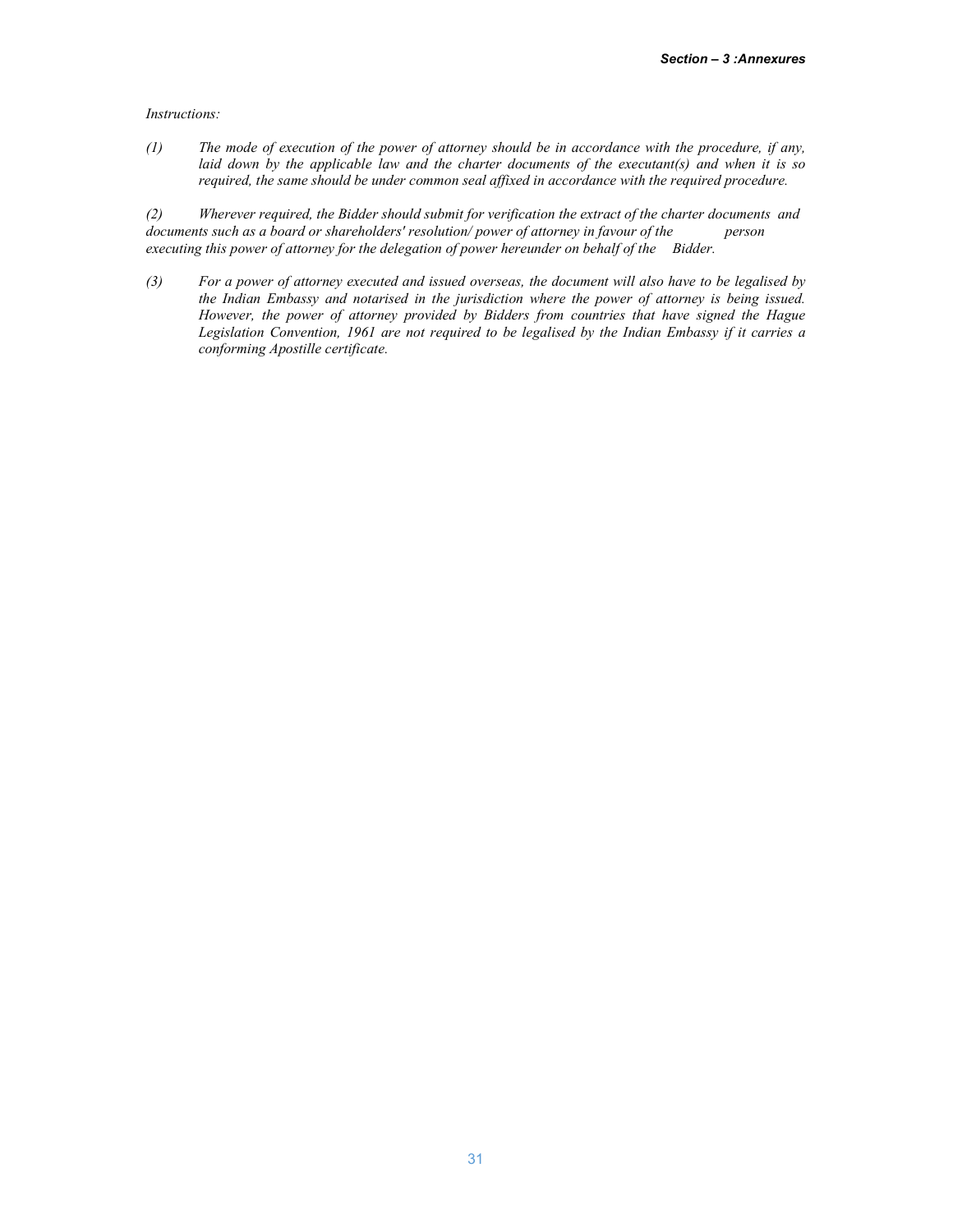### ANNEXURE 5: FORMAT FOR JV/CONSORTIUM AGREEMENT

(to be executed by the Members)

THIS CONSORTIUM AGREEMENT ("Agreement") is entered into on this Day of 201 AMONGST

1. \_\_\_\_\_\_\_\_\_\_\_\_\_\_\_\_\_\_\_\_\_\_\_\_\_\_\_\_\_\_\_\_\_\_\_\_\_\_\_\_\_\_\_\_\_\_\_ with its registered office at (referred to as the First Part which expression will, unless repugnant to the context include its successors and permitted assigns);

AND

2.  $\Box$  with its registered office at (referred to as the Second Part which expression will, unless repugnant to the context include its successors and permitted assigns);

The above mentioned parties of the FIRST [and] SECOND, are collectively referred to as the Parties and each is individually referred to as a Party.

### WHEREAS

(A) North Western Karnataka Road Transport Corporation (referred to as the NWKRTC) which expression will, unless repugnant to the context or meaning thereof, include its administrators, successors and assigns) has invited proposals (the Proposals) by its Request for Proposal No. [\_\_\_] dated [\_\_\_] (the RFP) for *Selection of Service Provider for Procurement, Operations and Maintenances of Electric Bus on Gross Cost Contract (GCC) Model"*,

(B) The Parties are interested in jointly bidding for the Project as Members of a Consortium and in accordance with the terms and conditions of the RFP& subsequent Corrigendum.

(C) It is a necessary condition under the RFP that the Members will enter into a Consortium Agreement and furnish a copy of it with the Proposal.

### NOW IT IS HEREBY AGREED as follows:

### 1. Definitions and interpretations

In this Agreement, the capitalized terms will, unless the context otherwise requires, have the meaning ascribed thereto under the RFP.

### 2. Consortium

2.1 The Parties do hereby irrevocably constitute a Consortium (the **Consortium**) for the purposes of jointly participating in the Bid Process for the Project.

2.2 The Parties hereby undertake to participate in the Bid Process only through this Consortium and not individually and or through any other Consortium constituted for the Project, either directly or indirectly or through any of their Associates.

### 3. Covenants

3.1 The Parties agree that they have examined in detail and understood the terms and satisfied themselves regarding the contents of the RFP.

### 4. Role of the Parties

4.1 The Parties hereby agree that Party of the First Part will be the Lead Member of the Consortium and will have the power of attorney from all Parties and bind all Parties for and in conducting all business for and on behalf of the Consortium during the Bid Process and, if the Consortium is declared as the Selected Bidder, during the execution of the Project.

### 5. Representations of the Parties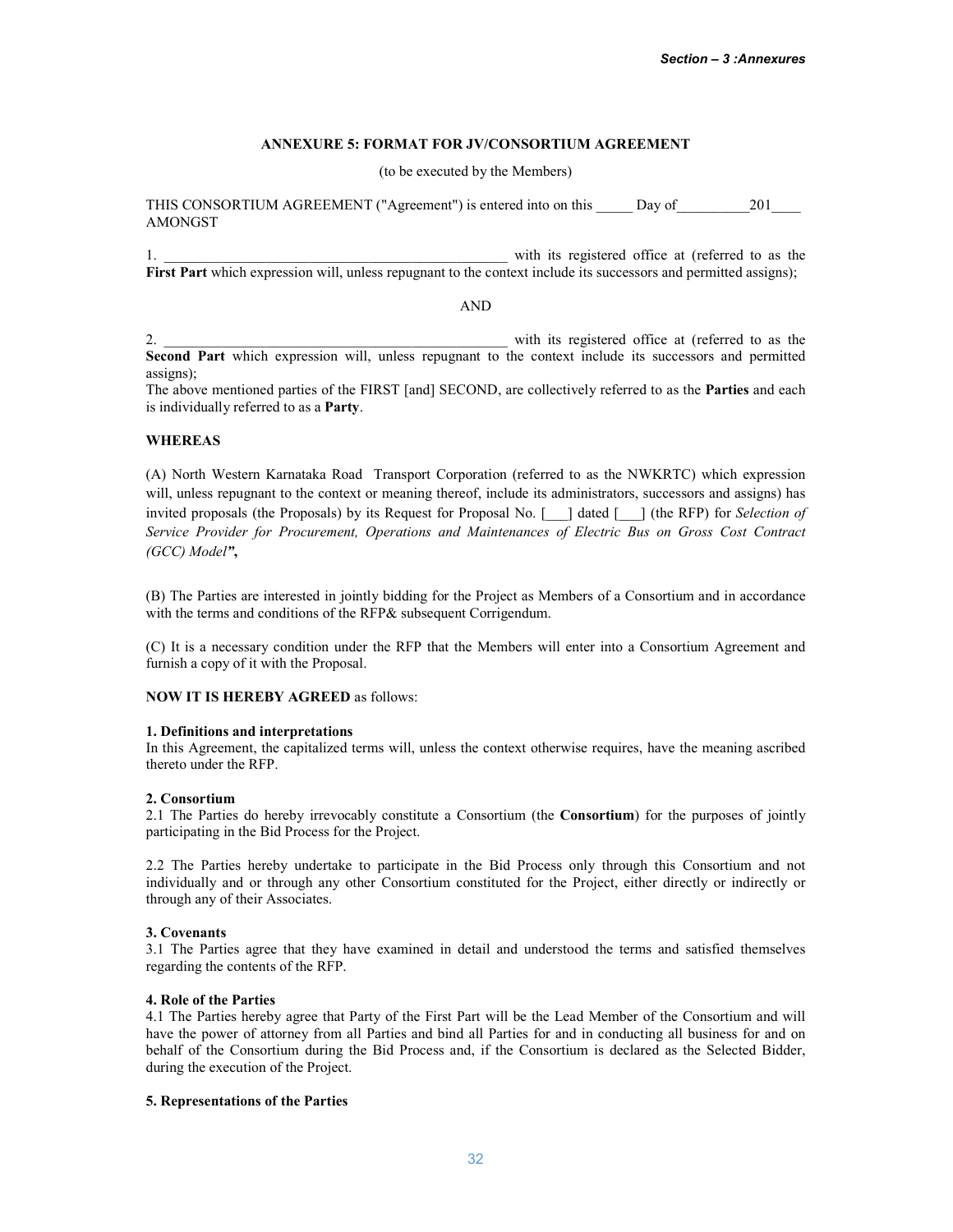Each Party represents to the other Parties as of the date of this Agreement that:

(a) such Party is duly organized, validly existing and in good standing under the laws of its incorporation and has all requisite power and authority to enter into this Agreement;

(b) the execution, delivery and performance by such Party of this Agreement has been authorized by all necessary and appropriate corporate or governmental action and a copy of the extract of the charter documents and board resolution/power of attorney in favor of the person executing this Agreement for the delegation of power and authority to execute this Agreement on behalf of the Consortium Member is annexed to this Agreement, and will not, to the Authority of its knowledge:

(i) require any consent or approval not already obtained;

(ii) violate any applicable law presently in effect and applicable to it;

(iii) violate the memorandum and articles of association, by-laws or other applicable organizational documents;

(iv) violate any clearance, permit, concession, grant, license or other governmental authorization, approval, judgment, order or decree or any mortgage agreement, indenture or any other instrument to which such Party is a party or by which such Party or any of its properties or assets are bound or that is otherwise applicable to such Party; or

(v) create or impose any liens, mortgages, pledges, claims, security interests, charges or encumbrances or obligations to create a lien, charge, pledge, security interest, encumbrances or mortgage in or on the property of such Party, except for encumbrances that would not, individually or in the aggregate, have a material adverse effect on the financial condition or prospects or business of such Party so as to prevent such Party from fulfilling its obligations under this Agreement;

(c) this Agreement is the legal and binding obligation of such Party, enforceable in accordance with its terms against it; and

(d) there is no litigation pending or, to the Authority of such Party's knowledge, threatened to which it or any of its Associates is a party that presently affects or which would have a material adverse effect on the financial condition or prospects or business of such Party in the fulfillment of its obligations under this Agreement.

### 6. Termination

This Agreement will be effective from the date hereof and will continue in full force for the entire duration of the Project in accordance with the Consortium Agreement, in case the Project is awarded to the Consortium. However, in case the Consortium is not selected for award of the Project, the Agreement will stand terminated in case the Consortium is not selected as the Selected Bidder or upon return of the Bid Security by Authority to the Bidder, as the case may be.

### 7. Miscellaneous

7.1 This Agreement will be governed by the laws of India.

7.2 The Parties acknowledge and accept that this Agreement will not be amended by the Parties without the prior written consent of Authority.

7.3 The competent courts at Karnataka shall have exclusive jurisdiction over all disputes arising under, pursuant to and/or in connection with this Consortium Agreement.

### IN WITNESS WHEREOF THE PARTIES ABOVE NAMED HAVE EXECUTED AND DELIVERED THIS AGREEMENT AS OF THE DATE FIRST ABOVE WRITTEN.

| SIGNED, SEALED AND DELIVERED For and on   | SIGNED, SEALED AND DELIVERED For and on    |
|-------------------------------------------|--------------------------------------------|
| behalf of the PARTY OF THE FIRST PART by: | behalf of the PARTY OF THE SECOND PART by: |
| (Signature)                               | (Signature)                                |
| (Name)                                    | (Name)                                     |
| (Designation)                             | (Designation)                              |
| (Address)                                 | (Address)                                  |
| In the presence of:                       |                                            |
|                                           |                                            |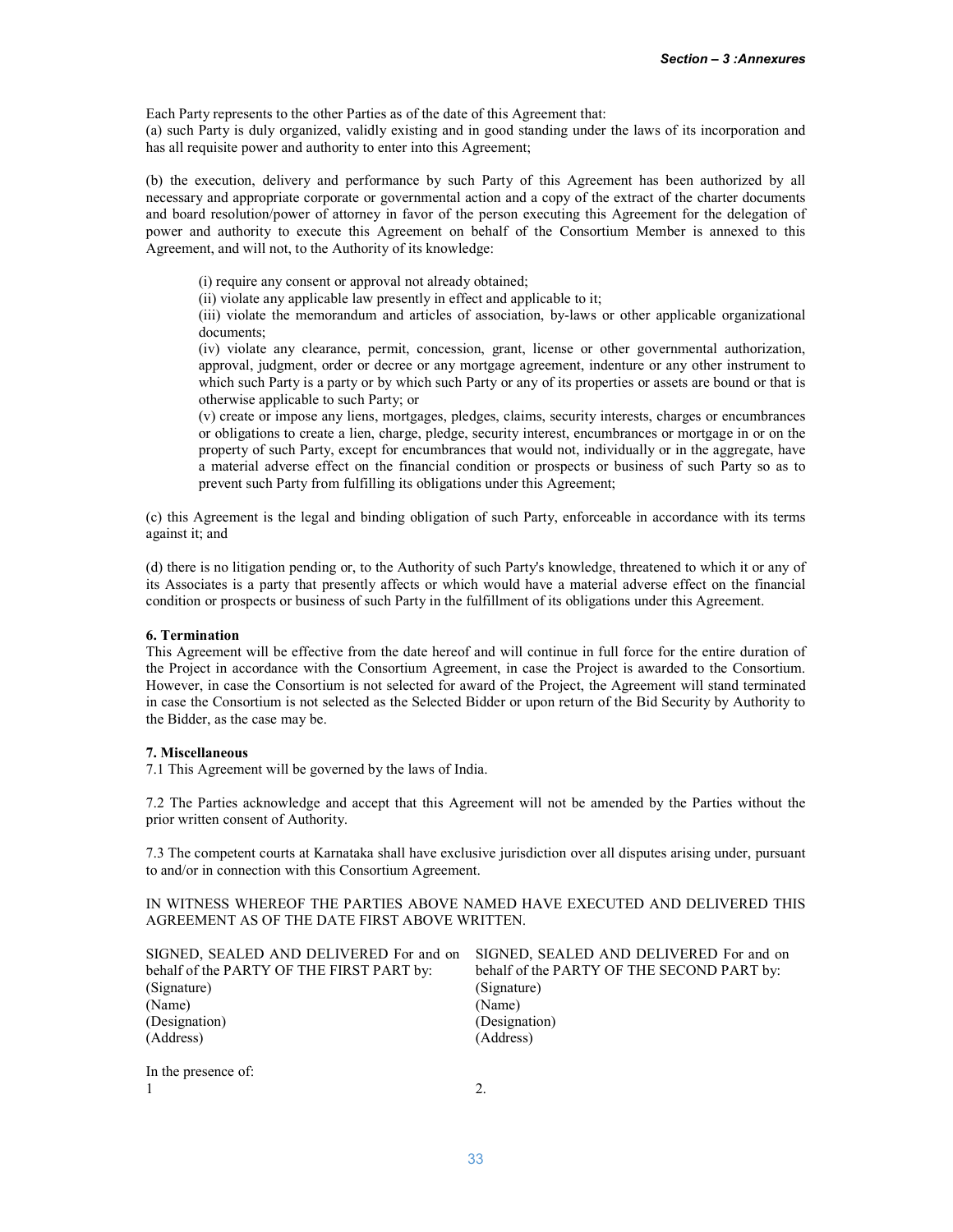#### Instruction:

- *1. The mode of the execution of the Consortium Agreement should be in accordance with the procedure, if any, laid down by applicable law and the charter documents of the executant(s) and when it is so required, the same should be under common seal affixed in accordance with the required procedure.*
- *2. The JV / Consortium Agreement should also include detailed scope of work of each consortium member and should be in compliance with the terms and conditions of the RFP.*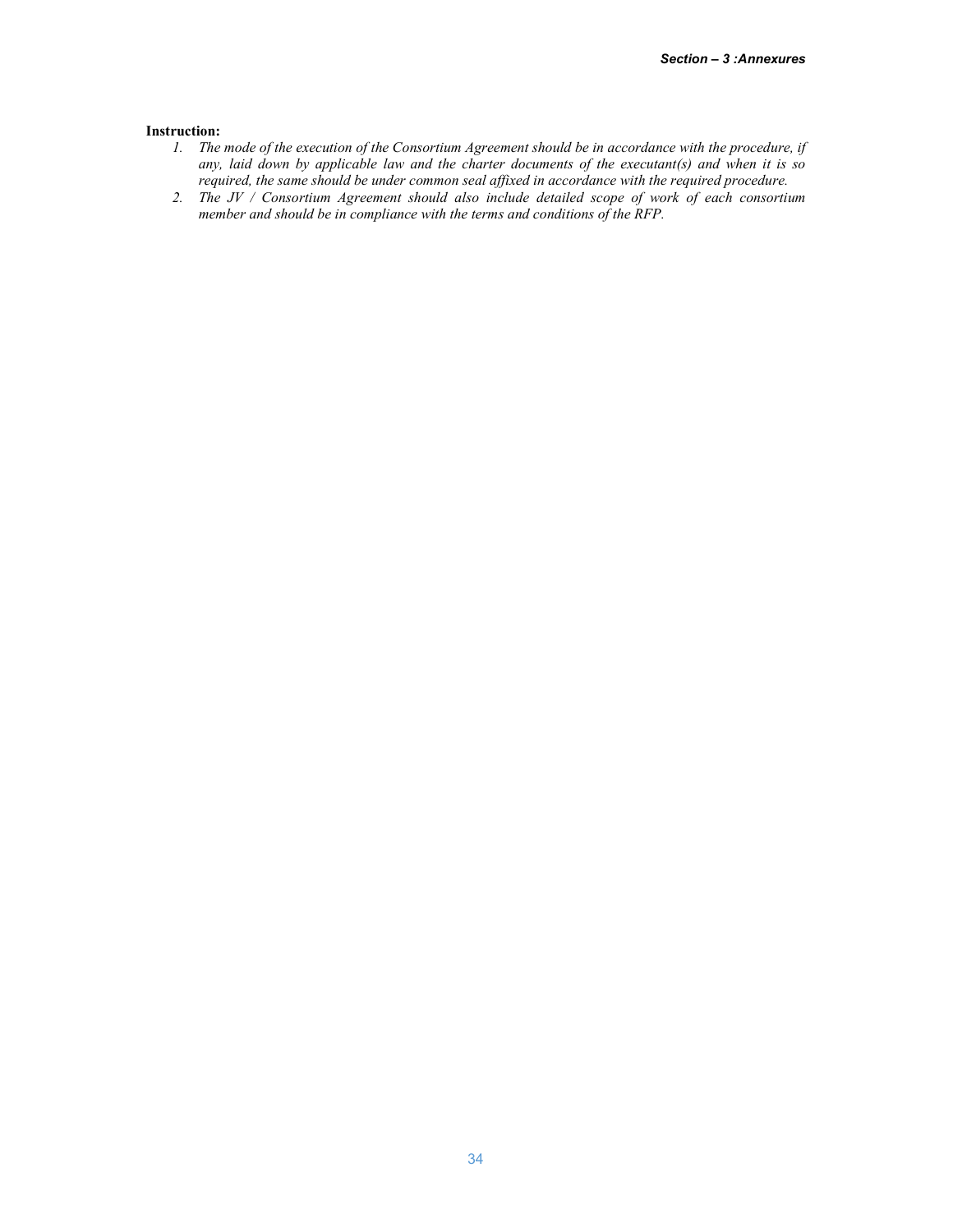### ANNEXURE 6: FORMAT FOR FINANCIAL CAPABILITY OF THE BIDDER

| Bidder*      | <b>Net Worth</b> |              |              |              |              |
|--------------|------------------|--------------|--------------|--------------|--------------|
|              | Year 1 (As on    | Year 1 (From | Year 2 (From | Year 3 (From | <b>Total</b> |
|              | $---$            | $--- to ---$ | $--- to ---$ | $--- to ---$ |              |
| Sole Bidder  |                  |              |              |              |              |
| or           |                  |              |              |              |              |
| Lead         |                  |              |              |              |              |
| Member of    |                  |              |              |              |              |
| Consortium   |                  |              |              |              |              |
| Other        |                  |              |              |              |              |
| member 1     |                  |              |              |              |              |
| Other        |                  |              |              |              |              |
| member 2     |                  |              |              |              |              |
| Other        |                  |              |              |              |              |
| member 3     |                  |              |              |              |              |
| <b>Total</b> |                  |              |              |              |              |

(On the letter head of the statutory auditor)

The Bidder should provide the financial capability based on its own financial statements. financial capability of the Bidder's parent company or its subsidiary or any associate company will be considered for computation of the financial capability of the Bidder where the Bidder holds at least 51% of the common equity of subsidiary company as on March 31st, 2019 or Parent Company (i.e. the Parent Company should hold at least 51% of the common equity of the Bidder as on March 31st, 2019).

General Instructions:

- 1. Net Cash Accruals = (Profit After Tax + Depreciation + Non cash Expenses)
- 2. Net Worth = (Subscribed and Paid-up equity + Reserves + Share Allotment Money Already Received + Preference Shares (including Redeemable) + Convertible Debentures but excluding Warrants - (Revaluation reserves + Miscellaneous expenditure not written off)
- 3. Bidders are required to enclose supporting documents (Work Order/ Contract/ CA Certificate/ SA Certificate) for evaluation of Technical Proposal.
- 4. The financial year would be the same as followed by the Bidder for its annual report. Say, Year 1 is the financial year 2017-18, then Year 2 shall be the year immediately preceding Year 1.
- 5. The Bidder shall provide complete set of the audited annual financial statements complete with schedules, notes to accounts, auditor's report. Failure to do so would be considered as a non-responsive Proposal.
- 6. The Bidder should clearly indicate the calculations and references in the financial statements in arriving at the above numbers in an attached worksheet.
- 7. Financial statements comprising balance sheet complete with all schedules, profit and loss statement (income statement) complete with all schedules, notes to accounts, cash flow statement, auditor's report shall be submitted to support the financial capability statement. Only audited financial statement shall be submitted and used for the purpose of evaluation.
- 8. In case the Bidder's registered office is located in a country where the accounting standards necessarily require consolidation of financial statements of the subsidiary companies for the purpose of conducting audit by the statutory auditor's, in such cases consolidated audited financial statement shall be accepted.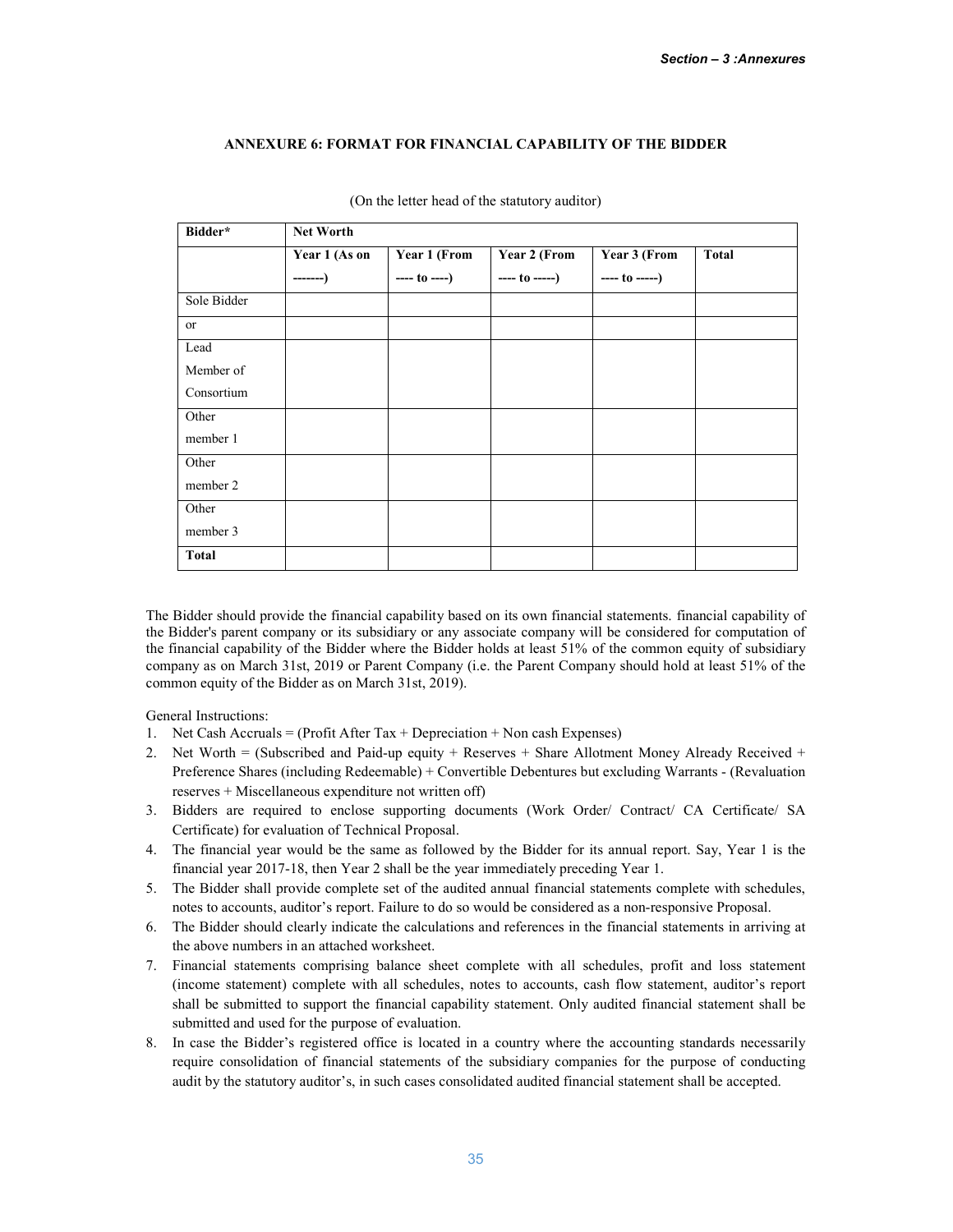9. In case of Individuals: Net worth of Individuals shall be equal to net wealth which is the aggregate value, computed under Wealth Tax Act, 1957.A copy of Wealth Tax Return filed for the assessment year 2017- 2018 or any other document approved by the Income Tax department shall be submitted as proof.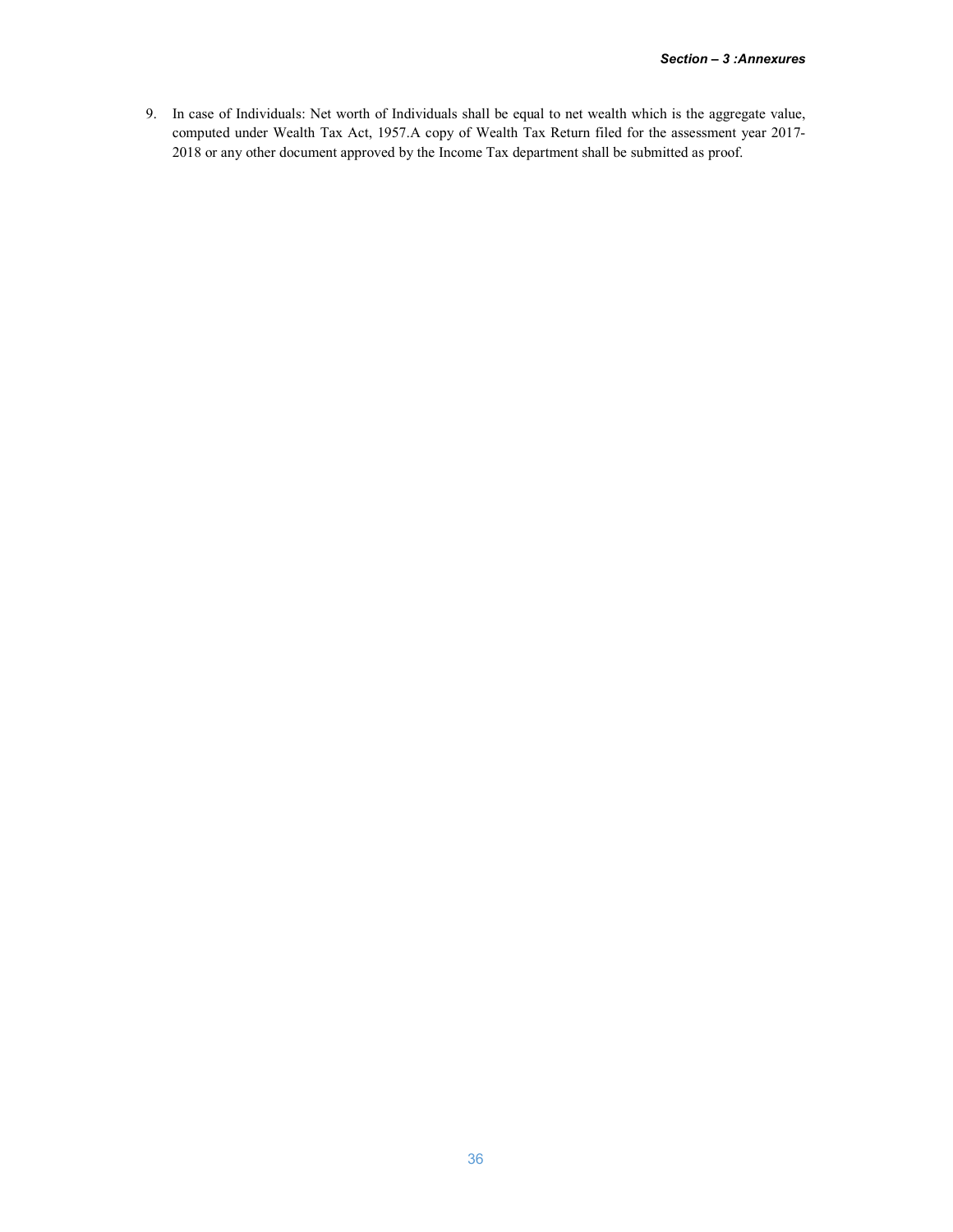# ANNEXURE 7: FORMAT FOR AFFIDAVIT CERTIFYING THAT BIDDER IS NOT BLACKLISTED

### *(On Letter Head)*

I M/s. ……………… , (the name of the Bidder and addresses of the registered office) hereby certify and confirm that we or any of our promoter/s/chief executive officer/ directors/managers are not barred or blacklisted by any government or government instrumentality or public sector in India or in any other jurisdiction to which we or our Affiliates belong or in which we or our Affiliates conduct business from participating in any project or being awarded any contract, either individually or as member of a consortium and no such bar or blacklisting subsists as on the Proposal Due Date.

We further confirm that we are aware our Proposal for the *Selection of Service Provider for Procurement, Operations and Maintenances of Electric Bus on Gross Cost Contract (GCC) Model"*, would be liable for rejection in case any material misrepresentation is made or discovered with regard to the requirements of this RFP at any stage of selection and/or thereafter during the term of the Contract.

Dated this …………………….. Day of …………………., 201….

Name of the Bidder

…………………………………………….

Signature of the Authorised Person

…………………………………………….

Name of the Authorised Person

Note: For an affidavit executed and issued overseas, the document will also have to be legalised by the Indian Embassy and notarised in the jurisdiction where the affidavit is being issued. However, the affidavit provided by Bidders from countries that have signed the Hague Legislation Convention, 1961 are not required to be legalised by the Indian Embassy if it carries a conforming a postille certificate.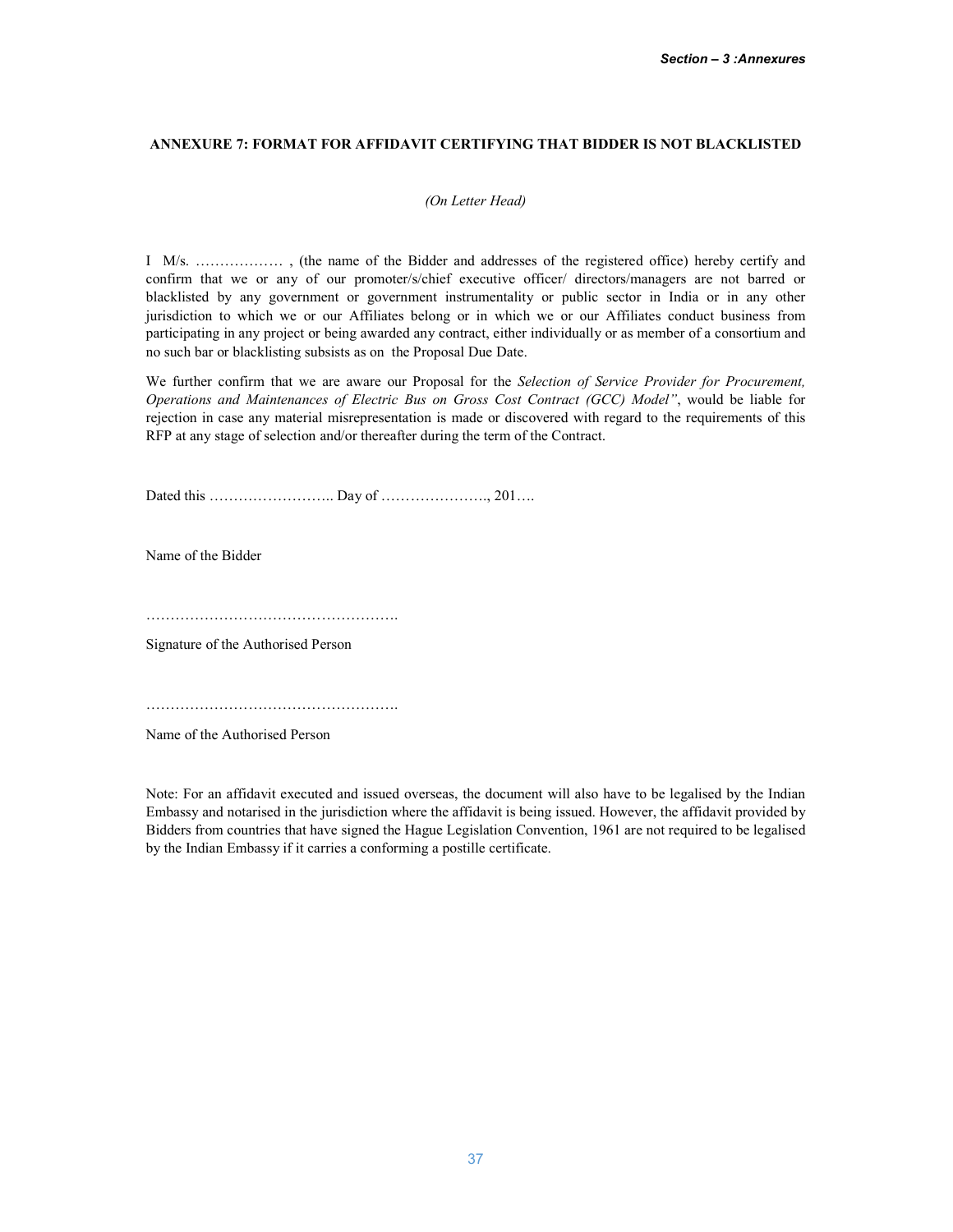### ANNEXURE 8: FORMAT FOR MEMORANDUM OF UNDERSTANDING

(On Non – judicial stamp paper of Rs 100/- or such equivalent document duly attested by notary public)

This Memorandum of Understanding (MoU) entered into this  $\frac{1}{\frac{1}{\frac{1}{\frac{1}{\sqrt{1}}}}$  as  $\frac{20}{\frac{1}{\frac{1}{\sqrt{1}}}}$  at  $\frac{1}{\frac{1}{\frac{1}{\sqrt{1}}}}$  and having its registered office at among \_\_\_\_\_\_\_ and having its registered office at \_\_\_\_\_\_, (hereinafter referred as"\_\_\_\_ expression unless repugnant to the context or meaning thereof includes its successors and permitted substitutes) of the First Part

and

and having its registered office at \_\_\_\_\_, (hereinafter referred as"\_\_\_\_\_\_\_", which expression unless repugnant to the context or meaning thereof includes its successors and permitted substitutes) of the Second Part

and

(and having its registered office at  $\qquad$ , (hereinafter referred as"\_\_\_\_\_\_\_\_", which expression unless repugnant to the context or meaning thereof includes its successors and permitted substitutes) of the Third Part

and

\_\_\_\_\_\_ and having its registered office at \_\_\_\_\_\_\_, (hereinafter referred as"\_\_\_\_\_\_\_\_", which expression unless repugnant to the context or meaning thereof includes its successors and permitted substitutes) of the Fourth Part

and

The parties are individually referred to as Party and collectively as Parties.

WHEREAS Karnataka State Road Transport Corporation(the "Authority"), has invited Request for Proposal (RFP) from entities "Project" as per the terms contained in the RFQP Document and in terms of Master Service Agreement.

AND WHEREAS the Parties have had discussions for formation of a Consortium for bidding for the said Project and have reached an understanding on the following points with respect to the Parties' rights and obligations towards each other and their working relationship.

# IT IS HEREBY AS MUTUAL UNDERSTANDING OF THE PARTIES AGREED AND DECLARED AS FOLLOWS:

- 1. That the Parties will form a Special Purpose Vehicle ("SPV") with the shareholding commitments expressly stated. The said SPV shall not undertake any other business during the Concession Period.
- 2. That the equity share holding of the Parties in the issued and paid up capital of the SPV shall not be less than as specified in the RFP Document.
- 3. That  $M/s$   $M/s$   $M/s$   $M/s$ .  $M/s$ .  $M/s$ .  $M/s$ .  $M/s$ . Members of the Consortium commit to hold the equity stakes in the SPV which are in line with the requirements of RFP Document.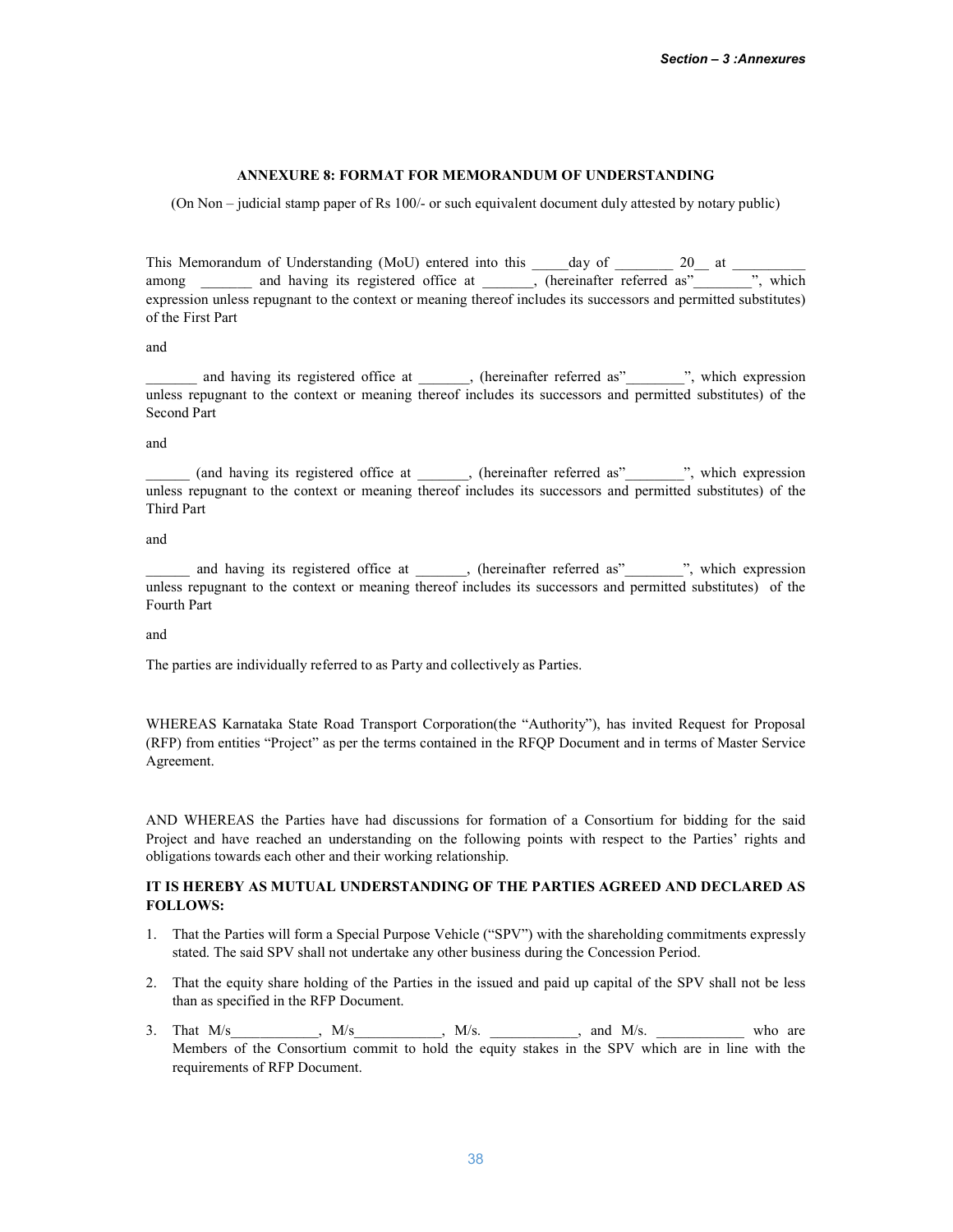- 4. That the shareholding commitments shall be recorded in the Concession Agreement and no changes shall be allowed thereof, except in accordance with the provisions of the RFQP Document, if qualified the RFQP Document and the Concession Agreement that will be executed if the Project(s) is awarded to us.
- 5. That the Parties shall carry out all obligations and responsibilities in terms of the Concession Agreement.
- 6. That the roles and the responsibilities of each Party at each stage of the Project shall be as follows:
	- a. That the Parties shall be jointly and severally liable for the execution of the Project(s) in accordance with the terms of the Concession Agreement to be executed on award of the Project.
	- b. That the Parties affirm that they shall implement the Project(s) in good faith and shall take all necessary steps to ensure the expeditious implementation of the Project(s).
	- c. That this MoU shall be governed in accordance with the laws of India and courts in Karnataka shall have exclusive jurisdiction to adjudicate disputes arising from the terms herein.
	- d. In witness whereof the Parties affirm that the information provided is accurate and true and have caused this MoU to be duly executed on the date and year above mentioned.
- 1. First Party
- 2. Second Party
- 3. Third Party
- 4. Fourth Party

Witness: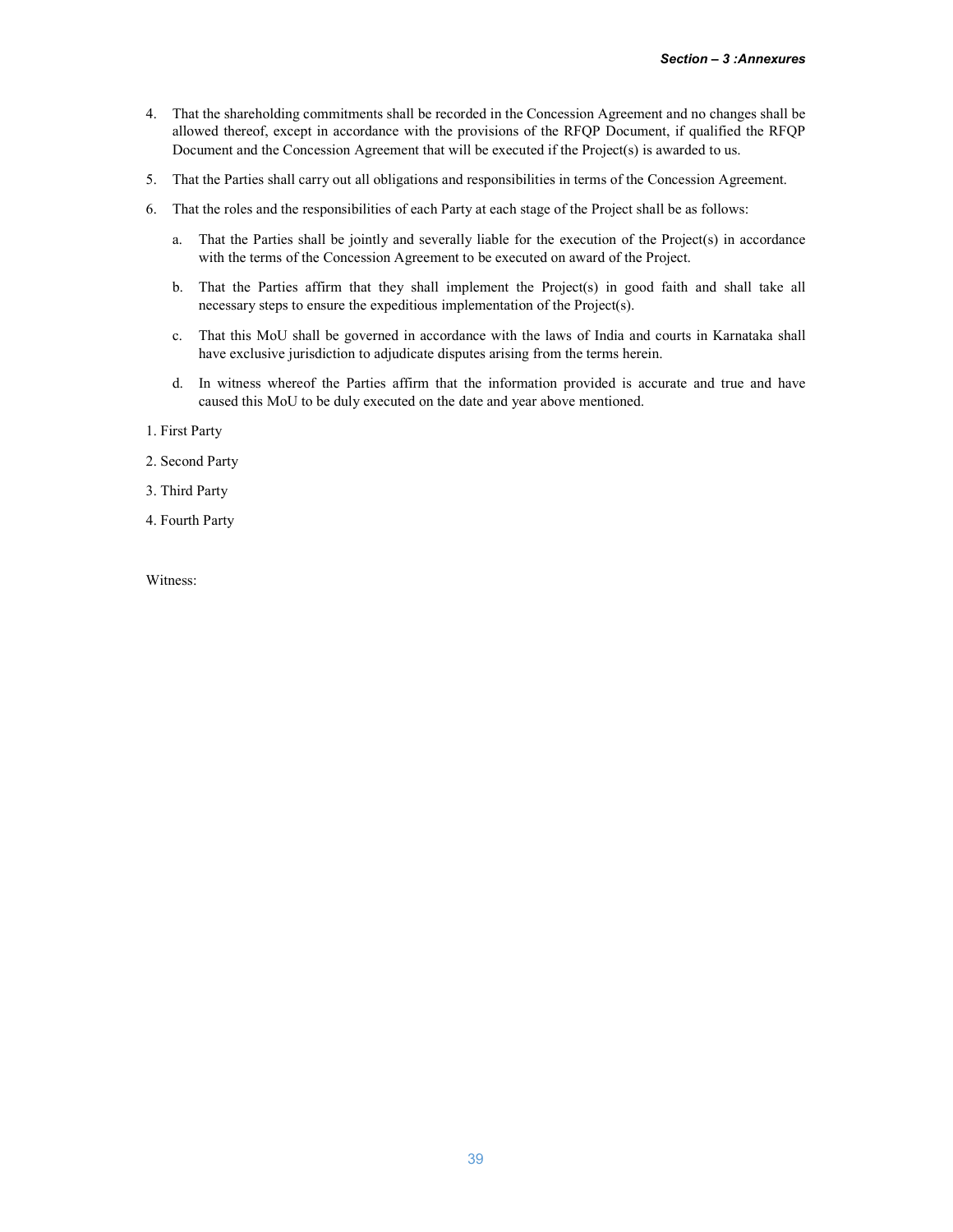# ANNEXURE 9: FORMAT FOR KEY CONDITIONS TO BE INCLUDED IN THE MOU WITH TECHNOLOGY PARTNER

- 1. The MoU shall be on a Non judicial stamp paper of Rs200/- or such equivalent document duly attested by notary public
- 2. The MoU shall be entered between the Bidder/ Lead Member of the Consortium and the Technology Partner
- 3. The MoU shall be signed by the authorized signatories of the parties holding Power of Attorney that will need to be submitted along with the MoU.
- 4. The MoU shall be Project specific. A Bidder submitting a bid for multiple Projects shall provide a MoU for each Project.
- 5. The MoU shall contain the following conditions that:

(a) The Parties have read the RFP document and the draft Concession Agreement and confirm that they are cognizant of their respective roles and responsibilities.

(b) The Technology Partner agrees to support the Bidder for the Concession Period.

(c) That the Parties will sign a binding agreement with the Technology Partner agreeing to supply of buses and their spares including the Major Components as required including technical support towards their maintenance on such terms and conditions as may be agreed to between the Bidder and Technology Partner. (hereinafter referred to as "Supply and Technical Support Contract").

(d) That the Supply and Technical Support Contract shall be duly signed prior to the Financial Close a copy of which shall be submitted to NWKRTC

(e) The Supply and Technical Support Contract shall be coterminous with the Concession Period.

(f) That the Parties affirm that they shall implement the Project(s) in good faith and shall take all necessary steps to ensure the expeditious implementation of the Project(s).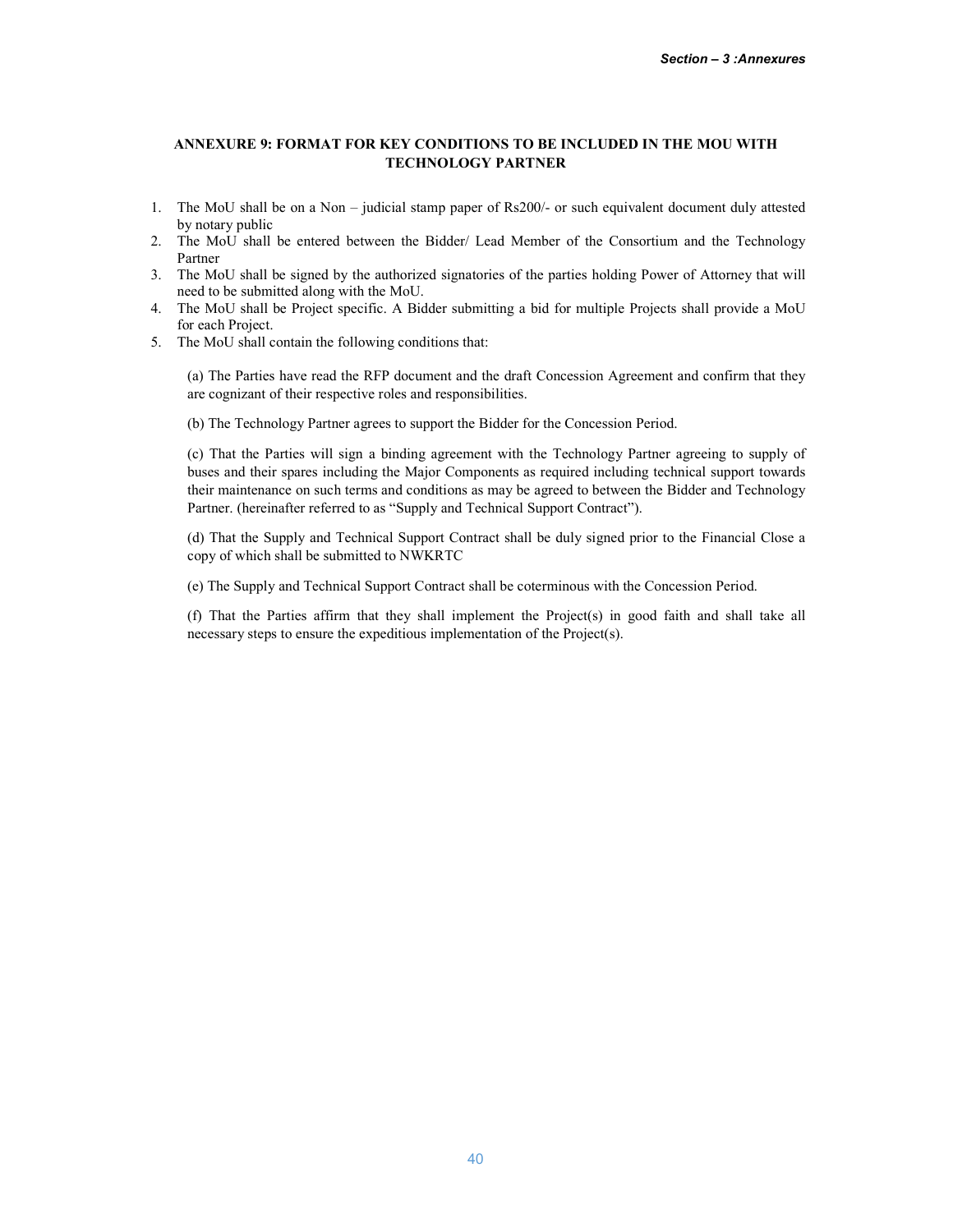# ANNEXURE 10: FORMAT FOR DETAILS OF TECHNOLOGY PARTNER

- 1. (a) Name
	- (b) Country of incorporation/registration8
	- (c) Address of the registered office, corporate headquarters, and its branch office/s, if any, in India
	- (d) Date of incorporation and/or commencement of business.
- 2. Brief description of the Technology Partner, including details of its main lines of business and proposed role and responsibilities in this Project(s).
- 3. Details of individual/s who will serve as the point of contact / communication with the Authority:
	- a. Name :
	- b. Designation :
	- c. Company :
	- d. Address :
	- e. Telephone Number :
	- f. E-Mail Address :
	- g. Fax Number :
	- h. Mobile Number :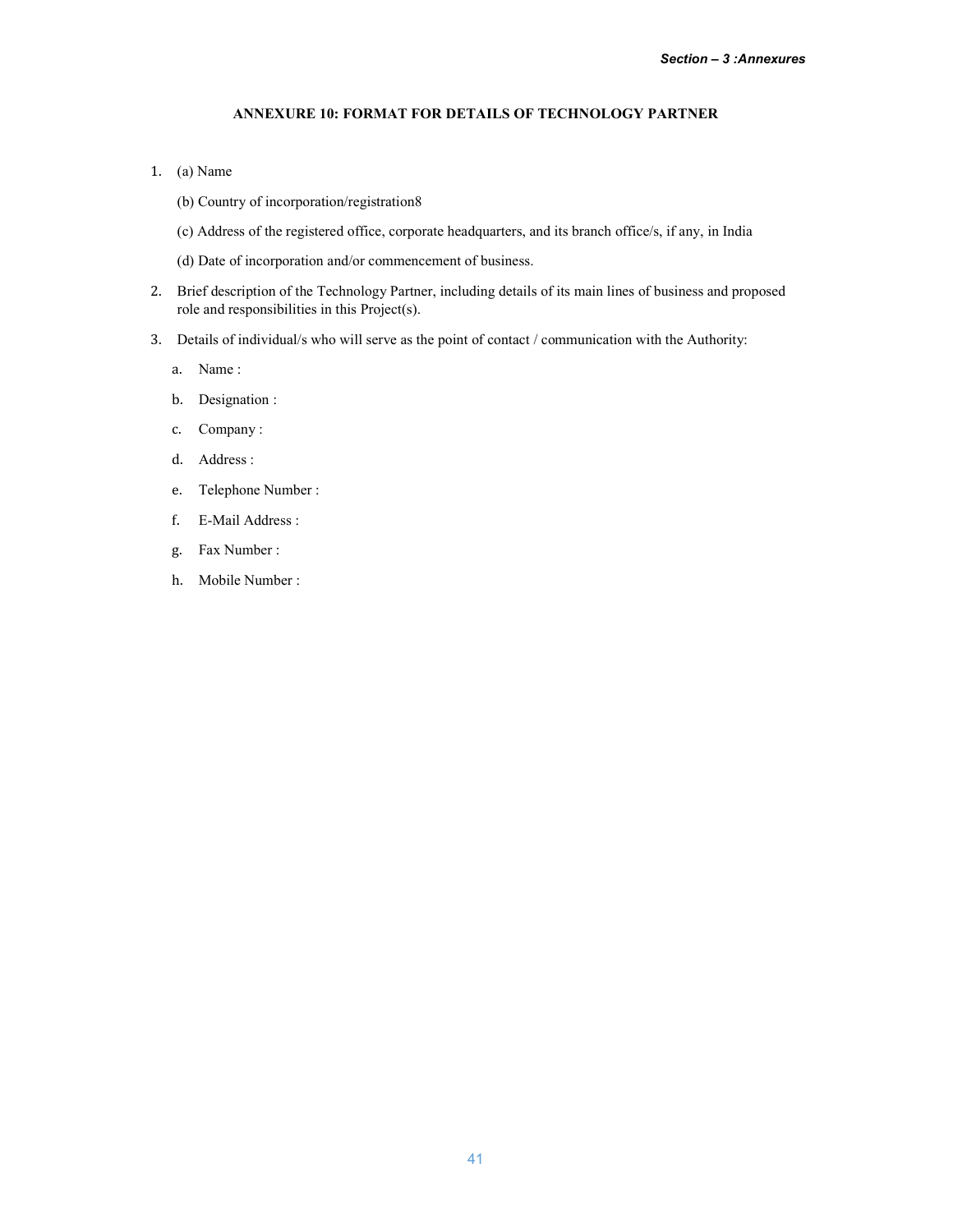### ANNEXURE11: FORMAT OF UNDERTAKING BY JV/CONSORTIUM BIDDER

(On Non – judicial stamp paper of Rs 100/- or such equivalent

document duly attested by notary public)

This Undertaking entered into this \_\_\_\_\_day of \_\_\_\_\_\_\_\_ 20\_\_ at \_\_\_\_\_\_\_\_\_\_among\_\_\_\_\_\_\_\_\_\_ and having permanent residence at \_\_\_\_\_\_\_, (hereinafter referred as"\_\_\_\_\_\_\_\_", which expression unless repugnant to the context or meaning thereof include its successors) of the First Part

and

\_\_\_\_\_\_\_\_\_\_ and having permanent residence at \_\_\_\_\_\_\_, (hereinafter referred as"\_\_\_\_\_\_\_\_", which expression unless repugnant to the context or meaning thereof include its successors) of the Second Part

and

and having permanent residence at \_\_\_\_\_\_, (hereinafter referred as"\_\_\_\_\_\_\_", which expression unless repugnant to the context or meaning thereof include its successors) of the Nth Part

The parties are individually referred to as Party and collectively as Parties. WHEREAS North Western Karnataka Road Transport Corporation(NWKRTC), has invited Request for Proposal (RFP) from entities interested for, *Appointment of Service Provider for Procurement, Operations and Maintenances of Electric Bus on Gross Cost Contract (GCC) Model"*, (hereinafter called the "Project") as per the terms contained in the RFQP Document and in terms of Concession Agreement.

AND WHEREAS the Parties have had discussions for formation of a Special Purpose Vehicle ("SPV") for bidding for the said Project and have reached an understanding on the following points with respect to the Parties' rights and obligations towards each other and their working relationship.

# IT IS HEREBY AS MUTUAL UNDERSTANDING OF THE PARTIES AGREED AND DECLARED AS FOLLOWS:

- 1. That the Parties have formed a SPV by the name of \_\_\_\_\_\_\_\_\_\_\_\_\_\_\_\_\_ with the shareholding commitments expressly stated and attached as Annexure to this Undertaking. The said SPV shall not undertake any other business during the Concession Period.
- 2. That the authorised capital of the SPV is (At least Rs. X millions)
- 3. That the Parties commit to subscribe to the equity of the SPV in case the Bidder is the Successful Bidder to the Project.
- 4. That the Parties hereby are submitting a copy of the certificate issued by Registrar of Companies confirming registration of the SPV.
- 5. That the Parties confirm that they shall hold common equity in the SPV in terms of the Concession Agreement.
- 6. That the shareholding commitments shall be recorded in the Concession Agreement and no changes shall be allowed thereof, except in accordance with the provisions of the RFP Document, if qualified the RFP Document and the Concession Agreement that will be executed if the Project is awarded to us.
- 7. That the Parties shall carry out all responsibilities in terms of the Concession Agreement.
- 8. That the roles and the responsibilities of each Party at each stage of the Project shall be as follows:
- 9. That the Parties shall be jointly and severally liable for the execution of the Project in accordance with the terms of the Concession Agreement to be executed on award of the Project.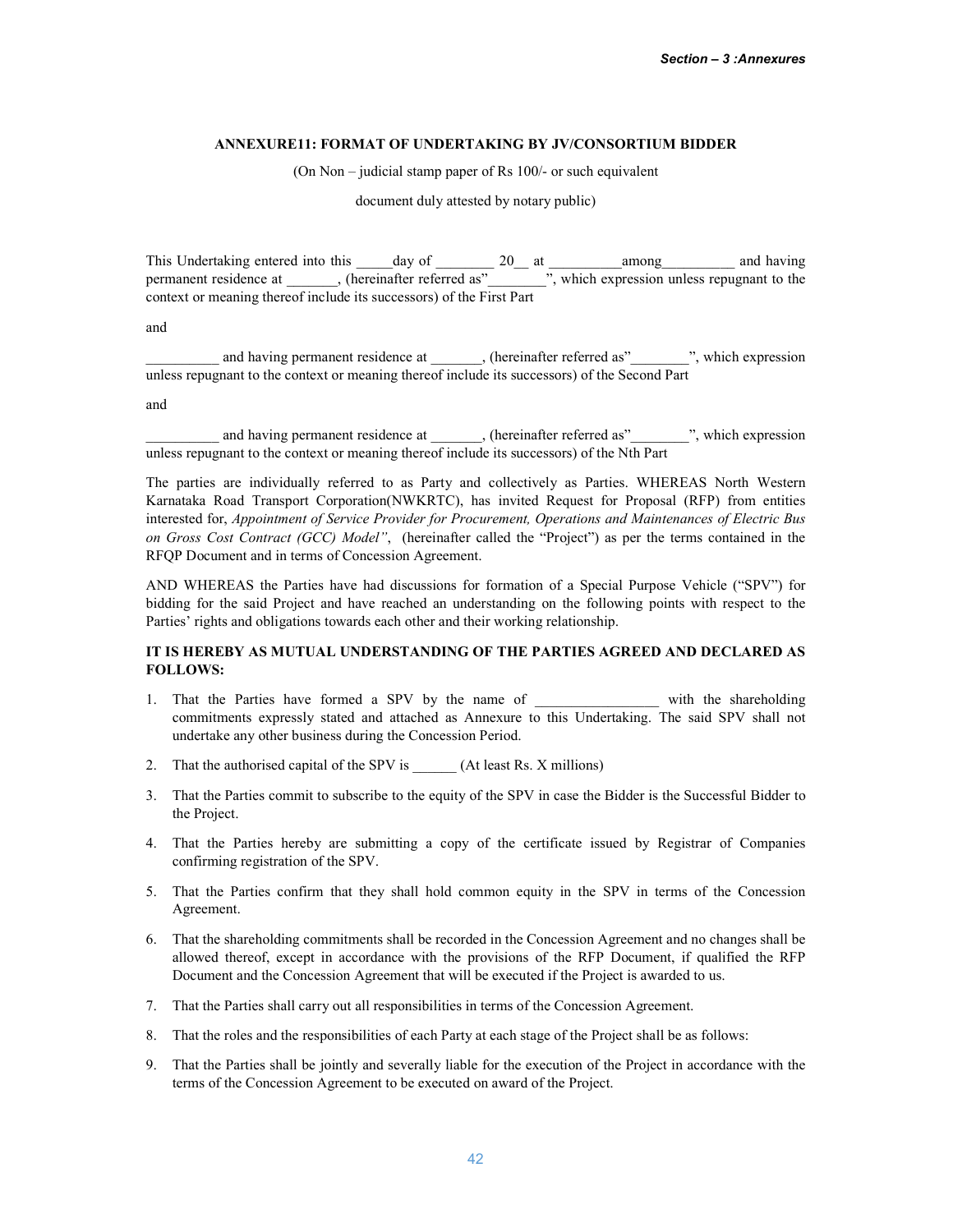- 10. That the Parties affirm that they shall implement the Project in good faith and shall take all necessary steps to ensure the expeditious implementation of the Project.
- 11. That this Undertaking shall be governed in accordance with the laws of India and courts in Delhi shall have exclusive jurisdiction to adjudicate disputes arising from the terms herein.

In witness whereof the Parties affirm that the information provided is accurate and true and have caused this Undertaking to be duly executed on the date and year above mentioned.

1. First Party - Signatures, Name, Address and Contact Details

2. Second Party - Signatures, Name, Address and Contact Details

N. Nth Party - Signatures, Name, Address and Contact Details

Witness: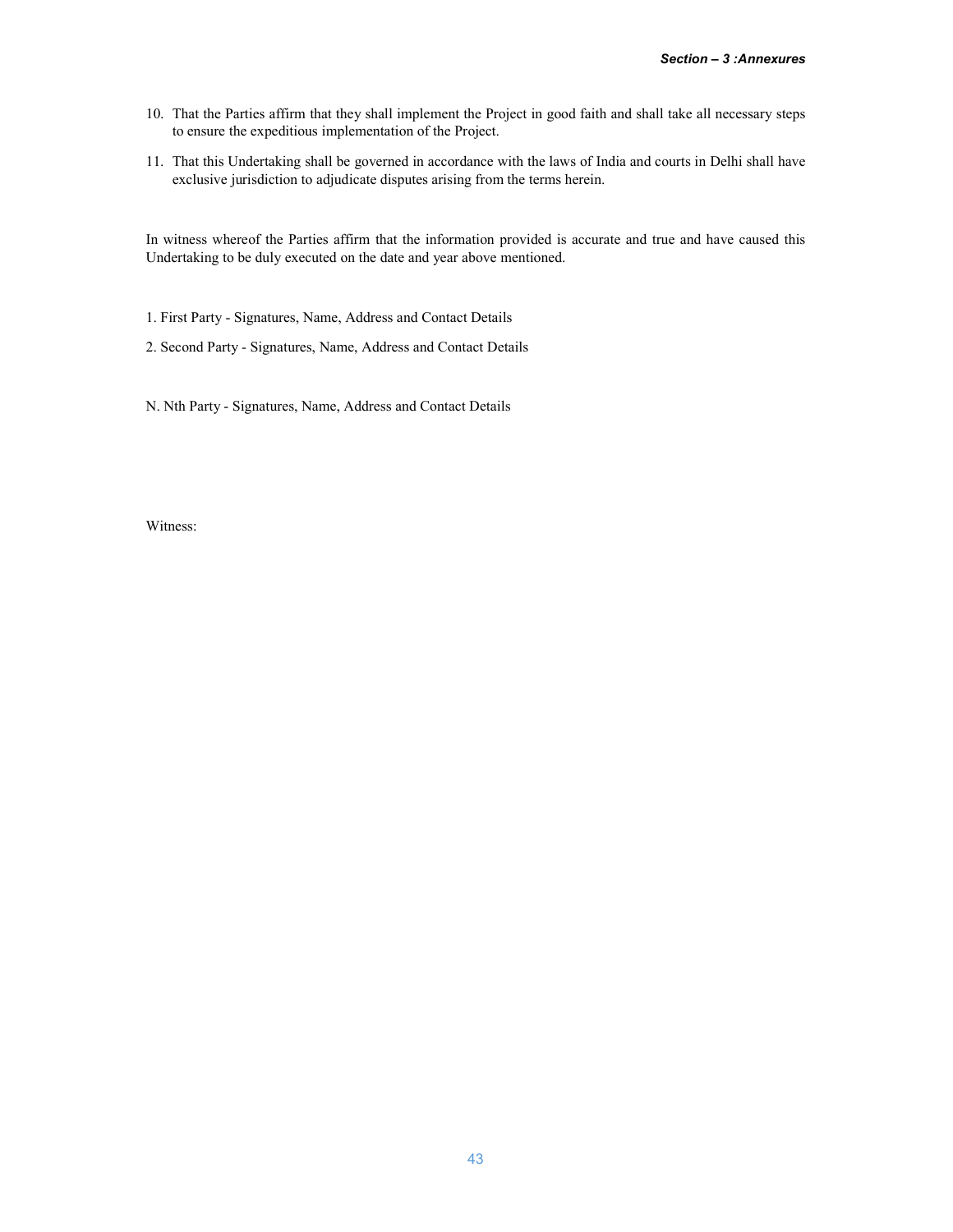# ANNEXURE 12: FORMAT OF NON-COLLUSION CERTIFICATE

Non -Collusion Certificate

(on the Letter Head of Bidder/ Each Consortium Member)

We hereby certify and confirm that in the preparation and submission of this Proposal, we have not acted in concert or in collusion with any other Bidder/s and also not done any act, deed or thing which is or could be regarded as anti-competitive.

We further confirm that we have not offered nor will offer any illegal gratification in cash or kind to any person or agency in connection with the instant Proposal.

Dated this ……………………..Day of …………………., 20…

Name of the Bidder

…………………………………………….

Signature of the Authorised Person

…………………………………………….

Name of the Authorised Person

Note:

To be executed by all the Members in case of Consortium.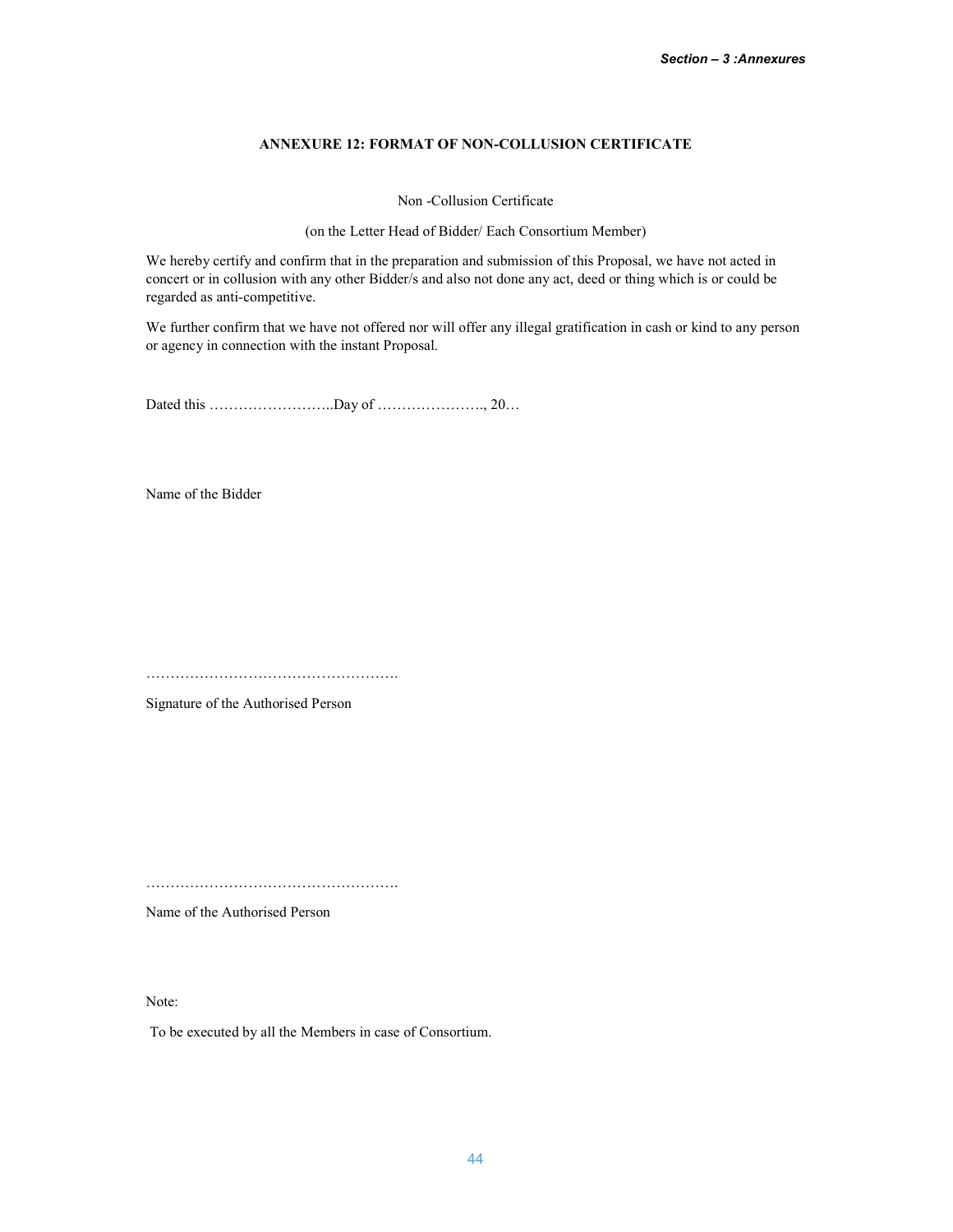# ANNEXURE 13: FORMAT FOR BID SECURITY/ EMD Declaration

(To be executed on Rs.200 stamp paper with Notary)

I, hereby submit a declaration that the tender submitted by the undersigned, on behalf of the tenderer………………………………… (Name of the Tenderer), shall not be withdrawn or modified during the period of validity or extended period of validity.

I, on behalf of the tenderer…………………………………………(Name of the Tenderer), also accept the fact that in case the tender is withdrawn or modified during the period of its validity/ extended validity period or if we fail to sign the contract in case the contract is awarded to us or we fail to submit a Performance Security and Additional Performance Security, if any, before the deadline fixed in the Tender Document, then ………………………………………………(Name of the Tenderer) will be debarred for participation in the tendering process for the procurements of this Procurement Entity for a period of one year from the date of default.

> (Signature of the Authorised Signatory) (Official Seal)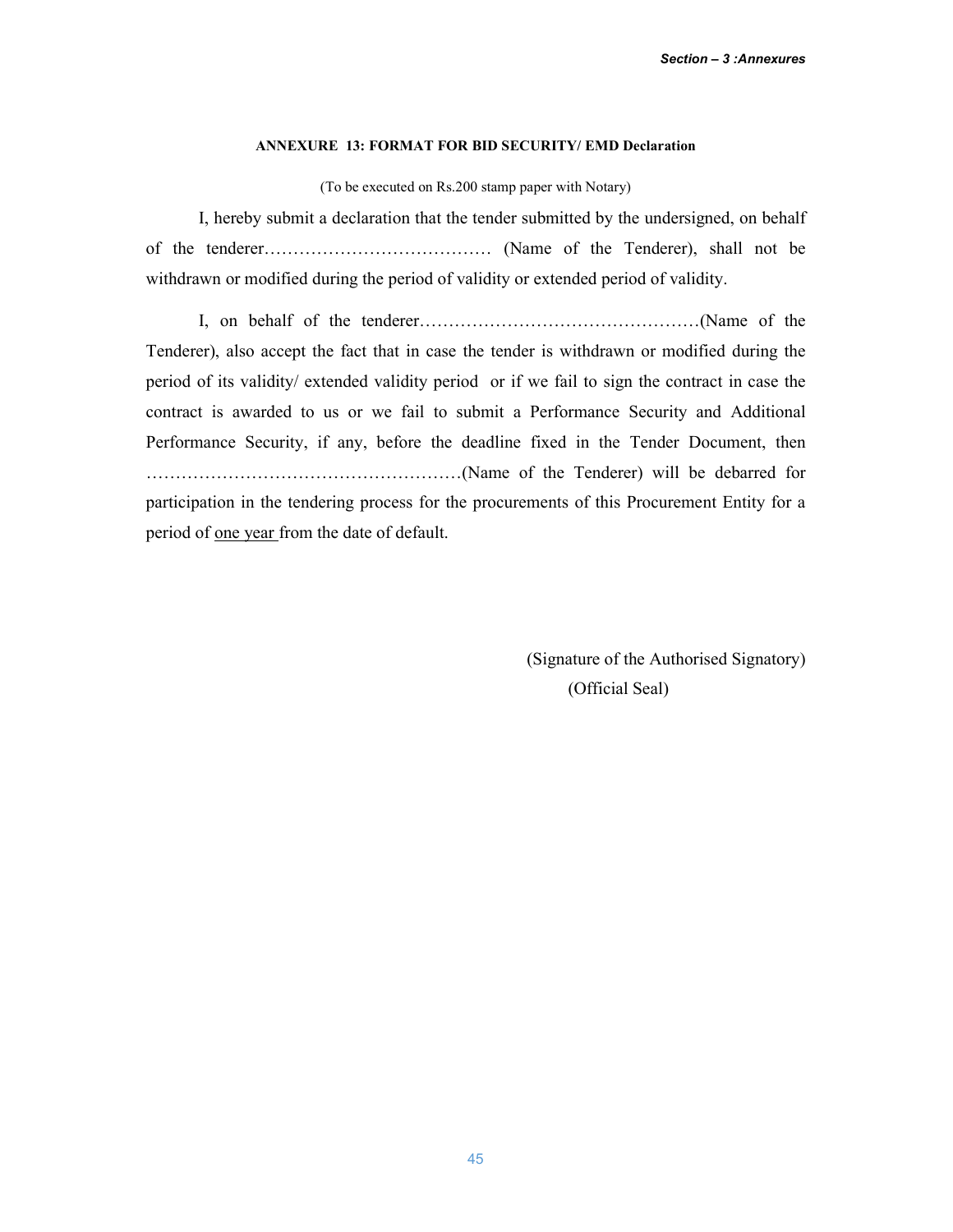### ANNEXURE 14: FORMAT OF AFFIDAVIT

(On a Stamp Paper of relevant value by Bidder/ Each Consortium Member)

I, \_\_\_\_\_\_\_\_\_\_\_\_\_\_\_\_\_\_\_\_son of \_\_\_\_\_\_\_\_\_\_\_\_\_\_\_\_\_\_\_ resident of \_\_\_\_\_\_\_\_\_\_\_\_\_\_\_\_ having been duly authorized on behalf of the Bidder, do hereby solemnly affirm and declare as under:

That whereas, I have submitted a proposal for *Selection of Service Provider for Procurement, Operations and Maintenances of Electric Bus on Gross Cost Contract (GCC) Model*(the "Project"). Now, therefore, I, the undersigned, do hereby certify that all the information supplied as accurate, true and correct.

The undersigned also authorize(s) and request(s) any bank, person or firm to furnish any information requested by the Authority to verify any pertinent information deemed necessary and for otherwise inquiring about our reputation.

The undersigned also understands and agrees to supply any further information as may be required by Authority.

The undersigned also understands that furnishing of false information could result in disqualification of his company (the Consortium, in case Bidder is a Consortium) for the Project, and if so awarded, Authority shall withdraw the LOA or terminate the Concession Agreement, as the case may be, without being liability in any manner.

*Note:* 

*To be executed separately by all the Members in case of Consortium.*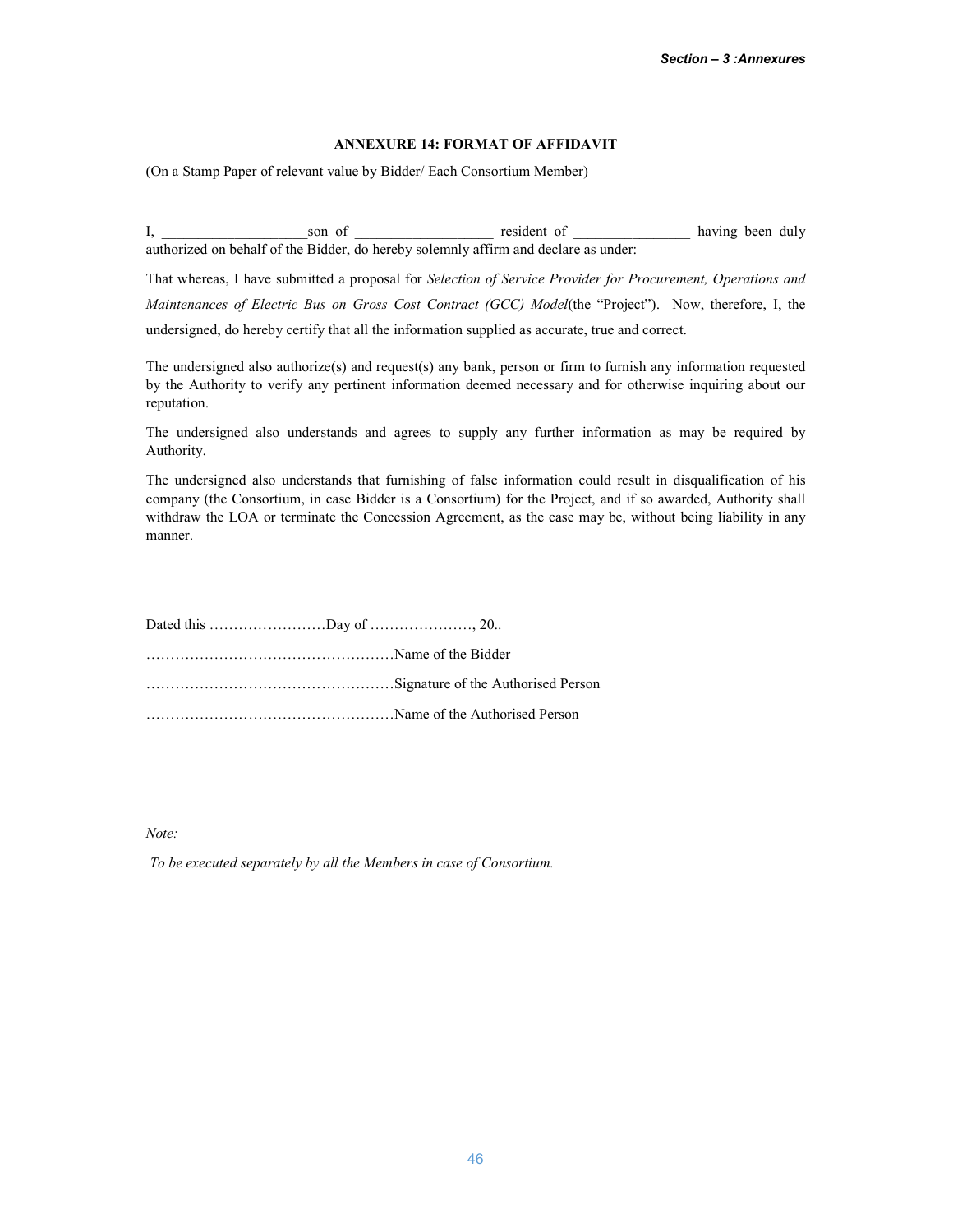### ANNEXURE 15: INTEGRITY PACT

### INTEGRITY PACT

This Pact made this and the day of the between NWKRTC, having its office at \_\_\_\_\_\_\_\_\_\_\_\_\_\_\_\_\_\_\_\_\_\_\_\_\_\_\_\_\_\_\_\_\_\_\_\_, \_\_\_\_\_\_\_\_\_\_, be deemed to include its officers, and shall also include its successors and assigns) of the one part

### AND

represented by of the other part, hereinafter called the "Bidder/Contractor "(which term shall unless excluded by or is repugnant to the context be deemed to include its heirs, representatives, successors and assigns of the Bidder/ Contractor) WHEREAS the NWKRTC intends to award, under laid down organizational procedures, tender/ contract for the contract of the contract of the contract of the contract of the contract of the contract of the contract of the contract of the contract of the contract of the contract of the contract of the contract of the contra functions on business principles, values proper compliance with all relevant laws and regulations, and the principles of natural justice, ethics, equity, fairness and transparency in its relations with the Bidders/ Contractors.

WHEREAS the NWKRTC is desirous to make its business mechanism more transparent, thus to ensure strict adherence of the aforesaid objectives/goals, the NWKRTC hereby adopts the instrument developed by the renowned international nongovernmental organization "Transparency International" (TI) headquartered in Berlin (Germany). The NWKRTC will appoint an Independent External Monitors (IE) who will monitor the tender process and the execution of the contract for compliance with the principles mentioned above.

| AND WHEREAS the Bidder is submitting a tender to the NWKRTC for |                           |  |  |
|-----------------------------------------------------------------|---------------------------|--|--|
| response to the NIT (Notice Inviting Tender) dated              | Contractor is signing the |  |  |
| contract for execution of                                       |                           |  |  |

NOW, therefore,

To avoid all forms of corruption by following a system that is fair, transparent and free from any influence/prejudiced dealings prior to, during and subsequent to the currency of the contract to be entered into with a view to Enabling the NWKRTC to obtain the desired said stores/equipment/execution of works at a competitive price in conformity with the defined specifications by avoiding the high cost and the distortionary impact of corruption on public procurement, and Enabling NWKRTC to abstain from bribing or indulging in any corrupt practice in order to secure the contract by providing assurance to them that their competitors will also abstain from bribing and other corrupt practices and the NWKRTC will commit to prevent corruption, in any form, by its officials by following transparent procedures.

The parties hereto hereby agree to enter into this Integrity Pact and agree as follows:

### 1. Commitments of the NWKRTC;

1.1 The NWKRTC undertakes that no official of the NWKRTC, connected directly or indirectly with the contract, will demand, take a promise for or accept, directly or through intermediaries, any bribe, consideration, gift, reward, favour or any material or immaterial benefit or any other advantage from the BIDDER, either for themselves or for any person, organization or third party related to the contract in exchange for an advantage in the bidding process, bid evaluation, contracting or implementation process related to the contract.

1.2 The NWKRTC will, during the pre contact stage, treat all BIDDERs alike, and will provide to all BIDDERs the same information and will not provide any such information to any particular BIDDER which could afford an advantage to that particular BIDDER in comparison to other BIDDERs.

1.3 All the officials of the NWKRTC will report to the appropriate authority office any attempted or completed breaches of the above commitments as well as any substantial suspicion of such a breach.

2. In case any such preceding misconduct on the part of such official(s) is reported by the BIDDER to the NWKRTC with full and verifiable facts and the same is prima facie found to be correct by the NWKRTC,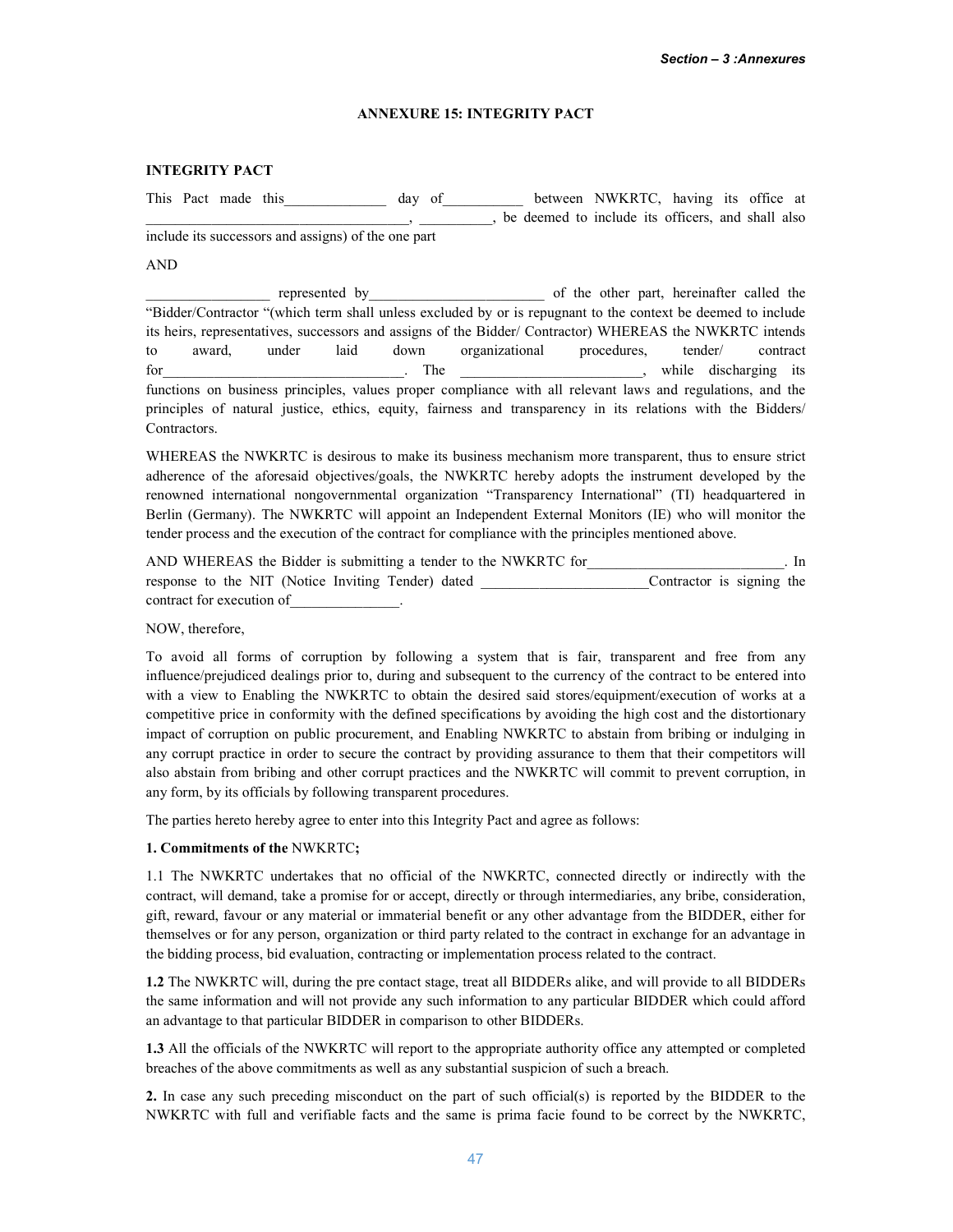necessary disciplinary proceedings, or any other action as deemed fit, including criminal proceedings may be initiated by the NWKRTC and such a person shall be debarred from further dealings related to the contract process. In such a case while an enquiry is being conducted by the NWKRTC the proceedings under the contract would not be stalled.

### 3. Commitments of Bidders/Contractor.

The Bidder/Contractor commits itself to take all measures necessary to prevent corrupt practice, unfair means and illegal activities during any stage of its bid or during any precontract or post contract stage in order to secure the contract or in furtherance to secure itand in particular commit itself to the following:

3.1 The Bidder/Contractor will not offer, directly or through intermediaries, any bribe, gift, consideration, reward, favour, any material or immaterial benefit or other advantage, commission, fees, brokerage or inducement to any official of the NWKRTC, connected directly or indirectly with the bidding process, or to any person, organization or third party related to the contract in exchange for any advantage in the bidding, evaluation, contracting and implementation of the contract.

3.2 (i) The Bidder/Contactor further undertakes that it has not given, offered or promised to give, directly or indirectly any bribe, gift, consideration, reward, favour, any material or immaterial benefit or other advantage, commission, fees, brokerage or inducement to any

official of the NWKRTC or otherwise in procuring the Contract or forbearing to do or having done any act in relation to the obtaining or execution of the contract or any other contract with the NWKRTC for showing or forbearing to show favour or disfavour to any person in relation to the contract or any other contract with the NWKRTC.

3.2 (ii) The Bidder /Contactor has not entered and will not enter with other bidders into any

undisclosed agreement or understanding, whether formal or informal. This applies in particular to prices, specification, certifications, subsidiary contracts, submission or non-submission of bids or any actions to restrict competitiveness or to introduce cartelization in the bidding process.

3.3 The Bidder/Contractor shall, when presenting his bid, disclose the name and address of agents and representatives and Indian BIDDERs shall disclose their foreign principals or associates.

3.4 The Bidder/Contactor shall when presenting his bid disclose any and all the payments he has made or, is committed to or intends to make to agents/brokers or any other intermediary, in connection with this bid/contract.

3.5 The Bidder/Contractor further confirms and declares to the NWKRTC that the BIDDER is the original manufacturer/integrator/ authorized government sponsored export entity of the stores and has not engaged any individual or firm or company whether Indian or foreign to intercede, facilitate or in any way to recommend to the NWKRTC or any of its functionaries, whether officially or unofficially to the award of the contract to the BIDDER, nor has any amount been paid, promised or intended to be paid to any such individual, firm or company in respect of any such intercession, facilitation or recommendation.

3.6 The Bidder/Contractor, either while presenting the bid or during pre-contract negotiations or before signing the contract, shall disclose any payments he has made, is committed to or intends to make to officials of the NWKRTC or their family members, agents, brokers or any other intermediaries about the contract and the details of services agreed upon for such payments.

3.7 The Bidder/Contractor will not collude with other parties interested in the contract to impair the transparency, fairness and progress of the bidding process, bid evaluation, contracting and implementation of the contract.

3.8 The Bidder/Contractor will not accept any advantage in exchange for any corrupt practice, unfair means and illegal activities.

3.9 The Bidder / Contactor shall not use improperly, for purposes of competition or personal gain, or pass on to others, any information provided by the NWKRTC as part of the business relationship, regarding plans,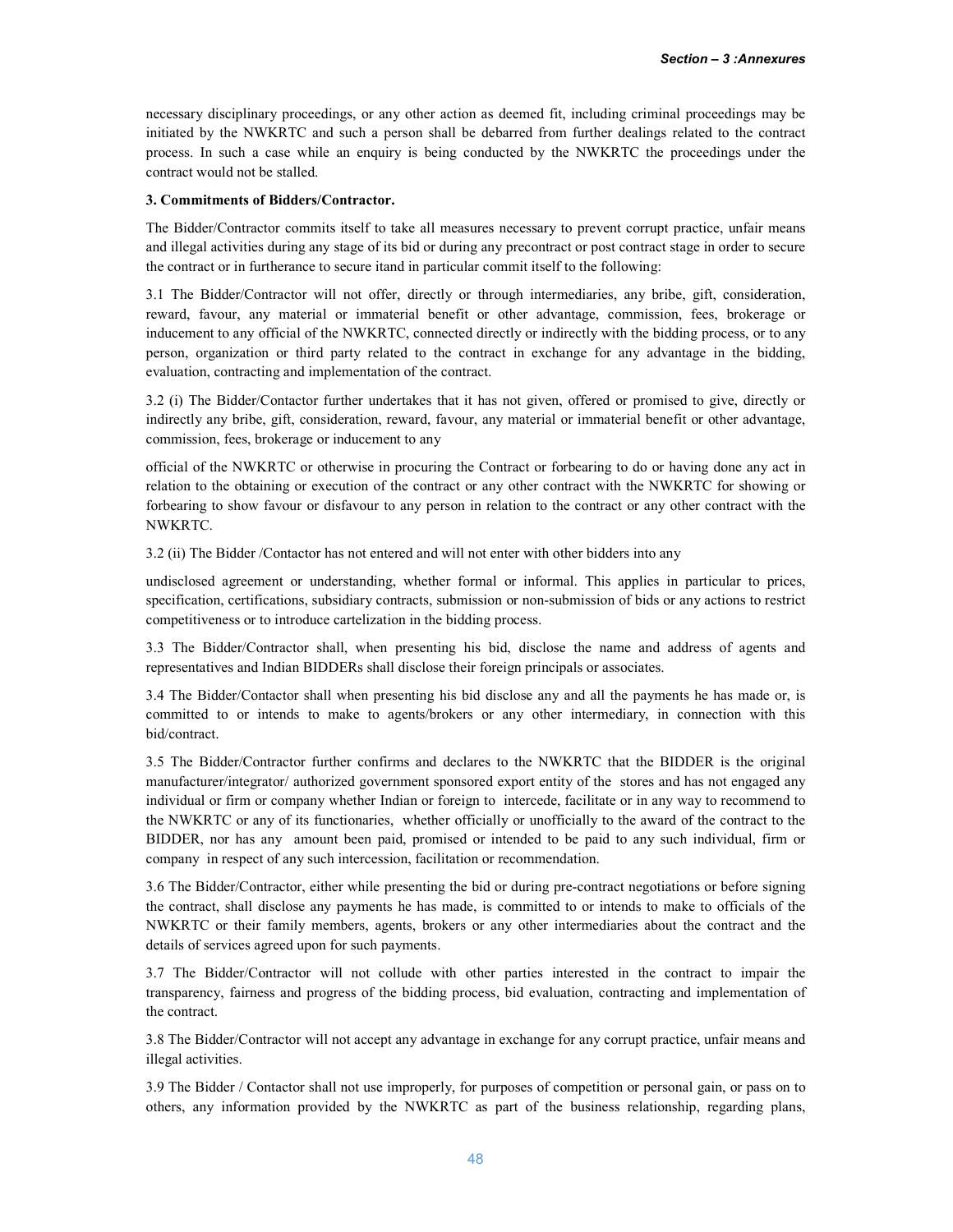technical proposals and business details, including information contained in any electronic data carrier. The Bidder / Contractor also undertake to exercise due and adequate care lest any such information is divulged.

3.10 The Bidder/Contractor will inform to the Independent External Monitors. i) If he receives demand for an illegal/undue payment/benefit. ii) If he comes to know of any unethical or illegal payment/benefit. iii) If he makes any payment to any NWKRTC's associate(s)

3.11 The Bidder/Contactor commits to refrain from giving any complaint directly or through any other manner without supporting it with full and verifiable facts.

3.12 The Bidder/Contactor shall not instigate or cause to instigate any third person to commit any of the actions mentioned above.

3.13 If the Bidder/Contractor or any employee of the Bidder/Contractor or any person acting on behalf of the Bidder/ Contractor, either directly or indirectly, is a relative of any of the officers of the NWKRTC, or alternatively, if any relative of an officer of the NWKRTC has financial interest/stake in the Bidder's/Contractor's firm, the same shall be disclosed by the Bidder/Contractor at the time filing of tender. The term 'relative' for this purpose would be as defined in Section 6 of the Companies Act 1956.

3.14 The Bidder/Contractor shall not lend to or borrow any money from or enter into any monetary dealings or transactions, directly or indirectly, with any employee of the NWKRTC

3.15 That if the Bidder/ Contractor, during tender process or before the award of the contract or during execution of the contract/work has committed a transgression in violation of section 2 or in any other form such as to put his reliability or credibility as Bidder/Contractor into question, the NWKRTC is entitled to disqualify him from the tender process or to terminate the contract for such reason and to debar the BIDDER from participating in future bidding processes.

### 4. Previous Transgression

4.1 The Bidder/Contractor declares that no previous transgression occurred in the last three years immediately before signing of this Integrity Pact, with any other company in any country in respect of any corrupt practices envisaged hereunder or with any Public-Sector Enterprise in India or any Government Department in India that could justify Bidders' exclusion from the tender process.

4.2 The Bidder/Contractor agrees that if it makes incorrect statement on this subject, he can be disqualified from the tender process or the contract, if already awarded, can be terminated for such reason and he may be considered for debarment for future tender/contract processes.

4.3 That the Bidder/Contractor undertakes to get this Pact signed by the subcontractor(s) and associate(s) whose value of the work contribution exceeds RsXXXcrore.(Rupees XXXXXXXXcrore) and to submit the same to the NWKRTC along-with the tender document/ contract before contract signing.

4.4 That Sub-Contractor(s)/ associate(s) engaged by the Contractor, with the approval of the NWKRTC after signing of the contract, and whose value of the work contribution exceeds RsXXCrs. (Rupees XXXXXXXXXXXXXcrore) will be required to sign this Pact by the Contractor, and the same will be submitted to the NWKRTC before doing/ performing any act/ function by such subcontractor(s)/ associate(s) in relation to the contract/ work.

4.5 That the NWKRTC will disqualify from the tender process all Bidder(s) who do not sign this Pact or violate its provisions or fails to get this Pact signed in terms of section 4.3 or 4.4 above.

4.6 That if the Contractor(s) does/ do not sign this Pact or violate its provisions or fails to get this Pact signed in terms of Section 4.3 or 4.4 above. NWKRTC will terminate the contract and initiate appropriate action against such Contractor(s).

5. Earnest Money, Security Deposit, Bank guarantee, Draft, Pay order or any other mode and its validity i/c Warranty Period, Performance guarantee/Bond. While submitting bid, the BIDDER shall deposit an EMD/SD/BG/DRAFT/PAY ORDER etc. I/C WARRANTY PERIOD, PG/BOND, VALIDITY etc., which is as per terms and conditions and details given in NIT / tender documents sold to the Bidders.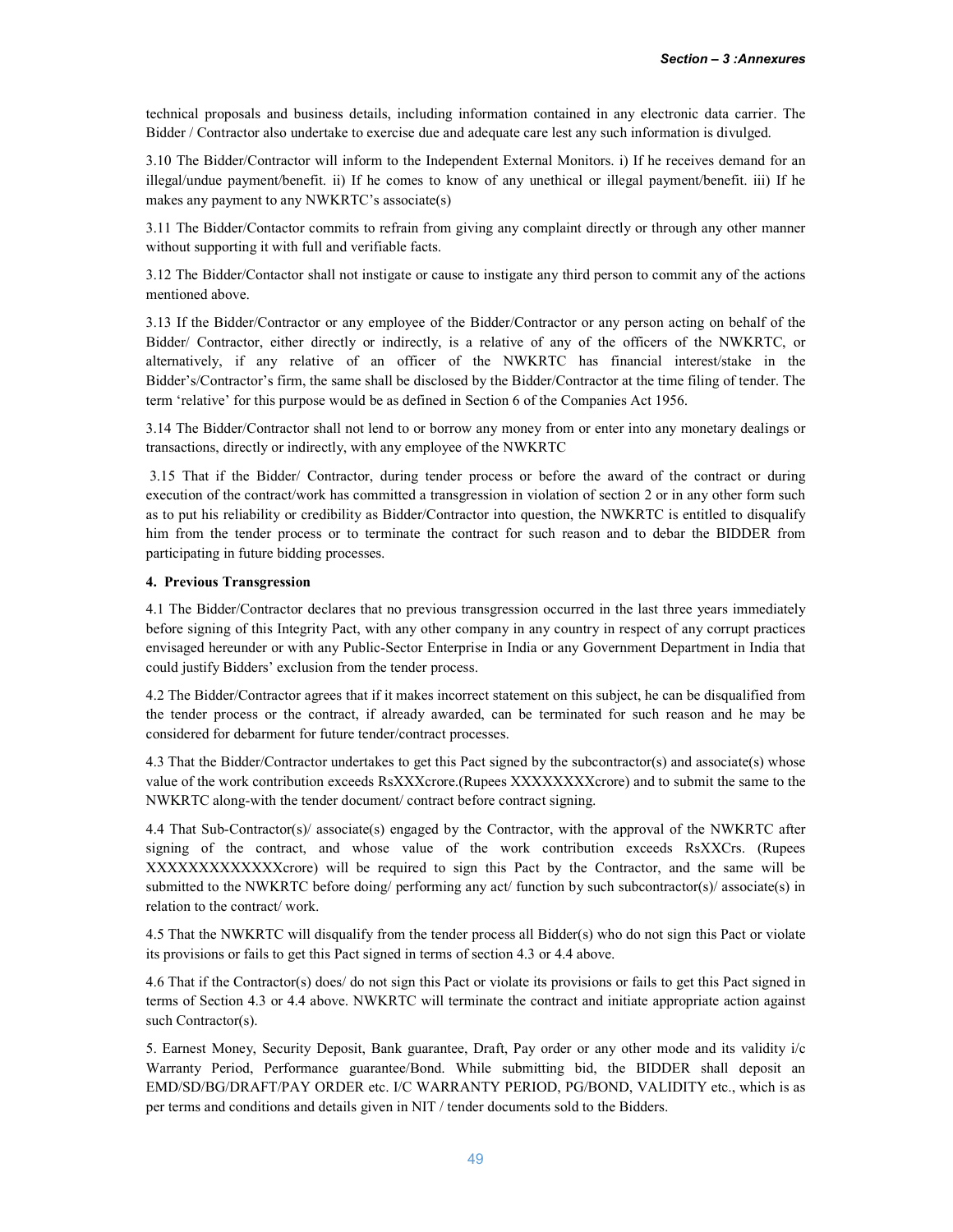### 6. Sanctions for Violations/Disqualification from tender process and exclusion from future Contacts.

6.1 Any breach of the aforesaid provisions by the BIDDER or any one employed by it or acting on its behalf (whether with or without the knowledge of the BIDDER) shall entitle the NWKRTC to take all or any one of the following actions, wherever required:

(i) To immediately call off the pre contract negotiations without assigning any reason or giving any compensation to the BIDDER. However, the proceedings with the other BIDDER(s) would continue.

(ii) To immediately cancel the contract, if already signed, without giving any compensation to the BIDDER.

(iii) If the NWKRTC has disqualified / debarred the Bidder from the tender process prior to the award under section 2 or 3 or 4, the NWKRTC is entitled to forfeit the earnest money deposited /Bid Security.

(iv) To recover all sums already paid by the NWKRTC, and in case of an Indian BIDDER with interest thereon at 2% higher than the prevailing Prime Lending Rate of State Bank of India, while in case of a BIDDER from a country other than India with interest thereon at 2% higher than the LIBOR. If any outstanding payment is due to the BIDDER from the NWKRTC in connection with any other contract or any other stores, such outstanding payment could also be utilized to recover the aforesaid sum and interest.

(v) To encash the advance bank guarantee and performance bond/warranty bond, if furnished by the BIDDER, in order to recover the payments, already made by the BUYER, along with interest.

(vi) To cancel all or any other Contracts with the BIDDER. The BIDDER shall be liable to pay compensation for any loss or damage to the NWKRTC resulting from such cancellation/rescission and the NWKRTC shall be entitled to deduct the amount so payable from the money(s) due to the BIDDER.

(vii) To debar the BIDDER from participating in future bidding processes for a minimum period of three years, which may be further extended at the discretion of the NWKRTC

(viii) To recover all sums paid in violation of this Pact by BIDDER(s) to any middleman or agent or broker with a view to securing the contract.

(ix) In case where irrevocable Letters of Credit have been received in respect of any contact signed by the NWKRTC with the BIDDER, the same shall not be opened.

(x) Forfeiture of Performance Security and Subsidy Bank Guarantee in case of a decision by the BUYER to forfeit the same without assigning any reason for imposing sanction for violation of this Pact.

(xi) That if the NWKRTC have terminated the contract under section 2 or 3 or 4 or if the NWKRTC is entitled to terminate the contract under section 2 or 3 or 4, the NWKRTC shall be entitled to demand and recover from the contractor damages equivalent to 5% of the contract value or the amount equivalent to security deposit or performance bank guarantee, whichever is higher.

(xii) That the Bidder / Contractor agrees and undertakes to pay the said amount without protest or demur subject only to condition that if the Bidder/Contractor can prove and establish to the satisfaction of the NWKRTC that the disqualification / debarment of the bidder from the tender process or the termination of the contract after award of the contract has caused no damage to the NWKRTC.

6.2 The NWKRTC will be entitled to take all or any of the actions mentioned at para 6.1(i) to (xii) of this Pact also on the Commission by the BIDDER or any one employed by it or acting on its behalf (whether with or without the knowledge of the BIDDER), of an offence as defined in Chapter IX of the Indian Penal code, 1860 or Prevention of Corruption Act, 1988 or any other statute enacted for prevention of corruption.

6.3 That if the Bidder/Contractor applies to the NWKRTC for premature revocation of the debarment and proves to the satisfaction of the NWKRTC that he has installed a suitable and effective corruption prevention system and also restored/recouped the damage, if any, caused by him, the NWKRTC may, if thinks fit, revoke the debarment prematurely considering the facts and circumstances of the case, and the documents/evidence adduced by the Bidder/Contractor for first time default.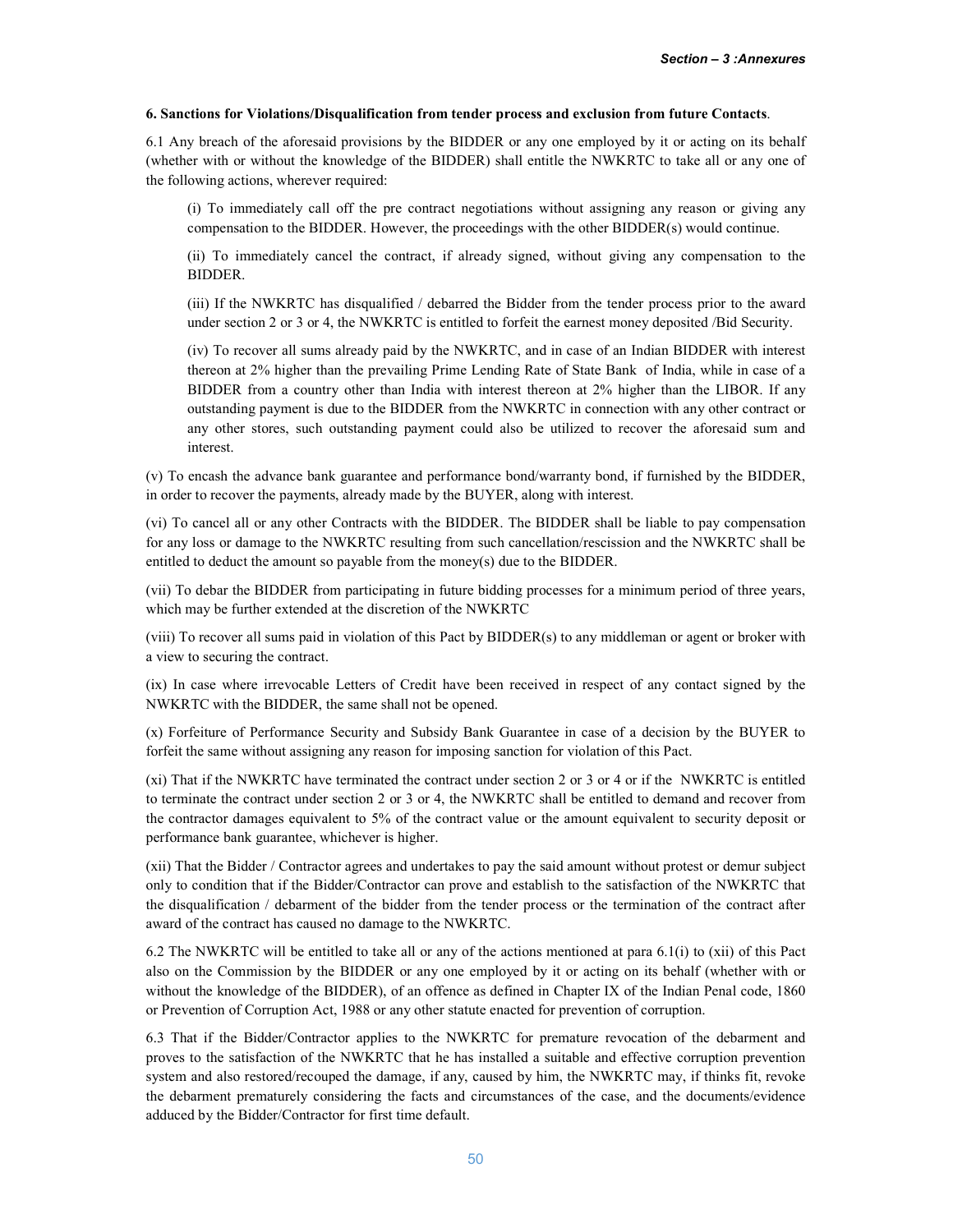6.4 That a transgression is considered to have occurred if the NWKRTC is fully satisfied with the available documents and evidence submitted along with Independent External Monitor's recommendations/suggestions that no reasonable doubt is possible in the matter.

6.5 The decision of the NWKRTC to the effect that a breach of the provisions of this Pact has been committed by the BIDDER shall be final and conclusive on the BIDDER. However, the BIDDER can approach the Independent External Monitor(s) appointed for the purpose of this Pact.

### 7. Allegations against Bidders/Contractors/ Subcontractors/ Associates:

That if the NWKRTC receives any information of conduct of a Bidder/ Contractor or Sub- Contractor or of an employee or a representative or an Associates of a Bidder, Contractor or Sub- Contractor which constitute corruption, or if the NWKRTC has substantive suspicion in this regard, the NWKRTC will inform the Vigilance Department for appropriate action.

### 8. Independent External Monitors (s),

8.1 That the NWKRTC has appointed competent and credible Independent External Monitors (s) for this Pact.

8.2 The task of the Independent External Monitor is to review independently and objectively, whether and to what extent the parties comply with the obligations under this Pact. He will also enquire into any complaint alleging transgression of any provision of this Pact made by the Bidder, Contractor or NWKRTC.

8.3 That the Independent External Monitor is not subject to any instructions by the representatives of the parties and would perform his functions neutrally and independently. He will report to the Chairperson of the Board of the NWKRTC.

8.4 That the Bidder / Contractor accepts that the Independent External Monitor has the right to access without restriction to all project documentation of the NWKRTC including that provided by the Bidder/Contractor. The Bidder/Contractor will also grant the Independent External Monitor, upon his request and demonstration of a valid interest, unrestricted and unconditional access to his project documentation including minutes of meeting. The same is applicable to Sub - Contractors and Associates. The Independent External Monitor is under obligation to treat the information and documents of the NWKRTC and Bidder/ Contractor / Sub- Contractors/ Associates with confidentiality.

8.5 That as soon as the Independent External Monitor notices, or believes to notice, a violation of this Pact, he will so inform the management of the NWKRTC and request the management to discontinue or heal the violation, or to take other relevant action. The Independent External Monitor can in this regard submit his recommendations/ suggestions. Beyond this, the Independent External Monitor has no right to demand from the parties that they act in a specific manner, refrain from action or tolerate action.

8.6 That the NWKRTC will provide to the Independent External Monitor sufficient information about all meetings among the parties related to the project provided such meetings could have an impact on the contractual relations between the NWKRTC and the Contractor / Bidder. The parties offer to the Independent External Monitor the option to participate in such meetings.

8.7 That the Independent External Monitor will submit a written report to the Chairperson of the Board of the NWKRTC within 2 weeks from the date of reference or intimation to him by the NWKRTC and, should the occasion arise, submit proposals for correcting problematic situations.

8.8 That if the Independent External Monitor has reported to the Chairperson of the Board a substantiated suspicion of an offence under relevant Anti- Corruption Laws of India and the Chairperson has not, within reasonable time, taken visible action to proceed against such offence or reported it to the Vigilance Department, the Independent External Monitor may also transmit this information directly to the Central Vigilance Commissioner, Government of India.

8.9 The word 'Independent External Monitor' would include singular and plural.

### 9. Facilitation of Investigation.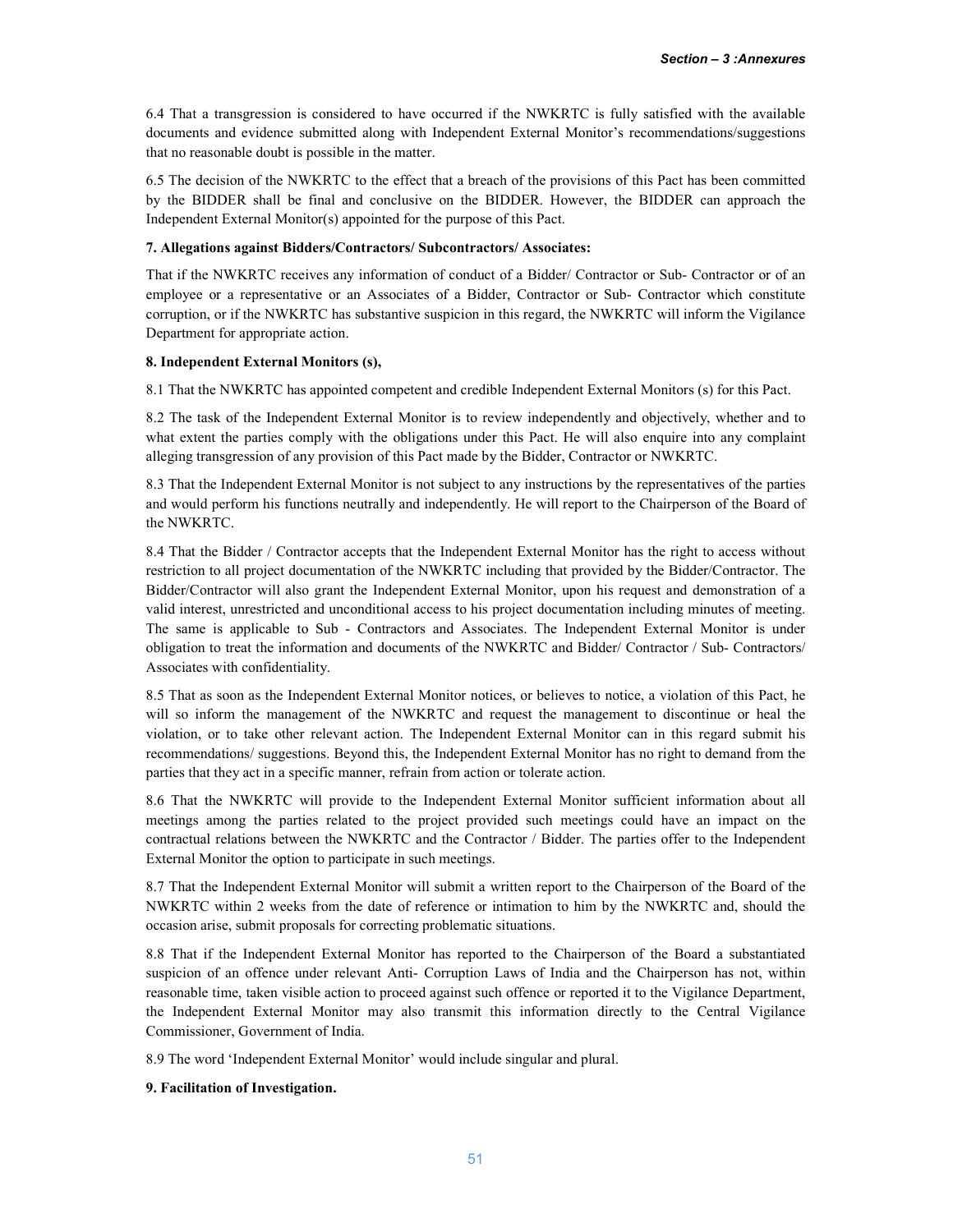In case of any allegation of violation of any provisions of this Pact or payment of commission, the NWKRTC or its agencies shall entitled to examine all the documents including the Books of Accounts of the BIDDER and the BIDDER shall provide necessary information and documents in English and shall extend all possible help for the purpose of such Examination.

### 10. Law and Place of Jurisdiction.

That this Pact is subject to Indian Law. The place of performance and jurisdiction shall lie within the jurisdiction of Bangalore Civil Courts only.

### 11. Other Legal Actions

11.1 That the changes and supplements as well as termination notices need to be made in writing.

11.2 That if the Bidder / Contractor is a partnership or a consortium, this Pact must be signed by all the partners and consortium members or their authorized representatives.

### 12. Pact duration (Validity)

12.1 That this Pact comes into force when both the parties have signed it. It expires for the Developer 12 months after the initial/extended term. It expires for the Contractor/Sub-Contractor 12 months after the final payment under the respective contract, and for all other Bidders 3 months after the contract is awarded.

12.2 That if any claim is made / lodged during this period, the same shall be binding and continue to be valid despite the lapse of this Pact as specified herein before, unless it is discharged/determined by Chairman of the NWKRTC.

12.3 That should one or several provisions of this Pact turn out to be invalid; the remainder of this Pact shall remain valid. In this case, the parties will strive to come to an agreement to their original intentions.

13. Company Code of Conduct

Bidders are also advised to have a company code of conduct (clearly rejecting the use of brides and other unethical behaviour) and a compliance program for the implementation of the code of conduct throughout the company.

| Buyer               | <b>BIDDER</b>                  |
|---------------------|--------------------------------|
| Name of the Officer | <b>CHIEF EXECUTIVE OFFICER</b> |
| Designation         |                                |
| Department          |                                |
| Witness             | Witness                        |
| 1.                  | .,                             |
|                     |                                |
|                     |                                |
| 2.                  | ∍<br>Ζ.                        |
|                     |                                |

14. The parties hereby sign this Integrity Pact at \_\_\_\_\_\_\_\_\_\_\_\_\_\_\_\_\_\_\_ on \_\_\_\_\_\_\_

# ANNEXURE 16: TECHNICAL CAPACITY OF TECHNOLOGY PARTNER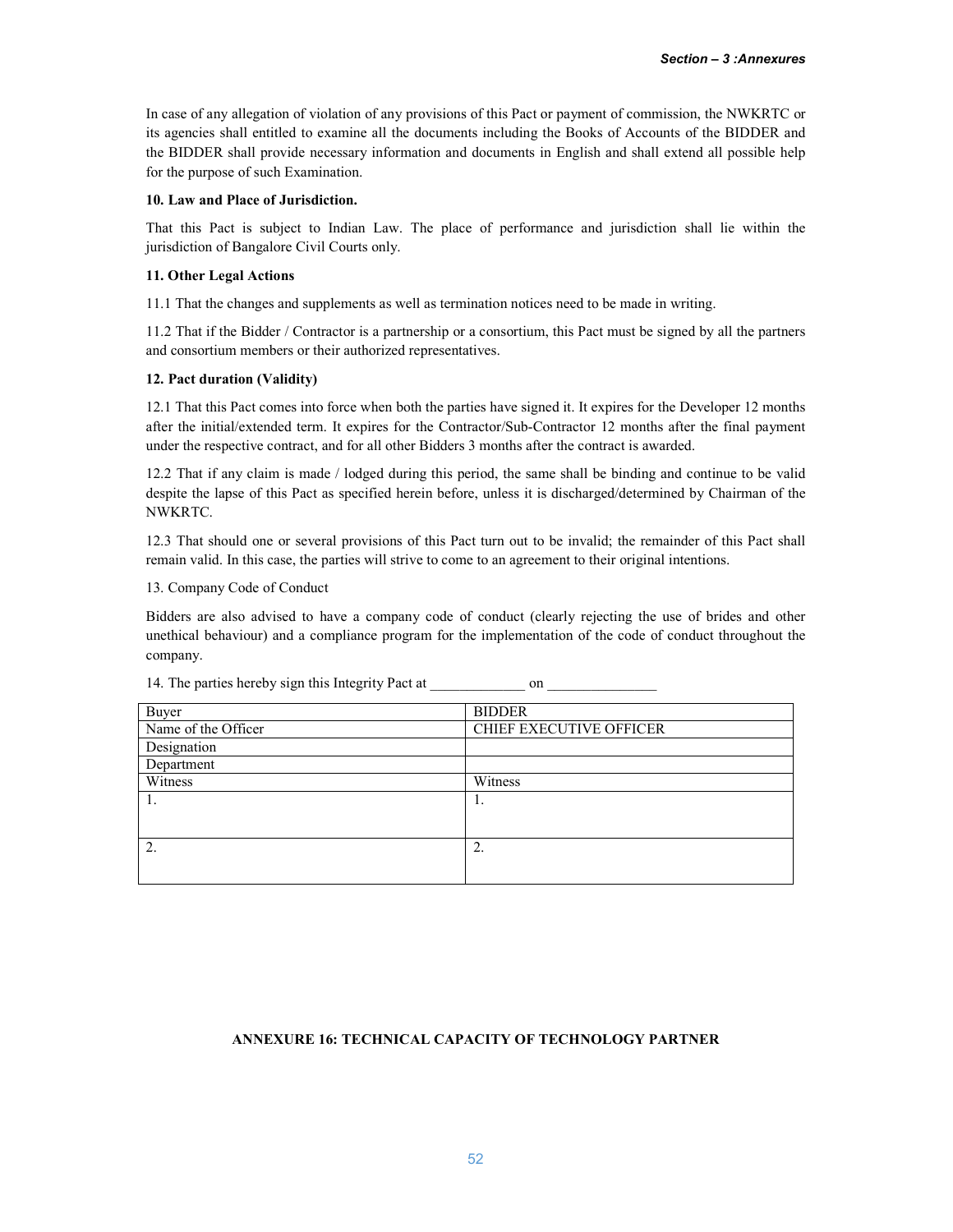This is to certify that \_\_\_\_\_\_\_\_\_\_\_\_\_\_\_\_\_\_\_\_\_\_\_\_\_\_\_\_ (name of the Bidder/Technology Partner) has ownership of \_\_\_\_\_\_\_\_\_\_\_\_\_\_\_\_\_\_\_\_\_\_\_\_\_\_\_\_\_\_\_\_\_\_\_\_ (specify details of the technology) for the purpose supply of Battery Electric Buses

AND/OR (indicate whichever is applicable)

access to  $($ specify details of the technology) for the purpose of supply of Battery Electric Buses

AND

We have the Supply Capacity in terms of requirement of this RFP – Instructions to Bidders to supply fully operational Battery Electric Bus in terms of specifications and standards as provided in Schedule 2 and Schedule 3 of The Concession Agreement of Nos.\_\_\_\_ units in a year.

(Signature of the Authorised Signatory of the Technology Partner)

Name:

Designation:

Instructions:

- 25.1.1 This certificate should be signed by an authorised signatory of the Technology Partner Power of Attorney in favour of such authorised signatory shall have to be submitted.
- 25.1.2 If available, provide bus and charging infrastructure specifications certified by competent authority or submitted to competent authority for certifications
- 25.1.3 This certificate need to be accompanied by a suitable documentary evidence in the form of statutory auditor certificate supporting such claim of the Technology Partner.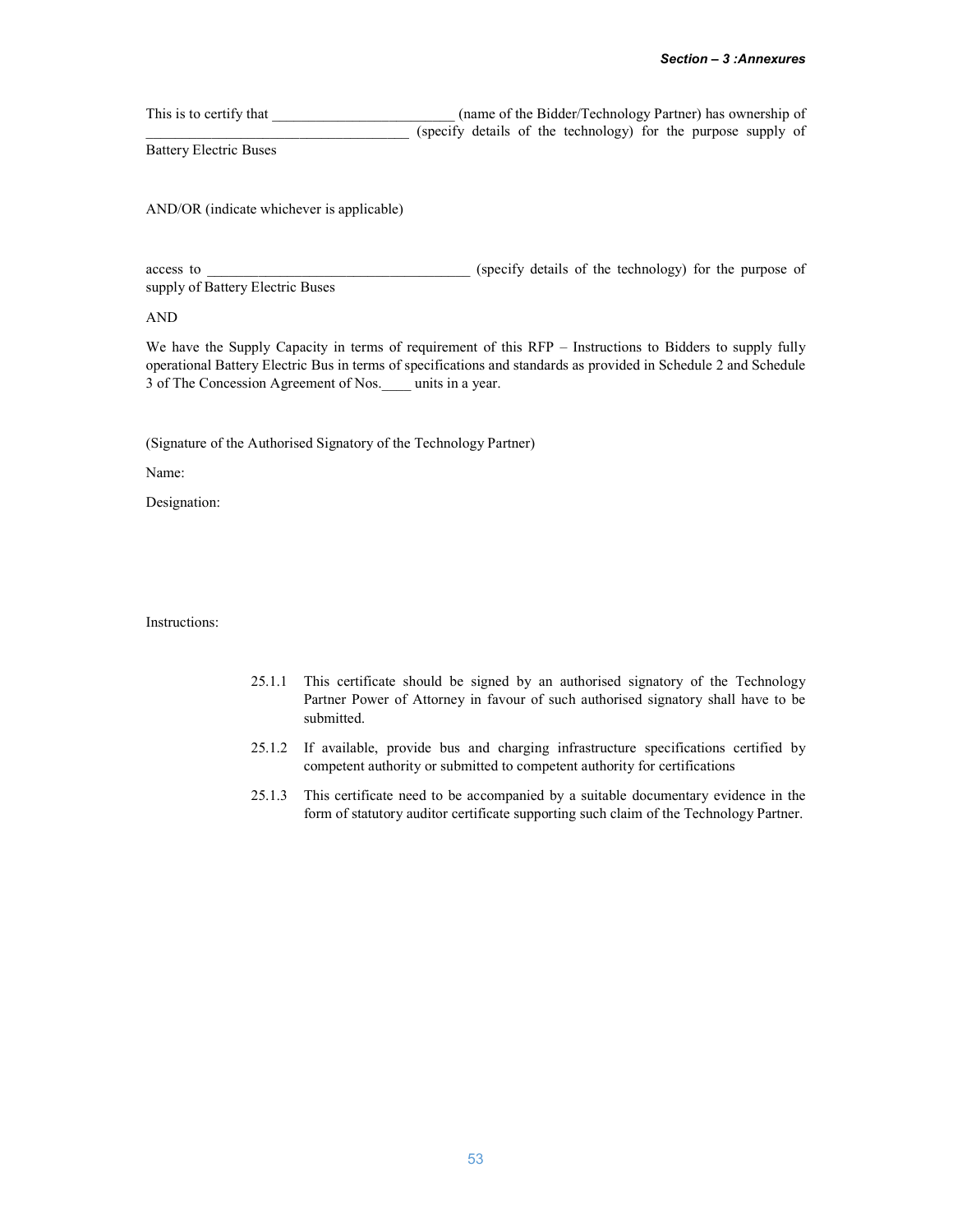# ANNEXURE 17: OPERATIONS PLAN WRITE UP

Bidder shall provide information on the following:

| S.No.              | Description                                                                             |
|--------------------|-----------------------------------------------------------------------------------------|
| $\boldsymbol{A}$ . | <b>Operations Planning and Methodology</b>                                              |
| A1.                | Operational Philosophy                                                                  |
| A2.                | MIS Plans                                                                               |
| A3.                | Drivers Recruitment and Retention Plan                                                  |
| A4.                | Charging plan and duration of charging depot wise                                       |
| <b>B.</b>          | <b>Manpower Planning</b>                                                                |
| B1.                | Management Team                                                                         |
| <b>B2.</b>         | <b>Operations Team</b>                                                                  |
| <b>B</b> 3.        | Maintenance Team                                                                        |
| $\mathcal{C}$ .    | <b>Investment Planning</b>                                                              |
| C1.                | Potential sources of funds                                                              |
| $C2$ .             | Financial structure                                                                     |
| D.                 | <b>Maintenance Planning</b>                                                             |
| D1.                | Preventive Maintenance Plans                                                            |
| D2.                | Regular Capital Investment Planning                                                     |
| $E$ .              | <b>Induction Planning</b>                                                               |
| E1.                | Planning for introduction of buses                                                      |
| E2.                | <b>Bus Procurement Plan</b>                                                             |
| $\bm{F}$           | <b>Operations Control Planning</b>                                                      |
| F1.                | Efficiency: Management of time controls for efficient operations                        |
| F2.                | Quality Control: Management of maintenance, cleaning etc for providing quality services |

The Operational Plan write-up should not be more than 50 pages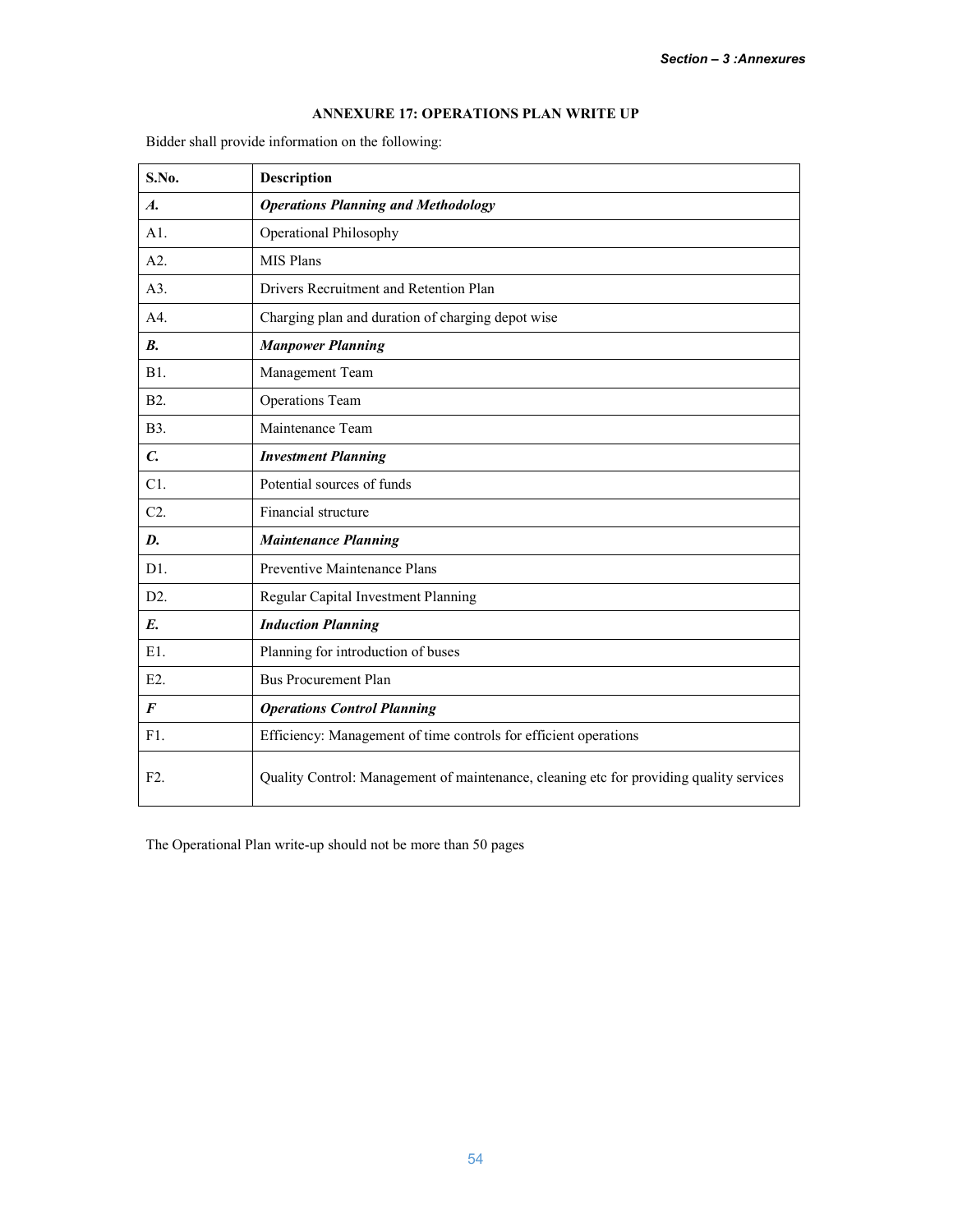# ANNEXURE 18: FORMAT FOR DRAFT LETTER OF ACCEPTANCE

(TO BE ISSUED BY AUTHORITY)

No.

Date:

To,

Authorized Signatory of the Successful Bidder

Dear Mr.  $\frac{1}{\sqrt{2}}$ ,

Subject: Letter of Acceptance for Selection of Service Provider for Procurement, Operations and Maintenances of Electric Bus on Gross Cost Contract (GCC) Model

1. This is in reference to the Proposal submitted by  $\Box$  {Name of Successful Bidder} ("SB") by the Proposal Due Date (<sup>124</sup>) in response to the Request and Proposal ("RFP") Document (along with the amendments made thereafter) released by NWKRTC on \_\_\_\_ {date of release of RFP Document}.

2. The aforesaid Proposal was considered and evaluated by the bid evaluation committee constituted by NWKRTC for this purpose.

3. Further, subsequent discussions were held with you on \_\_\_\_\_, and the summary of such discussions is set out in the enclosed Enclosure/s. {To be inserted where such discussions have been held}

4. NWKRTC, is now pleased to inform that SB has been selected as the Successful Bidder for *Selection of Service Provider for Procurement, Operations and Maintenances of Electric Bus on Gross Cost Contract (GCC) Model*

5. This letter is intended to convey NWKRTC's acceptance, subject to the terms & conditions specified in the RFP Document issued to your company and conditions set out in the Concession Agreement to be executed within one (1) week from the date of this letter, of the Proposal submitted by SB, wherein SB has quoted an 'Total Cost' of Rs \_\_\_\_\_\_\_\_ (Rupees \_\_\_\_\_\_\_)

6. As a token of your acknowledgment of this letter, you are hereby requested to return a copy of the same to us, duly signed by the authorized signatory, within seven (7) days from the date of this letter.

7. Further, you are also requested to comply, within four (4) weeks from the date of this letter by Acknowledgement of this Letter of Acceptance, with the conditions set out below:

(a) To incorporate an SPV in terms of Clause 3 of the Request for Proposal, where necessary;

(b) Execution of the Concession Agreement;

(c) Furnish a Performance Security from a nationalized Bank or a Scheduled Bank authorized to handle transactions of Government of India in India to the amount as per the terms and conditions of the RFP of the 'Total Cost' quoted by the successful bidder and in terms of the draft Concession Agreement;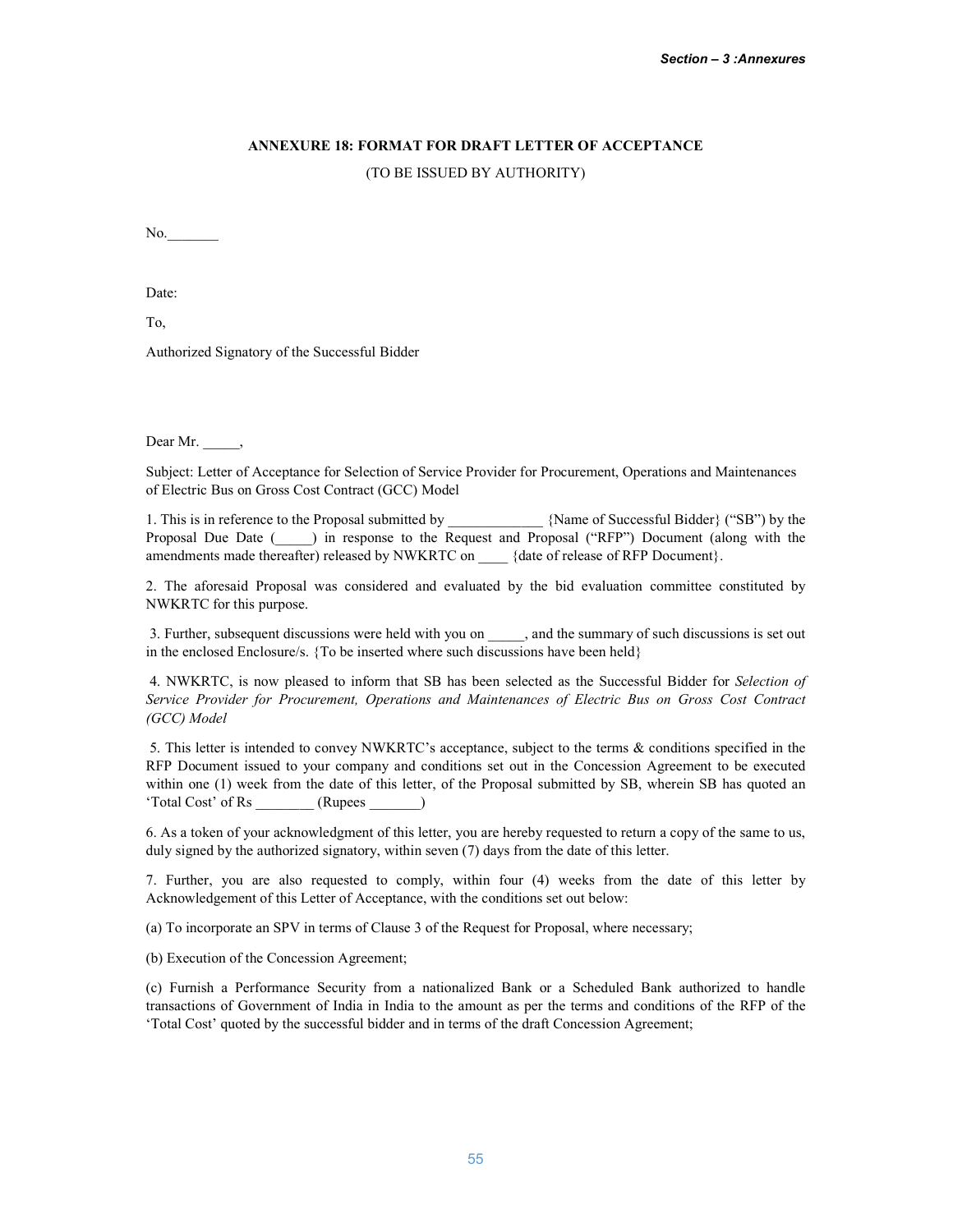Kindly note that this communication by itself does not create any rights or contractual relationship with NWKRTC. Any such right or relationship shall come into effect upon complying with conditions set out in para 7 and the execution of Concession Agreement.

Yours truly,

[Authorized Signatory] [NWKRTC]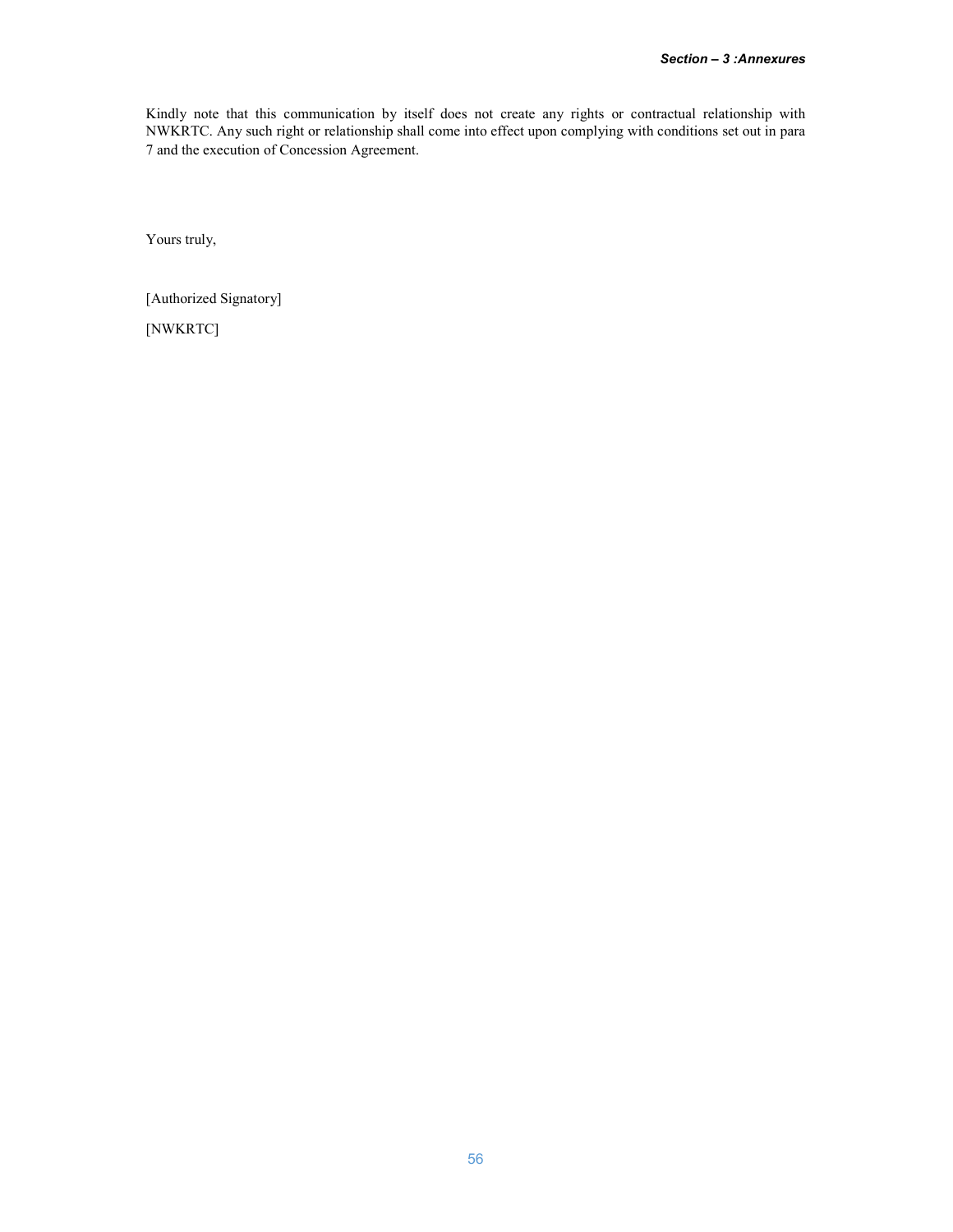# ANNEXURE 19:FORMAT OF ACKNOWLEDGEMENT LETTER OF ACCEPTANCE

(TO BE ISSUED SUBMITTED BY SUCCESSFUL BIDDER TO AUTHORITY)

Date: (Within Seven (7) days of date of LOA)

To

[Authorized Officer]

[NWKRTC]

Subject: Acknowledgement of Letter of Acceptance – Selection of Service Provider for Procurement, Operations and Maintenances of Electric Bus on Gross Cost Contract (GCC) Model

We are pleased to acknowledge the Letter of Acceptance issued by NWKRTC vide their letter ref…………… dated……………………………. for the *Procurement, Operations and Maintenances of Electric Bus on Gross Cost Contract (GCC) Model* We have reviewed the aforesaid Letter of Acceptance and are enclosing herewith a copy of the Letter of Acceptance duly acknowledged in acceptance of the conditions and undertake to comply with the following within four (4) week of the date of the LOA:

1. Incorporate an SPV, where required

2. Execute the Concession Agreement

3. Furnish a Performance Security to the amount of INR 55,00,000/- per bus for the period of the contract plus ninety (90) days of the 'Total Cost' quoted by the successful bidder and in terms of the draft Master Service Agreement;

4. Further, the SPV/ Successful Bidder should confirm that:

4.1 the SPV/ Successful Bidder has, after a complete and careful examination, made an independent evaluation of scope of the Project, local and physical conditions, and all information and documents provided by the NWKRTC or obtained procured or gathered otherwise, and has determined to its satisfaction the accuracy or otherwise thereof and the nature and extent of difficulties, risks and hazards as are likely to arise or may be faced by it in the course of performance of its obligations hereunder. The NWKRTC makes no representation whatsoever, express, implicit or otherwise, regarding the accuracy and/or completeness of the [DATE] information provided by it and the Service Provider confirms that it shall have no claim whatsoever against the NWKRTC in this regard.

4.2 The Service Provider acknowledges and hereby accepts the risk of inadequacy, mistake or error in or relating to any of the documents and matters set forth in para 1 above and hereby acknowledges and agrees that the NWKRTC shall not be liable for the same in any manner whatsoever to the Service Provider, the Consortium Members or any person claiming through or under any of them.

…………………………………………….

Name of Successful Bidder/Lead Member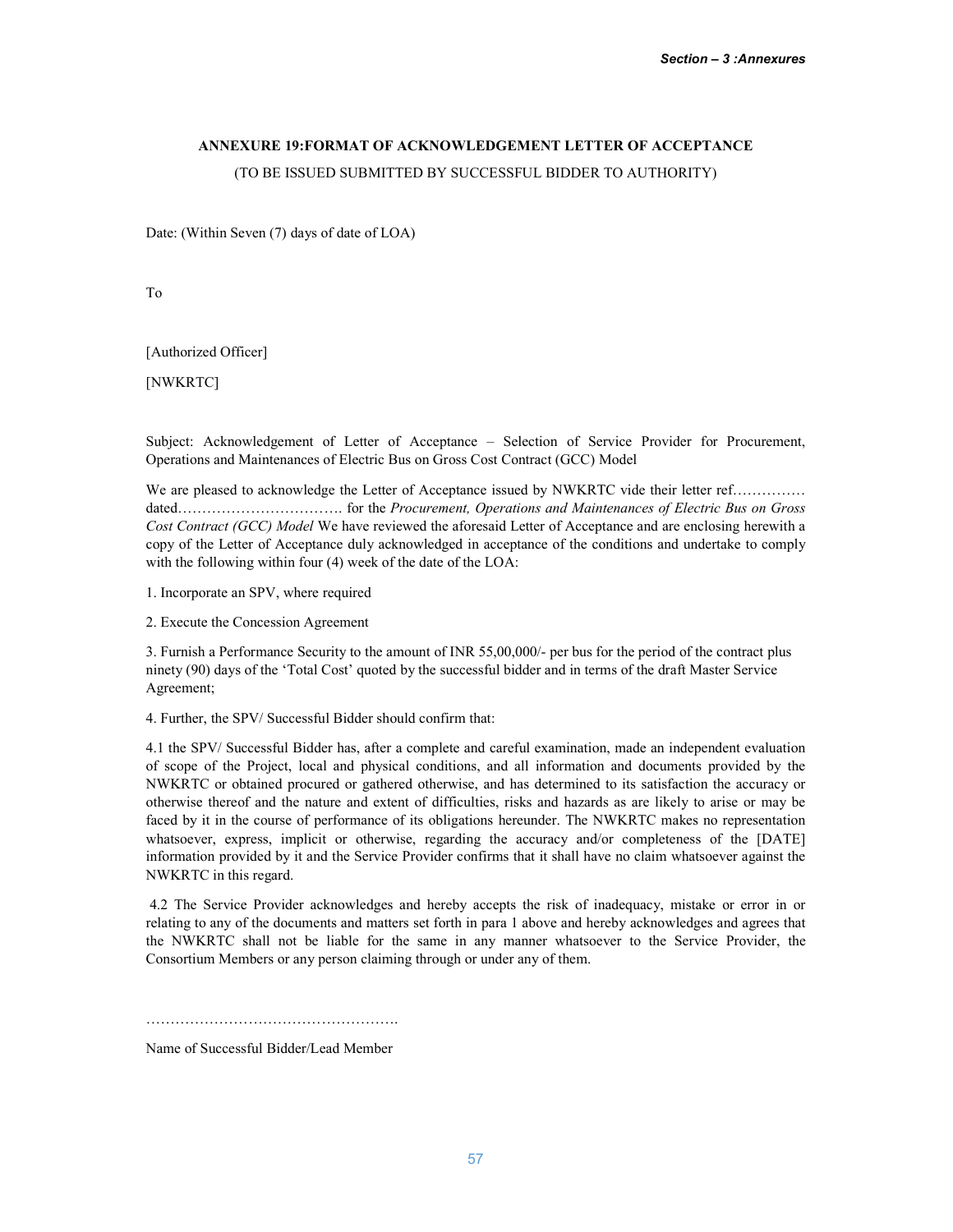…………………………………………….

Signature of the Authorized Person

…………………………………………….

Name of the Authorized Person

Note:

- On the Letterhead of the Bidder or Lead Member of Consortium.
- To be signed by the Lead Member, in case of a Consortium.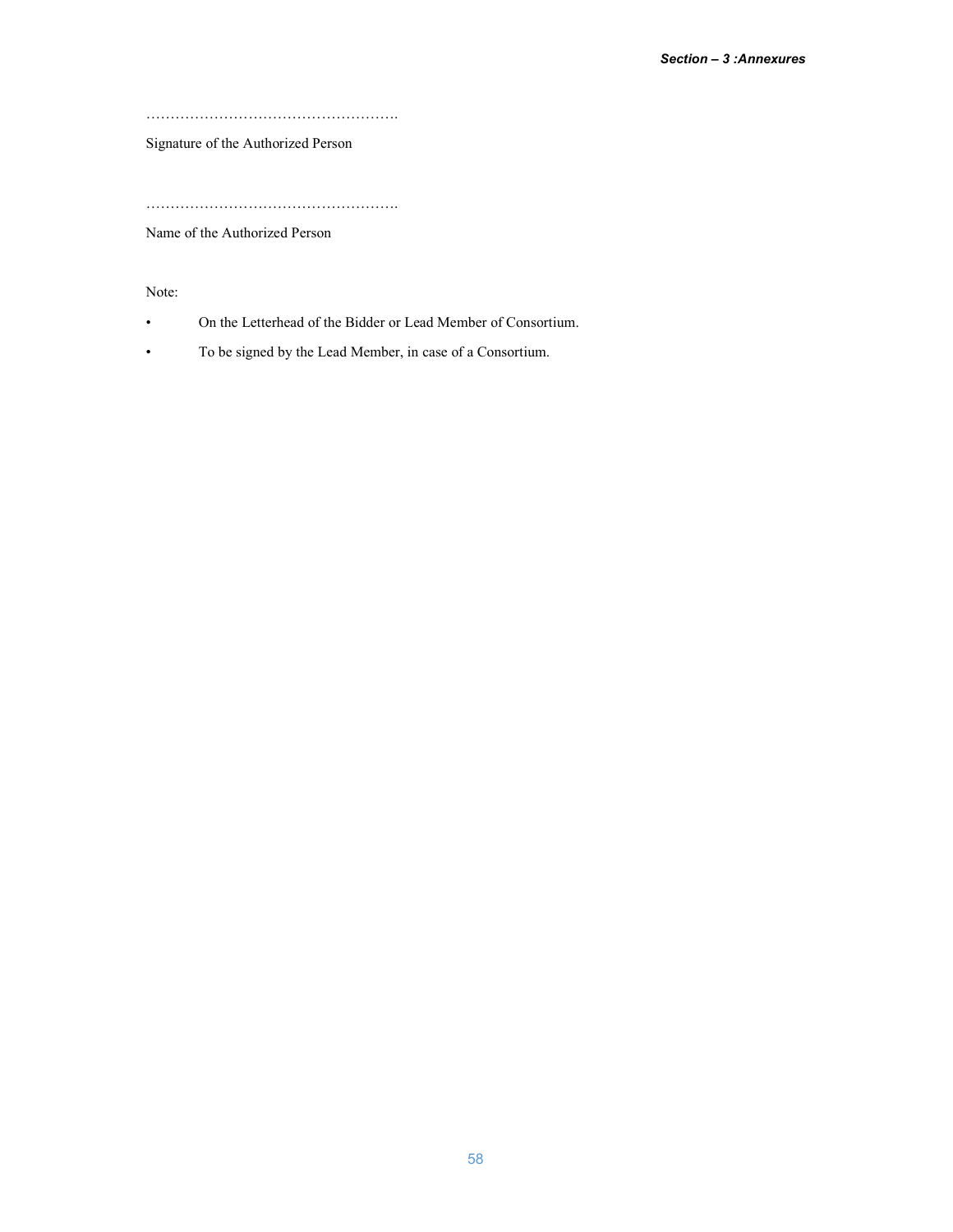# ANNEXURE 20: BREAKUP OF FINANCIAL PROPOSAL

The bidder shall indicate the Cost of the Bus and Battery separately in the below mentioned format

Format: A

| S.No.            | <b>Description</b>                 | <b>Cost per Unit</b> |
|------------------|------------------------------------|----------------------|
| 1.               | 12 Mtr AC Buses                    |                      |
| $\overline{2}$ . | <b>Cost of Battery</b>             |                      |
| 3.               | Cost of charging infrastructure    |                      |
| 4                | Cost of electricity infrastructure |                      |
| 5                | Salvage value of bus               |                      |

# Format: B

| Sl.<br>No      | Description                         | % of Cost involved<br>in quoted rate. (Rs<br>per Km) with<br>FAME-II, Incentive<br>only (Inclusive of all<br>Taxes) | % of Cost involved in quoted<br>rate. (Rs per Km) Along with<br>FAME-II Incentive and an<br>Additional Incentive from<br>NWKRTC of Rs. 80.0 Lakhs<br>per Bus for 12m AC BRT and<br>30.0 Lakhs per bus for 9m<br>Non-AC Buses (Inclusive of all<br>Taxes) | % of Cost involved in<br>quoted rate. (Rs per<br>Km) without Incentive<br>(i.e without FAME-II<br>and Additional<br>incentive from<br>NWKRTC) (Inclusive<br>of all Taxes |
|----------------|-------------------------------------|---------------------------------------------------------------------------------------------------------------------|----------------------------------------------------------------------------------------------------------------------------------------------------------------------------------------------------------------------------------------------------------|--------------------------------------------------------------------------------------------------------------------------------------------------------------------------|
| $\mathbf{1}$   | Staff cost                          |                                                                                                                     |                                                                                                                                                                                                                                                          |                                                                                                                                                                          |
| $\overline{2}$ | Electricity/Fuel Cost<br>(Power)    |                                                                                                                     |                                                                                                                                                                                                                                                          |                                                                                                                                                                          |
| 3              | Central/Admin Over Head             |                                                                                                                     |                                                                                                                                                                                                                                                          |                                                                                                                                                                          |
| $\overline{4}$ | Maintenance                         |                                                                                                                     |                                                                                                                                                                                                                                                          |                                                                                                                                                                          |
| 5              | <b>Battery</b>                      |                                                                                                                     |                                                                                                                                                                                                                                                          |                                                                                                                                                                          |
| 6              | Tyre                                |                                                                                                                     |                                                                                                                                                                                                                                                          |                                                                                                                                                                          |
| $\overline{7}$ | <b>Spares</b>                       |                                                                                                                     |                                                                                                                                                                                                                                                          |                                                                                                                                                                          |
| 8              | Lubricants                          |                                                                                                                     |                                                                                                                                                                                                                                                          |                                                                                                                                                                          |
| 9              | Depreciation (Bus cost)             |                                                                                                                     |                                                                                                                                                                                                                                                          |                                                                                                                                                                          |
| 10             | Interest                            |                                                                                                                     |                                                                                                                                                                                                                                                          |                                                                                                                                                                          |
| 11             | Insurance                           |                                                                                                                     |                                                                                                                                                                                                                                                          |                                                                                                                                                                          |
| 12             | Washing and Cleaning of<br>vehicles |                                                                                                                     |                                                                                                                                                                                                                                                          |                                                                                                                                                                          |
| 13             | Miscellaneous                       |                                                                                                                     |                                                                                                                                                                                                                                                          |                                                                                                                                                                          |
| 14             | Margin                              |                                                                                                                     |                                                                                                                                                                                                                                                          |                                                                                                                                                                          |
|                | Total                               | 100%                                                                                                                |                                                                                                                                                                                                                                                          |                                                                                                                                                                          |